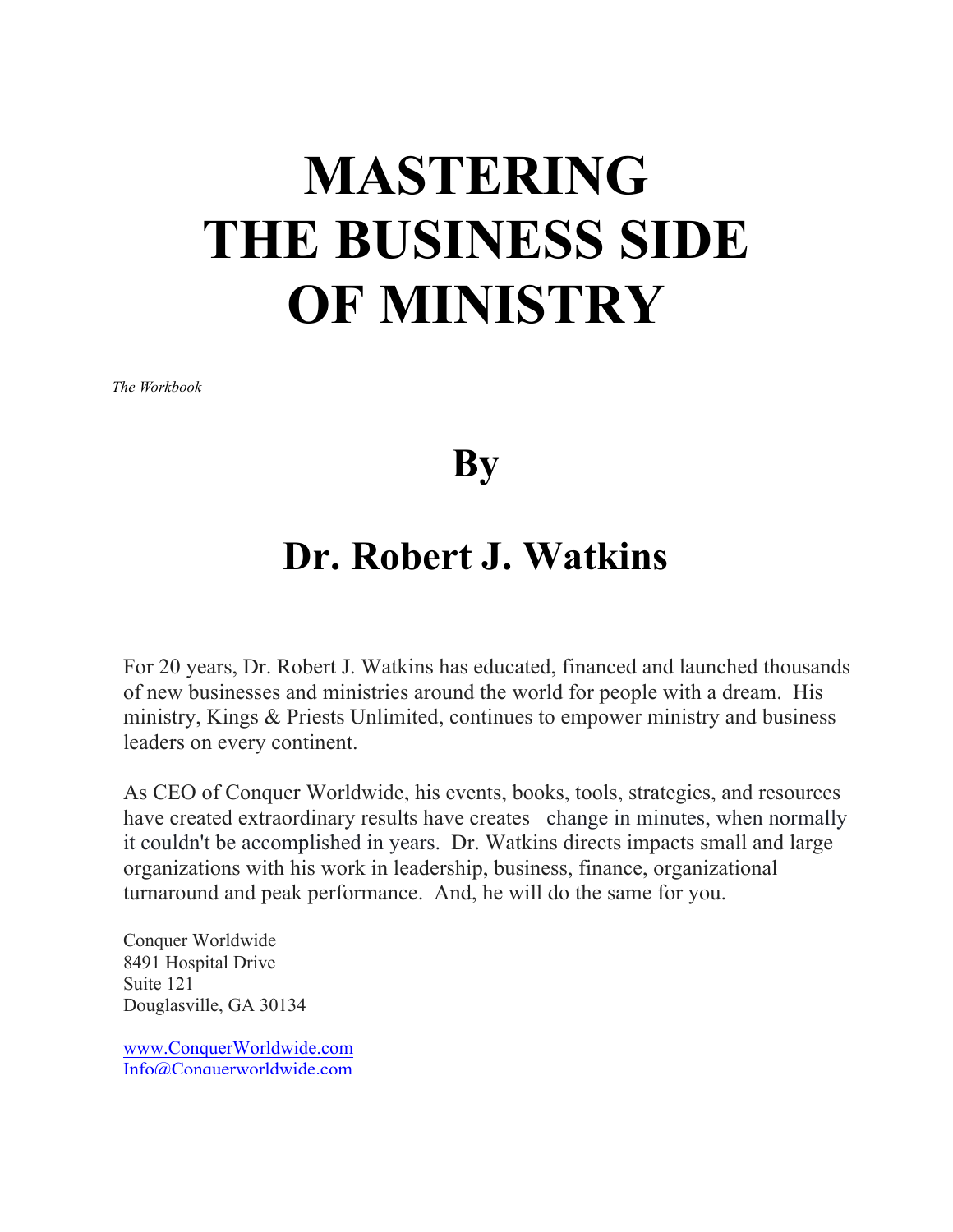#### **TABLE OF CONTENTS**

#### **INTRODUCTION**

- Chapter 1. BUSINESS STRATEGIES
- Chapter 2. MARKETING STRATEGIES
- Chapter 3. BUSINESS PLANNING
- Chapter 4. THE SIX REALITIES OF BUSINESS FOR MINISTERS
- Chapter 5. EXCELLENCE IN MINISTRY
- Chapter 6. TEAMWORK MAKES THE DREAM WORK
- Chapter 7. BASIC SPEAKING AGREEMENT Basic Speaking Agreement Form
- Chapter 8. SPEAKING PREPARATION QUESTIONNAIRE Preparation Questionnaire Form
- Chapter 9. PACKING LISTS FOR TRAVELING MINISTERS
- Chapter 10. SPEAKER'S EVALUATION Speaker's Evaluation Form
- Chapter 11. CRUSADE OR CONVENTION ON-SITE CHECKLIST On-site Checklist Forms
- Chapter 12. TIME MANAGEMENT FOR MINISTERS
- Chapter 13. WRITING EFFECTIVE PARTNER LETTERS

NOTES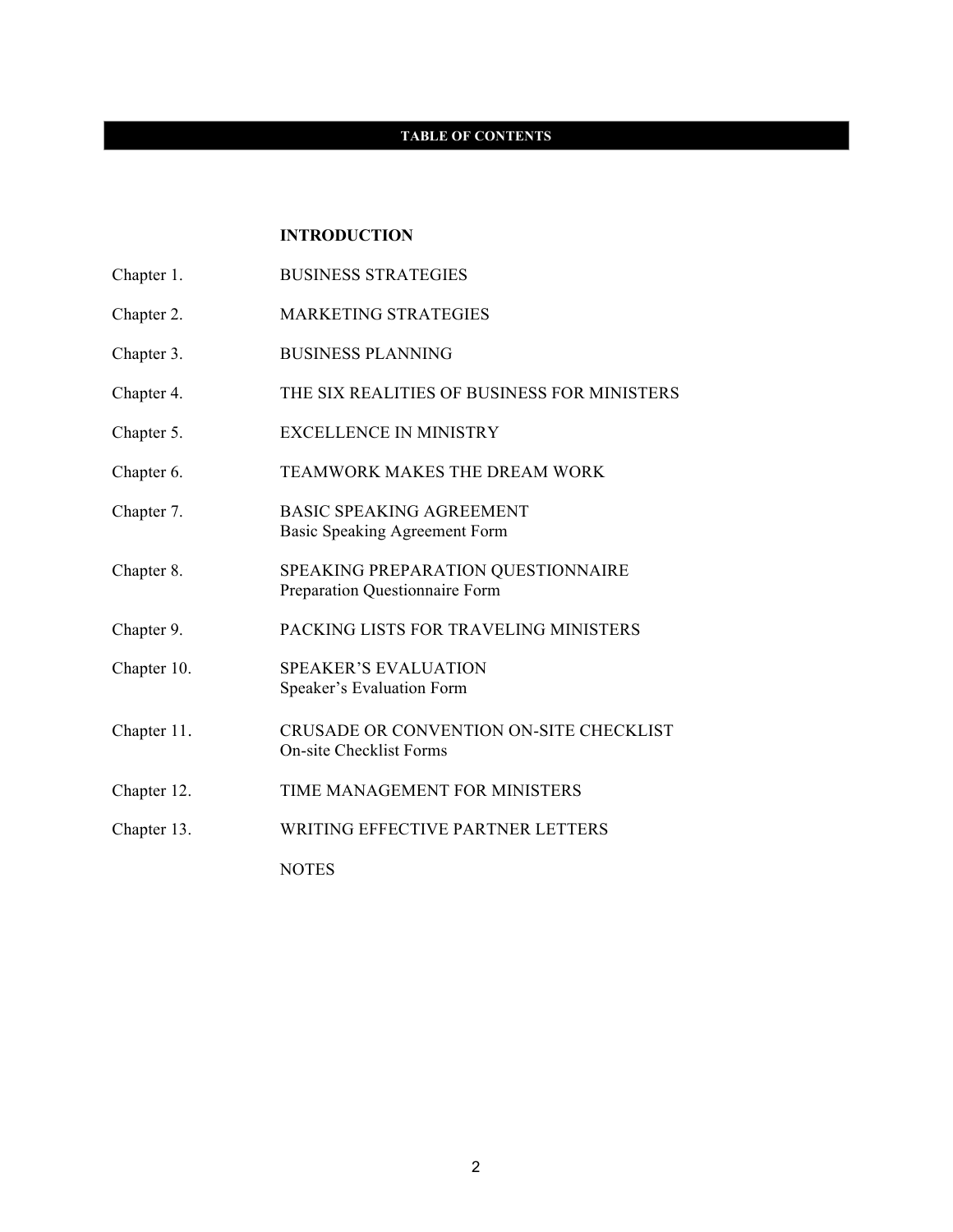# **INTRODUCTION**

The objective of **Mastering The Business Side Of Ministry** is to provide ministry leaders with practical business planning information, business strategy preparation and a marketing strategy plan assisting the growth of your ministry to "the level" that God called it to be.

 The objective of this section is for you and your ministry to be number one in your city, the nation and world. Our goal should be to increase the value, not just make your ministry bigger. *All scripture verses are referenced from the King James Version (KJV), unless otherwise indicated.*

Most ministries understand the importance of communicating (preaching) a good message and the basic concepts of ministry marketing (colorful brochures, fancy flyers, etc.), however many fail to grow due to a lack of attention on the business side of their organization.

The Bible teaches that in order for your dream to reach its zenith, we cannot neglect an understanding of business principles:

*Ecclesiastes 5:3 For a dream cometh through the multitude of business…*

*Proverbs 16:1 The preparations (plans as in business plans) of the heart in man, and the answer of the tongue, is from the LORD.*

#### **Focus Questions:**

- What can you do to make your ministry dominant in your city?
- What have you done in the last two years to improve your relative position in your city?
- How can you make your ministry different from all other choices that are trying to attract new members?
- How do you make your ministry the obvious choice for the Christians in your city?

Many ministry leaders think only about business strategy and business planning when they're applying for a bank loan. However, business intelligence is vital for growth.

#### **For the purpose of simplicity, I want to communicate with you as if you know nothing about business. Then, I will help you formulate the following: 1) a business strategy, 2) a marketing strategy and 3) a business plan to ensure your ministry's success.**

The specific detail of your ministry will differ than say an accounting firm, a dry cleaner or construction company. But the intent is the same–to provide a thorough description of your ministry activities and a written strategy to make maximum impact on your community, the nation and the world!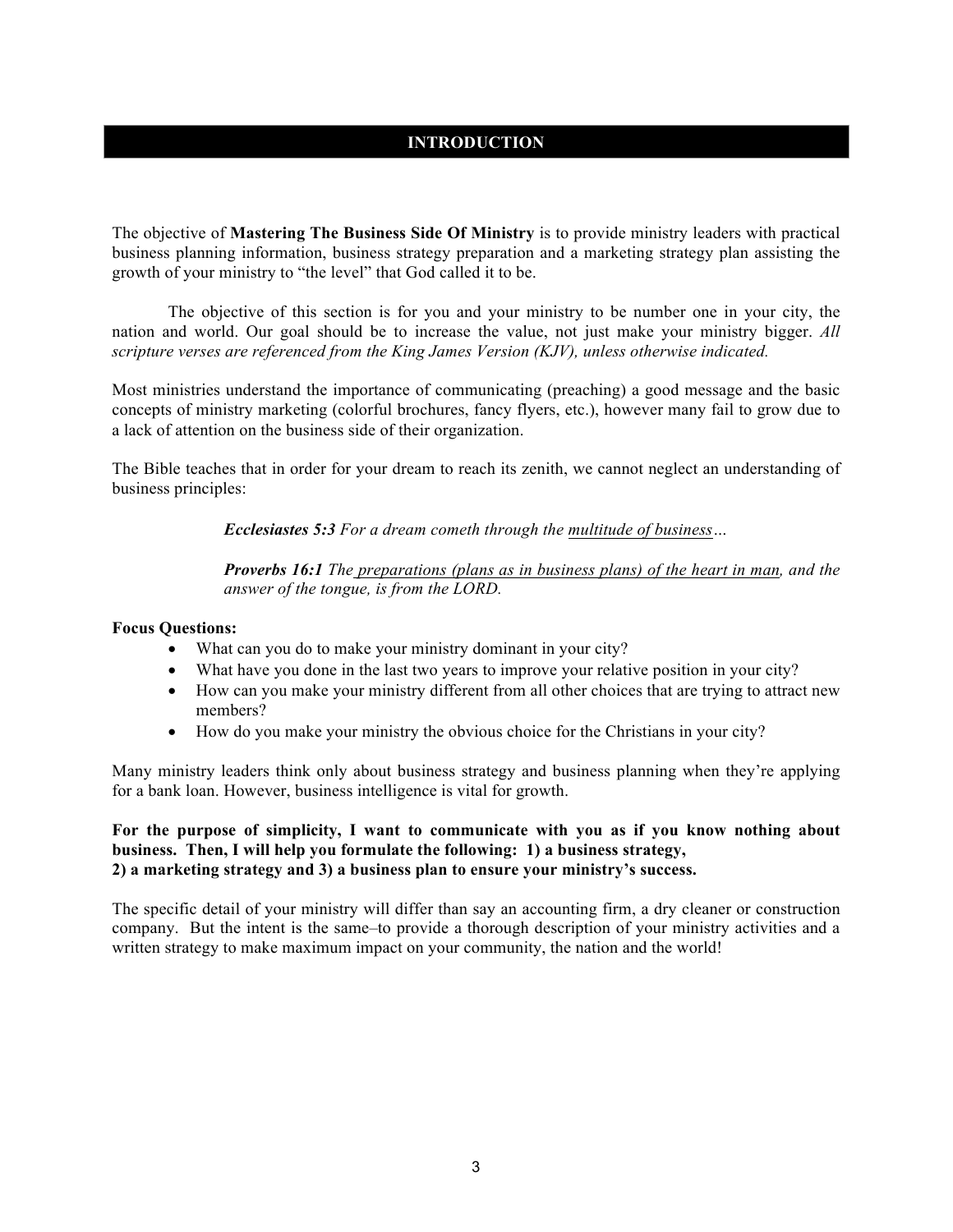#### **BUSINESS STRATEGY**

# **A Business Strategy is a systematic, plan of action toward success.**

Focus Questions:

What can you do to make your ministry dominant in your city? What have you done in the last two years to improve your relative position in your city?

Ministry Marketing vs. Business Strategy

Many ministry leaders understand the concepts of marketing relative to creating advertisements for special events. Advertising such as event flyers, ministry brochures and media commercials are often construed as a plan for growth. While marketing is important, it should not take priority over a ministry's business strategy. Even the most well-conceived marketing plan doesn't assure growth. In most cases, a marketing plan can be seen as hit or miss.*A ministry should have a strategy in place before spending any marketing dollars. The purpose of marketing should be to support your overall ministry strategy, not lead it.* We will discuss marketing in greater detail in the next section.

God always has a strategy.

(Genesis 3:15) God's strategy is to win back His people.

When God calls a man or woman to lead a body of people (an organization), He provides them with a systematic plan of action to ensure its success. Moses had a strategy to keep the children of Israel moving in the right direction:

*And the LORD said unto Moses, Wherefore criest thou unto me? Speak unto the children of Israel, that they go forward*. (Exodus 14:15)

Why do ministries lose adherent members?

Studies tell us: 3% of members move away or die; 5% are lead to shop elsewhere by friends; 9% other churches provides better services; 14% are unsatisfied with the ministry; 68% sin and/or indifference makes them feel no one cares about them, so ultimately they leave.

Over 80% of people who leave are either dissatisfied with your ministry or feel as if no one cares about them. To make huge gains you must start by paying attention to these two issues.

Successful companies have strategies:

Both Fortune 500 corporations and military organizations strategically plan their success. They do not leave their products' or operations' long-term success to chance. The leaders of these organizations create a highly detailed systematic plan of action. Then communicate that information to the rest of the organization. From the shipping department to the president's office, these companies communicate their strategies to everyone within the organization to move their products or services.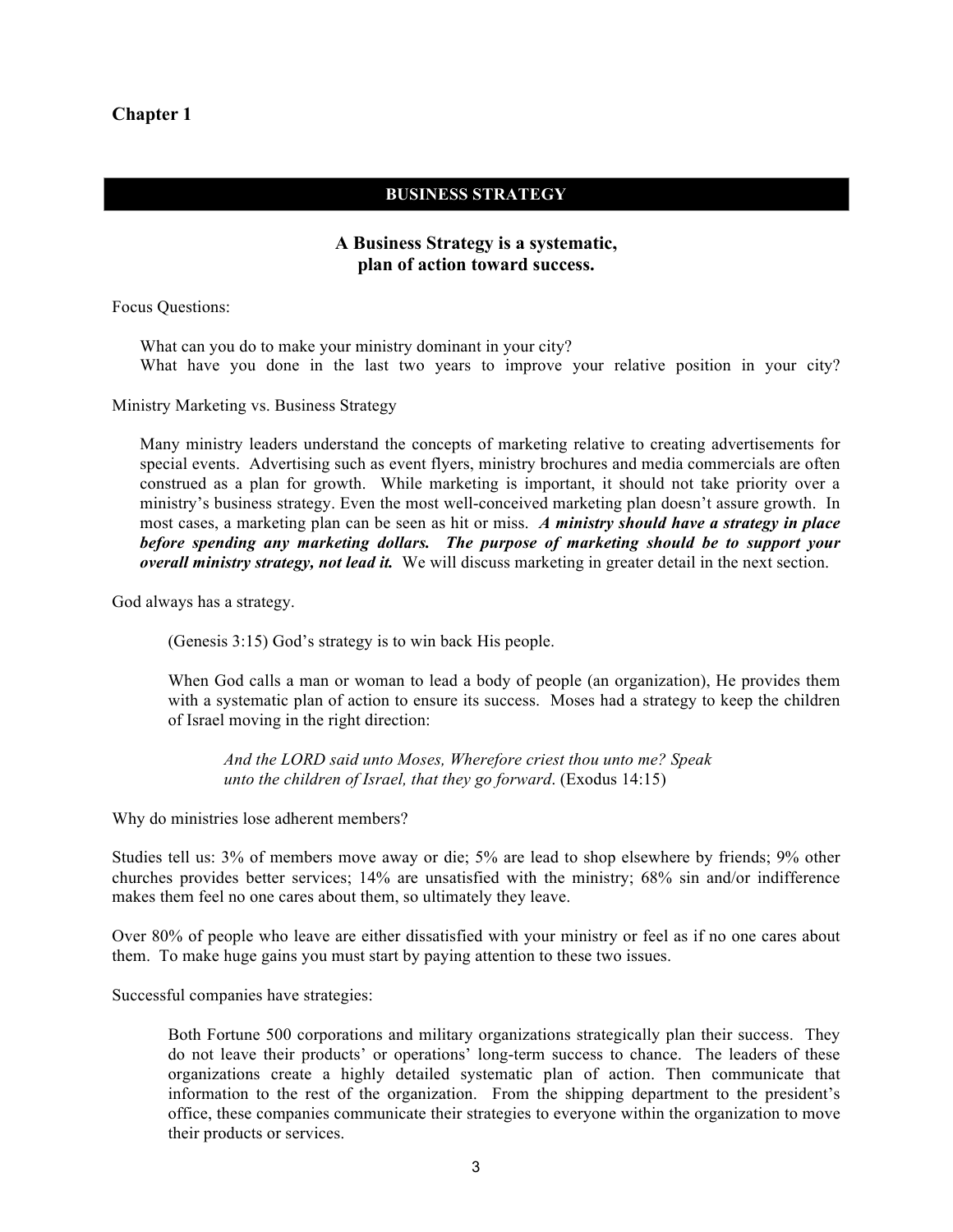A strategy must begin with a goal. To have an effective strategy, success must be defined and then measured.

Over the next three months, my ministry goals for each area of the ministry are:

Over the next year, my ministry goals for each area of the ministry are:

What financial resources do I need to reach my goals?

How can I best impact the people that can help me?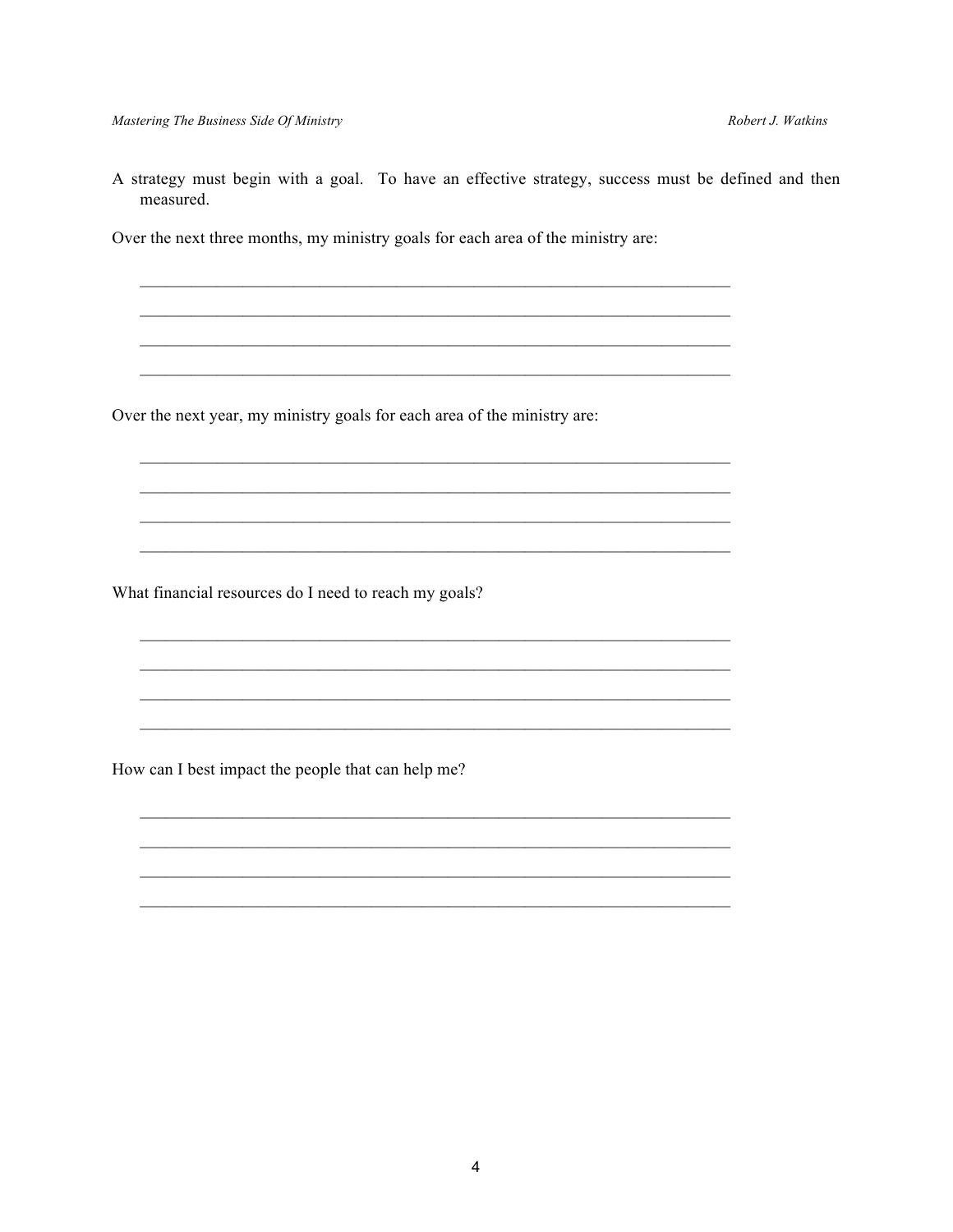Mastering The Business Side Of Ministry

Robert J. Watkins

Who has the resources?

How can I get the resources?

I know when I have or have not achieved my goals when I...

I know that I have reached the next level of my ministry when...

My mission statement is: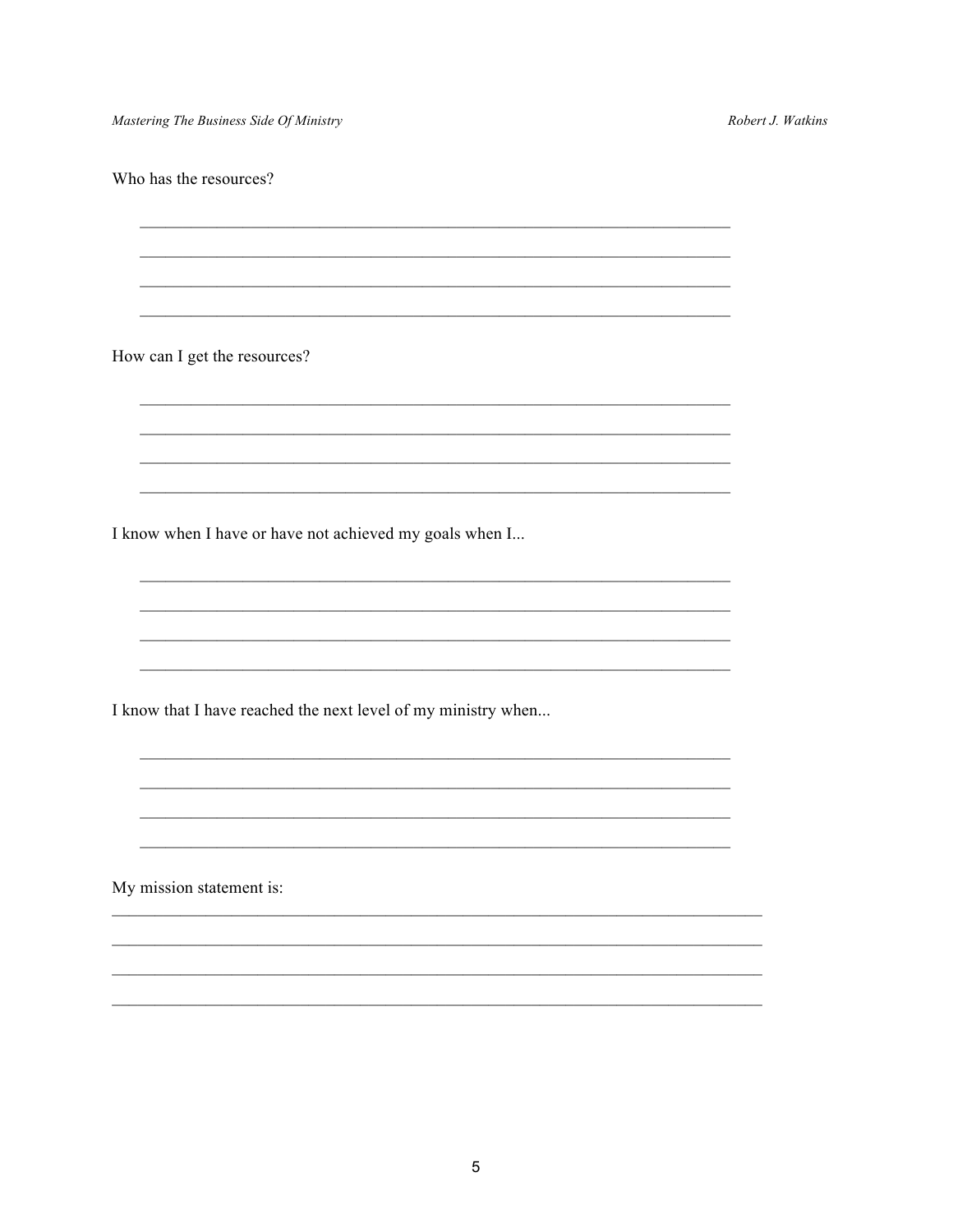# **MARKETING STRATEGY**

# **Marketing is the skill of figuring out what people need; then communicating that you can fulfill the need.**

#### Focus Questions

- How can you make your ministry different from all other ministries that are trying to attract new members?
- How do you make our ministry the obvious choice for the Christians in your city?

#### **Impact Marketing - The Objective**

- The primary objective of Impact Marketing should not be to sell more products or fill up pews with more people. The objective is to create and influence an entire industry with your vision.
- Impact marketing is used to change the way people see you.
- Impact marketing focuses on individuals, not large amounts of people.

#### **Corporate Marketing vs. Ministry Marketing**

- Coca Cola used marketing to make an ordinary sugared beverage a global experience. The product wasn't unique, offering no price advantages or special distribution.
- Nike used marketing to invent an entire industry increasing fifty times the amount of money spent on sneakers.
- Marlboro cigarettes dominate an entire industry filled with ruthless competitors like generic cigarettes and copycats, but they dominate because of marketing. The methodology is different, but the objective is the same.
- Federal Express made a brilliant promise, "When it positively, absolutely has to be there overnight." They kept it simple. Simple marketing equations can birth an entire industry and is responsible for billions of dollars in profits in the marketing arenas.

*Many ministry leaders resist marketing. They like everyone to believe that their ministry or business is so compelling, so unique that people will want to hear all about their organization's attributes. However, without consistent impact upon individuals, ultimately the message will be ignored.*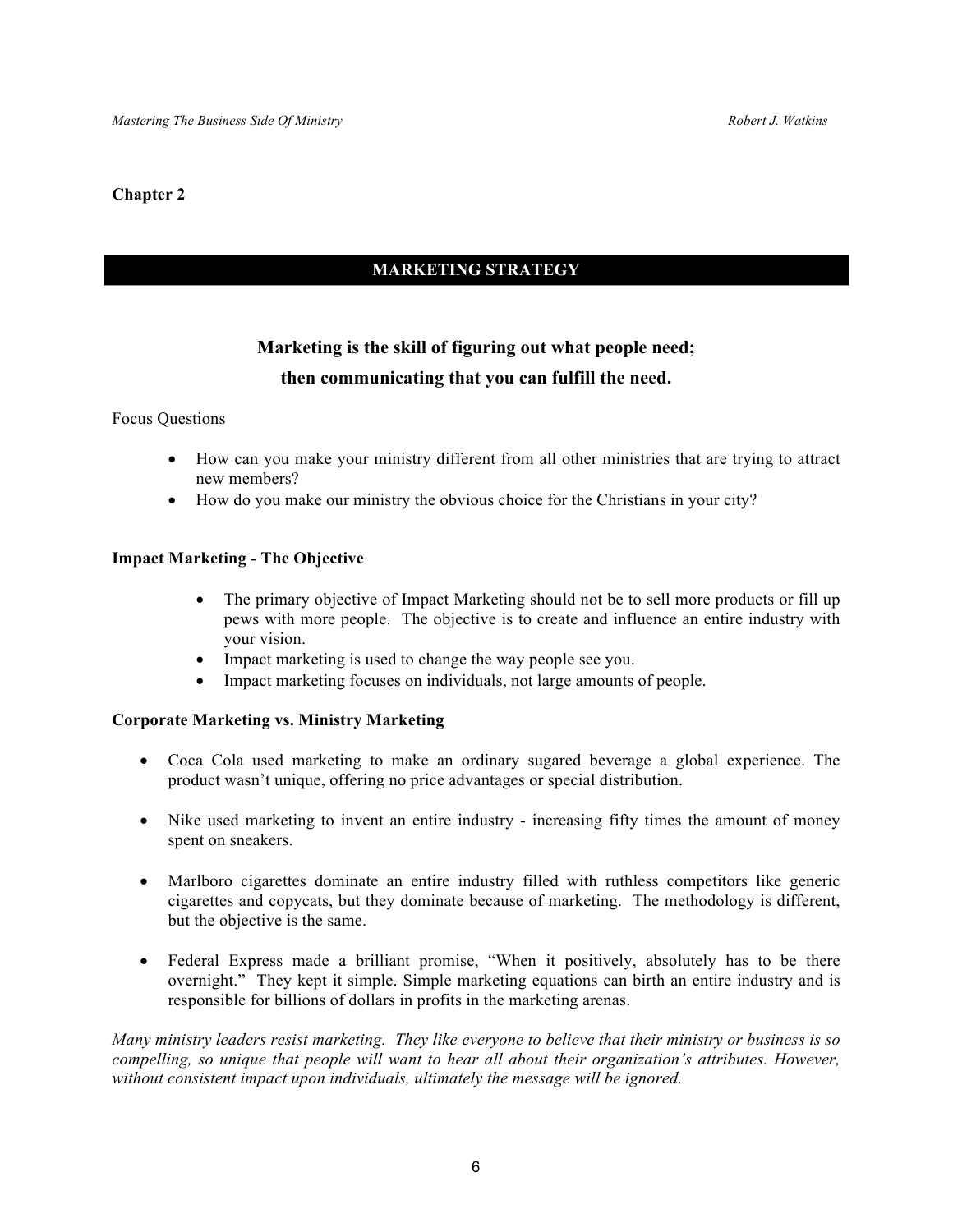#### **Why is marketing important?**

**Clutter** - makes marketing necessary, too many services in too little space/time.

- Clutter refers to the crowding and confusion in the marketplace caused by the unbelievable number of products people are trying to sell.
- There are too many competitors chasing too few dollars.
- **Positioning** because we live in the information age, people are faced with information overload; therefore people force everything into stereotypes then file it away in their minds. They position everything, people, products and places according to their reputation and advertising. There is not enough focus in people's minds to get the whole story. Marketing helps you to avoid stereotypes.

Once you are positioned, it's difficult to get out. So you might as well choose a position to occupy.

#### **How To Stand Out—If You Don't Stand Out, You Will Disappear**

Positioning - There are many ministries and some are ignored. Find one unique position you can stake out in people's mind, one attribute or benefit. Communicate it and defend it.

Rule of Positioning - *You remain anonymous unless you position yourself.*

Secret: Great men and women position themselves. You must choose a position or have it chosen for you.

What would you like to be known for?

To make your message stick in the minds of people, describe your position in eight words or less.  $\mathcal{L}_\text{max} = \mathcal{L}_\text{max} = \mathcal{L}_\text{max} = \mathcal{L}_\text{max} = \mathcal{L}_\text{max} = \mathcal{L}_\text{max} = \mathcal{L}_\text{max} = \mathcal{L}_\text{max} = \mathcal{L}_\text{max} = \mathcal{L}_\text{max} = \mathcal{L}_\text{max} = \mathcal{L}_\text{max} = \mathcal{L}_\text{max} = \mathcal{L}_\text{max} = \mathcal{L}_\text{max} = \mathcal{L}_\text{max} = \mathcal{L}_\text{max} = \mathcal{L}_\text{max} = \mathcal{$ 

 $\mathcal{L}_\mathcal{L} = \mathcal{L}_\mathcal{L} = \mathcal{L}_\mathcal{L} = \mathcal{L}_\mathcal{L} = \mathcal{L}_\mathcal{L} = \mathcal{L}_\mathcal{L} = \mathcal{L}_\mathcal{L} = \mathcal{L}_\mathcal{L} = \mathcal{L}_\mathcal{L} = \mathcal{L}_\mathcal{L} = \mathcal{L}_\mathcal{L} = \mathcal{L}_\mathcal{L} = \mathcal{L}_\mathcal{L} = \mathcal{L}_\mathcal{L} = \mathcal{L}_\mathcal{L} = \mathcal{L}_\mathcal{L} = \mathcal{L}_\mathcal{L}$ 

For example: Robert Watkins' position: *An evangelist who understands and teaches success principles.*

The message behind position isn't to invent something brand-new out of the thin air. It's just the opposite. You position yourself well when you capture part of your essence in accordance with your passion, then communicate it in a short phrase or symbol.

Chose a position you can live with, be proud of and a position you can deliver.

#### **How do some people manage to get what they want?**

- They know what they want and they communicate it.
- They make promises and they keep them.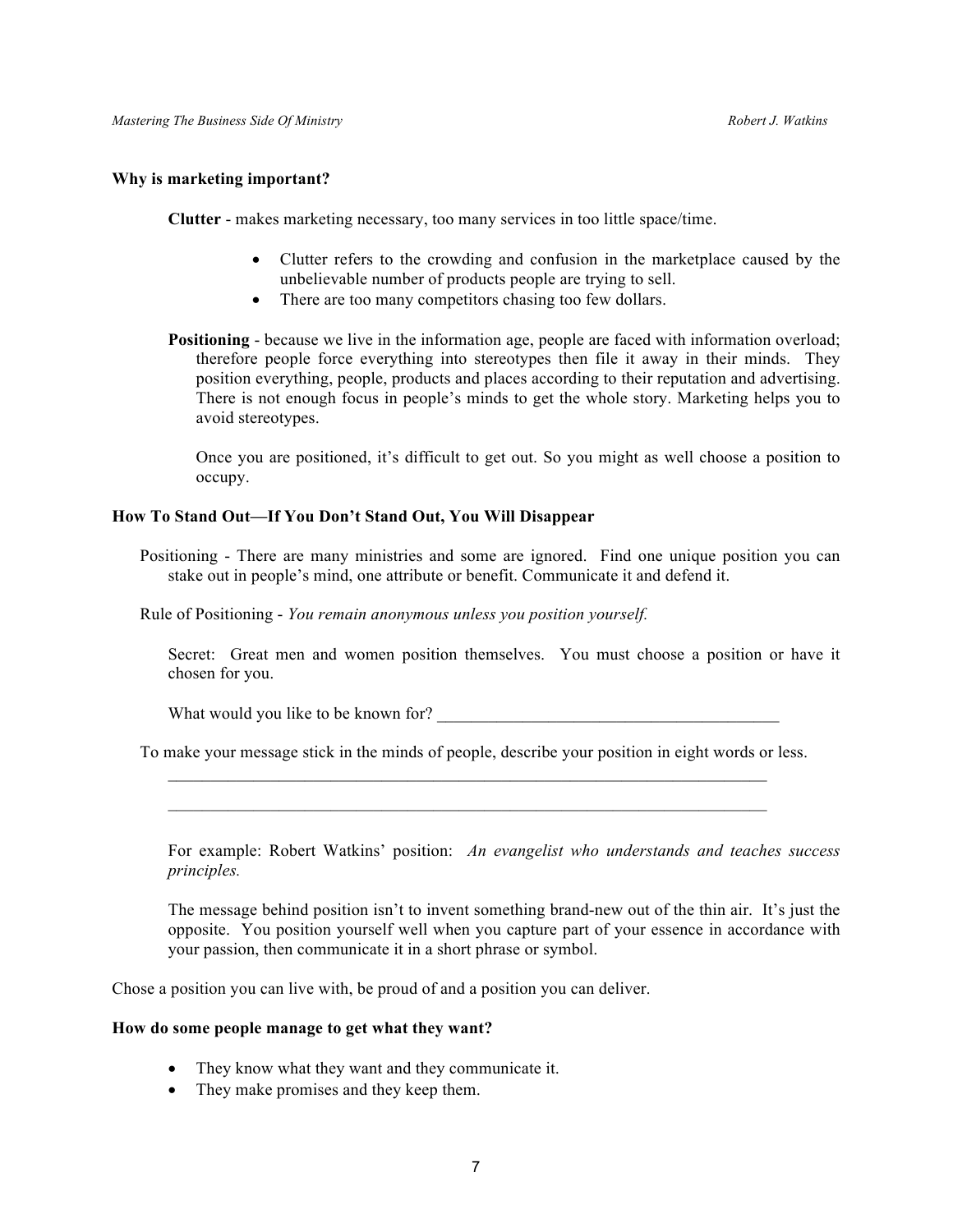#### **How to Impact Everyone You Meet Starting Now**

Ensure you possess the following traits in your everyday life.

- **Passion** Bring excitement and energy to everything you do.
- **Honesty** Respect the power of your words and be consistent in your actions.
- **Self-awareness** See yourself as others see you.
- **Positivity** Expect the best. Be someone who can make lemonade out of lemons.
- **Humor** Don't take yourself too seriously.
- **Attention** Pay attention to the moment. Maximize the value of where you are now.
- **Sow** Always consider how to give to people.
- **Over Marketing** Know when to stop.

Make a list of four things that can make your ministry stand out.

Write down four weapons or tools you could implement to improve your current marketing campaign.

 $\mathcal{L}_\mathcal{L} = \mathcal{L}_\mathcal{L} = \mathcal{L}_\mathcal{L} = \mathcal{L}_\mathcal{L} = \mathcal{L}_\mathcal{L} = \mathcal{L}_\mathcal{L} = \mathcal{L}_\mathcal{L} = \mathcal{L}_\mathcal{L} = \mathcal{L}_\mathcal{L} = \mathcal{L}_\mathcal{L} = \mathcal{L}_\mathcal{L} = \mathcal{L}_\mathcal{L} = \mathcal{L}_\mathcal{L} = \mathcal{L}_\mathcal{L} = \mathcal{L}_\mathcal{L} = \mathcal{L}_\mathcal{L} = \mathcal{L}_\mathcal{L}$  $\mathcal{L}_\text{max} = \mathcal{L}_\text{max} = \mathcal{L}_\text{max} = \mathcal{L}_\text{max} = \mathcal{L}_\text{max} = \mathcal{L}_\text{max} = \mathcal{L}_\text{max} = \mathcal{L}_\text{max} = \mathcal{L}_\text{max} = \mathcal{L}_\text{max} = \mathcal{L}_\text{max} = \mathcal{L}_\text{max} = \mathcal{L}_\text{max} = \mathcal{L}_\text{max} = \mathcal{L}_\text{max} = \mathcal{L}_\text{max} = \mathcal{L}_\text{max} = \mathcal{L}_\text{max} = \mathcal{$  $\mathcal{L}_\text{max}$  , and the contribution of the contribution of the contribution of the contribution of the contribution of the contribution of the contribution of the contribution of the contribution of the contribution of t  $\mathcal{L}_\text{max} = \mathcal{L}_\text{max} = \mathcal{L}_\text{max} = \mathcal{L}_\text{max} = \mathcal{L}_\text{max} = \mathcal{L}_\text{max} = \mathcal{L}_\text{max} = \mathcal{L}_\text{max} = \mathcal{L}_\text{max} = \mathcal{L}_\text{max} = \mathcal{L}_\text{max} = \mathcal{L}_\text{max} = \mathcal{L}_\text{max} = \mathcal{L}_\text{max} = \mathcal{L}_\text{max} = \mathcal{L}_\text{max} = \mathcal{L}_\text{max} = \mathcal{L}_\text{max} = \mathcal{$ 

 $\mathcal{L}_\text{max} = \mathcal{L}_\text{max} = \mathcal{L}_\text{max} = \mathcal{L}_\text{max} = \mathcal{L}_\text{max} = \mathcal{L}_\text{max} = \mathcal{L}_\text{max} = \mathcal{L}_\text{max} = \mathcal{L}_\text{max} = \mathcal{L}_\text{max} = \mathcal{L}_\text{max} = \mathcal{L}_\text{max} = \mathcal{L}_\text{max} = \mathcal{L}_\text{max} = \mathcal{L}_\text{max} = \mathcal{L}_\text{max} = \mathcal{L}_\text{max} = \mathcal{L}_\text{max} = \mathcal{$  $\mathcal{L}_\text{max} = \mathcal{L}_\text{max} = \mathcal{L}_\text{max} = \mathcal{L}_\text{max} = \mathcal{L}_\text{max} = \mathcal{L}_\text{max} = \mathcal{L}_\text{max} = \mathcal{L}_\text{max} = \mathcal{L}_\text{max} = \mathcal{L}_\text{max} = \mathcal{L}_\text{max} = \mathcal{L}_\text{max} = \mathcal{L}_\text{max} = \mathcal{L}_\text{max} = \mathcal{L}_\text{max} = \mathcal{L}_\text{max} = \mathcal{L}_\text{max} = \mathcal{L}_\text{max} = \mathcal{$  $\mathcal{L}_\text{max} = \mathcal{L}_\text{max} = \mathcal{L}_\text{max} = \mathcal{L}_\text{max} = \mathcal{L}_\text{max} = \mathcal{L}_\text{max} = \mathcal{L}_\text{max} = \mathcal{L}_\text{max} = \mathcal{L}_\text{max} = \mathcal{L}_\text{max} = \mathcal{L}_\text{max} = \mathcal{L}_\text{max} = \mathcal{L}_\text{max} = \mathcal{L}_\text{max} = \mathcal{L}_\text{max} = \mathcal{L}_\text{max} = \mathcal{L}_\text{max} = \mathcal{L}_\text{max} = \mathcal{$  $\mathcal{L}_\text{max} = \mathcal{L}_\text{max} = \mathcal{L}_\text{max} = \mathcal{L}_\text{max} = \mathcal{L}_\text{max} = \mathcal{L}_\text{max} = \mathcal{L}_\text{max} = \mathcal{L}_\text{max} = \mathcal{L}_\text{max} = \mathcal{L}_\text{max} = \mathcal{L}_\text{max} = \mathcal{L}_\text{max} = \mathcal{L}_\text{max} = \mathcal{L}_\text{max} = \mathcal{L}_\text{max} = \mathcal{L}_\text{max} = \mathcal{L}_\text{max} = \mathcal{L}_\text{max} = \mathcal{$ 

 $\mathcal{L}_\text{max} = \mathcal{L}_\text{max} = \mathcal{L}_\text{max} = \mathcal{L}_\text{max} = \mathcal{L}_\text{max} = \mathcal{L}_\text{max} = \mathcal{L}_\text{max} = \mathcal{L}_\text{max} = \mathcal{L}_\text{max} = \mathcal{L}_\text{max} = \mathcal{L}_\text{max} = \mathcal{L}_\text{max} = \mathcal{L}_\text{max} = \mathcal{L}_\text{max} = \mathcal{L}_\text{max} = \mathcal{L}_\text{max} = \mathcal{L}_\text{max} = \mathcal{L}_\text{max} = \mathcal{$  $\mathcal{L}_\text{max} = \mathcal{L}_\text{max} = \mathcal{L}_\text{max} = \mathcal{L}_\text{max} = \mathcal{L}_\text{max} = \mathcal{L}_\text{max} = \mathcal{L}_\text{max} = \mathcal{L}_\text{max} = \mathcal{L}_\text{max} = \mathcal{L}_\text{max} = \mathcal{L}_\text{max} = \mathcal{L}_\text{max} = \mathcal{L}_\text{max} = \mathcal{L}_\text{max} = \mathcal{L}_\text{max} = \mathcal{L}_\text{max} = \mathcal{L}_\text{max} = \mathcal{L}_\text{max} = \mathcal{$  $\mathcal{L}_\text{max} = \mathcal{L}_\text{max} = \mathcal{L}_\text{max} = \mathcal{L}_\text{max} = \mathcal{L}_\text{max} = \mathcal{L}_\text{max} = \mathcal{L}_\text{max} = \mathcal{L}_\text{max} = \mathcal{L}_\text{max} = \mathcal{L}_\text{max} = \mathcal{L}_\text{max} = \mathcal{L}_\text{max} = \mathcal{L}_\text{max} = \mathcal{L}_\text{max} = \mathcal{L}_\text{max} = \mathcal{L}_\text{max} = \mathcal{L}_\text{max} = \mathcal{L}_\text{max} = \mathcal{$ 

 $\mathcal{L}_\text{max} = \mathcal{L}_\text{max} = \mathcal{L}_\text{max} = \mathcal{L}_\text{max} = \mathcal{L}_\text{max} = \mathcal{L}_\text{max} = \mathcal{L}_\text{max} = \mathcal{L}_\text{max} = \mathcal{L}_\text{max} = \mathcal{L}_\text{max} = \mathcal{L}_\text{max} = \mathcal{L}_\text{max} = \mathcal{L}_\text{max} = \mathcal{L}_\text{max} = \mathcal{L}_\text{max} = \mathcal{L}_\text{max} = \mathcal{L}_\text{max} = \mathcal{L}_\text{max} = \mathcal{$  $\mathcal{L}_\text{max} = \mathcal{L}_\text{max} = \mathcal{L}_\text{max} = \mathcal{L}_\text{max} = \mathcal{L}_\text{max} = \mathcal{L}_\text{max} = \mathcal{L}_\text{max} = \mathcal{L}_\text{max} = \mathcal{L}_\text{max} = \mathcal{L}_\text{max} = \mathcal{L}_\text{max} = \mathcal{L}_\text{max} = \mathcal{L}_\text{max} = \mathcal{L}_\text{max} = \mathcal{L}_\text{max} = \mathcal{L}_\text{max} = \mathcal{L}_\text{max} = \mathcal{L}_\text{max} = \mathcal{$ 

Make a list of four things you really should measure but have been afraid to.

Make a list of areas in your life in which you would have succeeded if you would have been a little more patient.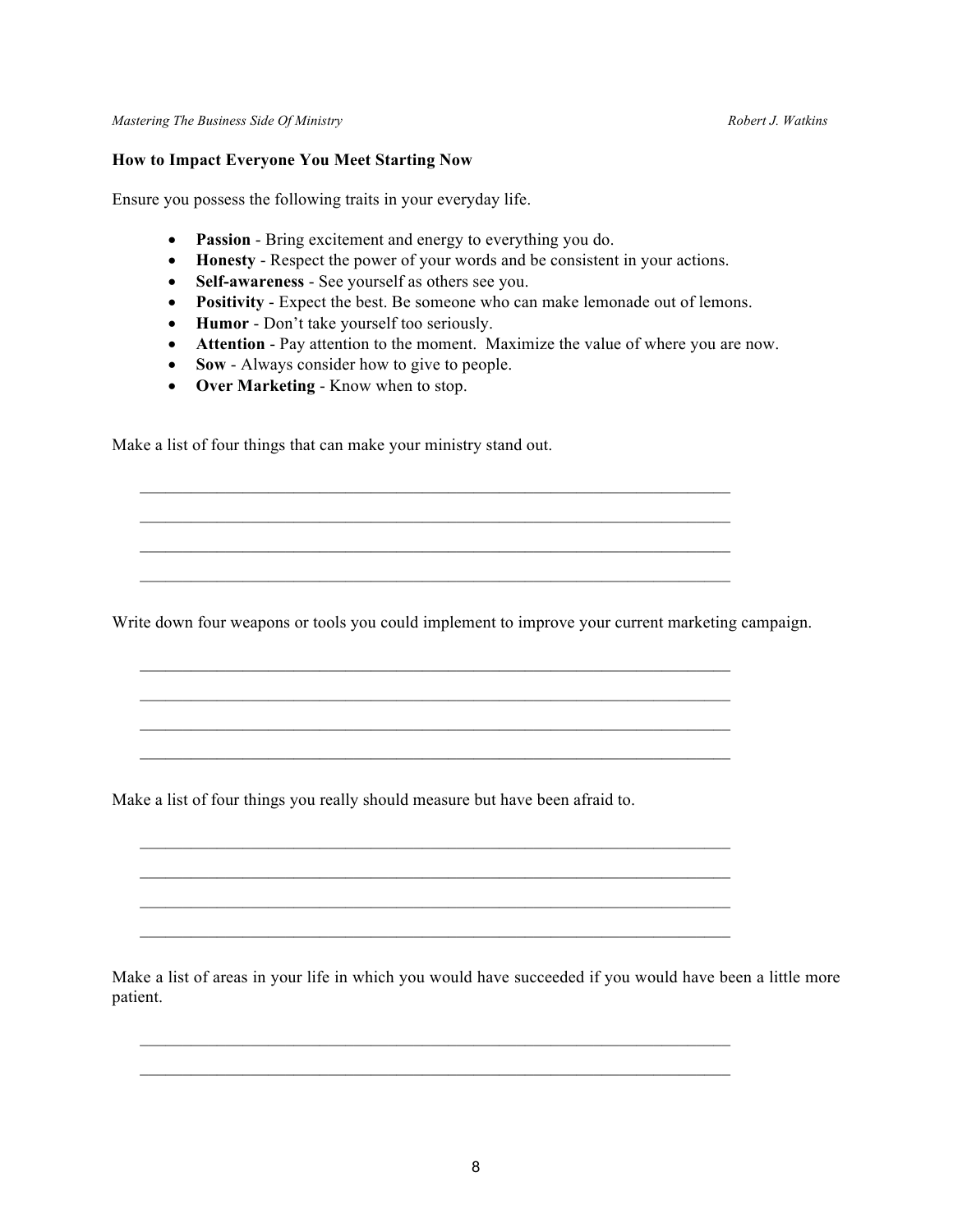Mastering The Business Side Of Ministry

 $\overline{\phantom{a}}$ 

Robert J. Watkins

Make a list of things about your ministry that you are proud of.

Make a list of how to promote each attribute that you are proud of.

 $\boldsymbol{9}$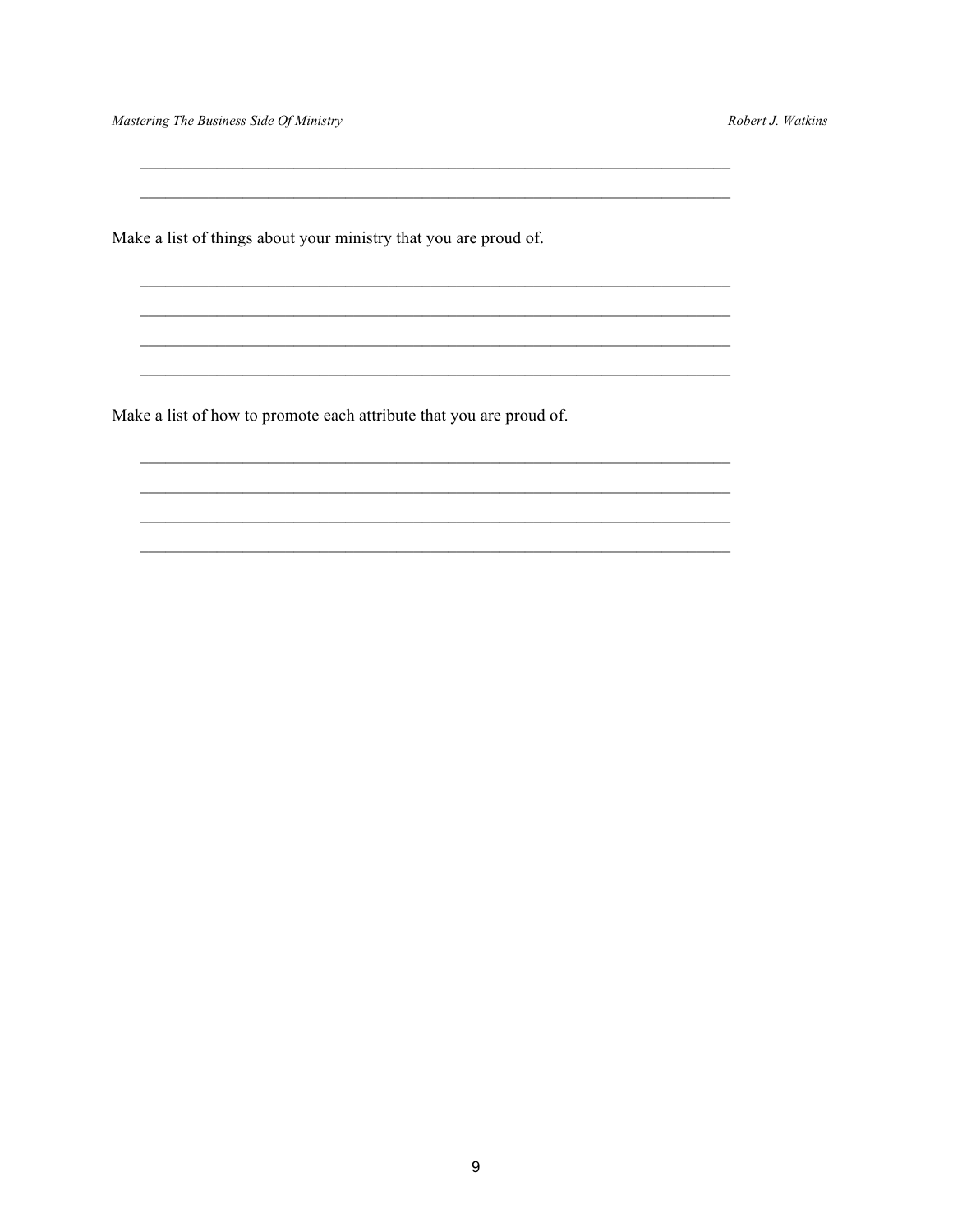# **BUSINESS PLANNING FOR MINISTRIES**

# **A Business Plan is a written description of your ministry's operations.**

Focus Questions:

How can I plan for my ministry's success? How can I ensure I have everything I need for my ministry to make an impact?

Business planning takes a hard look at your overall business and decides:

- 1. What needs fixing?
- 2. What needs to be nurtured?
- 3. What needs to be thrown out?

Four things to know about an effective business plan.

- Your business plan should be written. Simply "thinking about it" won't do.
- A good business plan is simply a written description of your ministry as it operates now, and as you expect it to grow in the future. Be as detailed as possible.
- Write your plan, then become an enemy or very critical of your plan. This will help you to remain objective and realistic.
- With a written plan, the probability of success is greatly increased.

Business Planning Questions for Fiscal Year (FY) 200\_

#### **Financial Preparation**

How much money do you expect earn at the end of next year?

How much money do you expect your ministry to gross next year?

What can I do to increase revenues this year?

How can I decrease costs this year?

How much money will your ministry net in five years?

What services and products do I offer?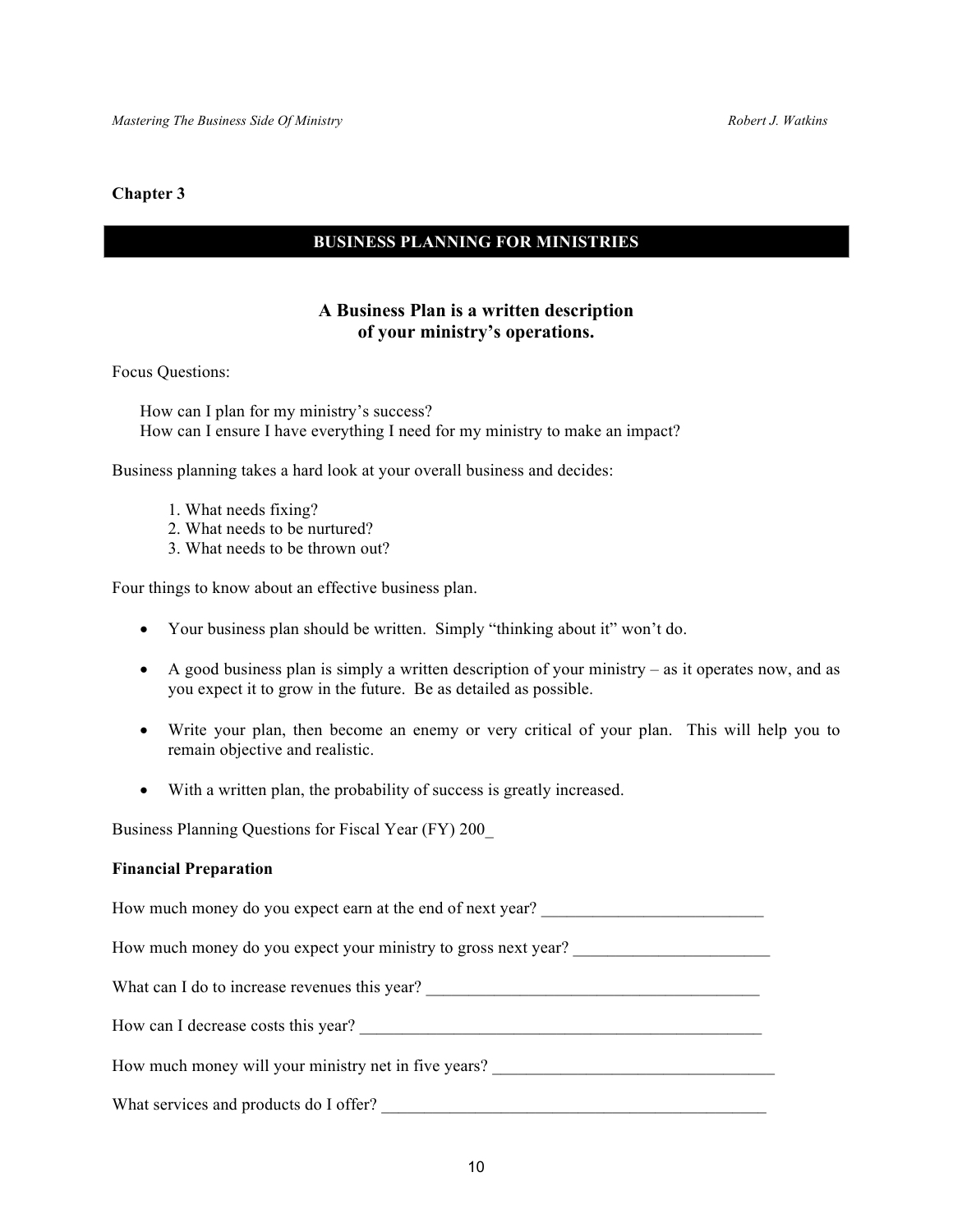#### *Mastering The Business Side Of Ministry Robert J. Watkins*

Itemize them by type (speaking engagements, books, tape albums, etc.), by price range (less than \$20; \$20-50; \$3,000 to \$5,000; etc).

How will I make my income next year?

| <b>Speaking Engagements</b><br>$\bullet$             | $\frac{9}{6}$                                                                                                                                                                                                                                                                                                                                                                                                         |  |
|------------------------------------------------------|-----------------------------------------------------------------------------------------------------------------------------------------------------------------------------------------------------------------------------------------------------------------------------------------------------------------------------------------------------------------------------------------------------------------------|--|
| Counseling                                           | $\frac{9}{6}$                                                                                                                                                                                                                                                                                                                                                                                                         |  |
| Product sales                                        | $\%$                                                                                                                                                                                                                                                                                                                                                                                                                  |  |
| Training                                             | $\%$                                                                                                                                                                                                                                                                                                                                                                                                                  |  |
| Salary                                               | $\%$                                                                                                                                                                                                                                                                                                                                                                                                                  |  |
|                                                      |                                                                                                                                                                                                                                                                                                                                                                                                                       |  |
|                                                      | What are they? $\frac{1}{\sqrt{1-\frac{1}{\sqrt{1-\frac{1}{\sqrt{1-\frac{1}{\sqrt{1-\frac{1}{\sqrt{1-\frac{1}{\sqrt{1-\frac{1}{\sqrt{1-\frac{1}{\sqrt{1-\frac{1}{\sqrt{1-\frac{1}{\sqrt{1-\frac{1}{\sqrt{1-\frac{1}{\sqrt{1-\frac{1}{\sqrt{1-\frac{1}{\sqrt{1-\frac{1}{\sqrt{1-\frac{1}{\sqrt{1-\frac{1}{\sqrt{1-\frac{1}{\sqrt{1-\frac{1}{\sqrt{1-\frac{1}{\sqrt{1-\frac{1}{\sqrt{1-\frac{1}{\sqrt{1-\frac{1}{\sqrt$ |  |
|                                                      |                                                                                                                                                                                                                                                                                                                                                                                                                       |  |
|                                                      | Can I convert them to assets?                                                                                                                                                                                                                                                                                                                                                                                         |  |
|                                                      |                                                                                                                                                                                                                                                                                                                                                                                                                       |  |
| What are my monetary assets?                         |                                                                                                                                                                                                                                                                                                                                                                                                                       |  |
| asset, but you can't spend it now.)                  | How much is liquid? ('Liquid' means easily spendable. If someone owes you money, that is a monetary                                                                                                                                                                                                                                                                                                                   |  |
| What does my cash flow look like?                    |                                                                                                                                                                                                                                                                                                                                                                                                                       |  |
| How much do I owe?                                   | <u> 1989 - Johann Stoff, amerikansk politiker (d. 1989)</u>                                                                                                                                                                                                                                                                                                                                                           |  |
| How large is my credit line?                         |                                                                                                                                                                                                                                                                                                                                                                                                                       |  |
| How many speaking engagements do I expect to accept? | <u> 1989 - Jan James Sand, Amerikaansk politiker (* 1908)</u>                                                                                                                                                                                                                                                                                                                                                         |  |
| How much product do I expect to sell?                |                                                                                                                                                                                                                                                                                                                                                                                                                       |  |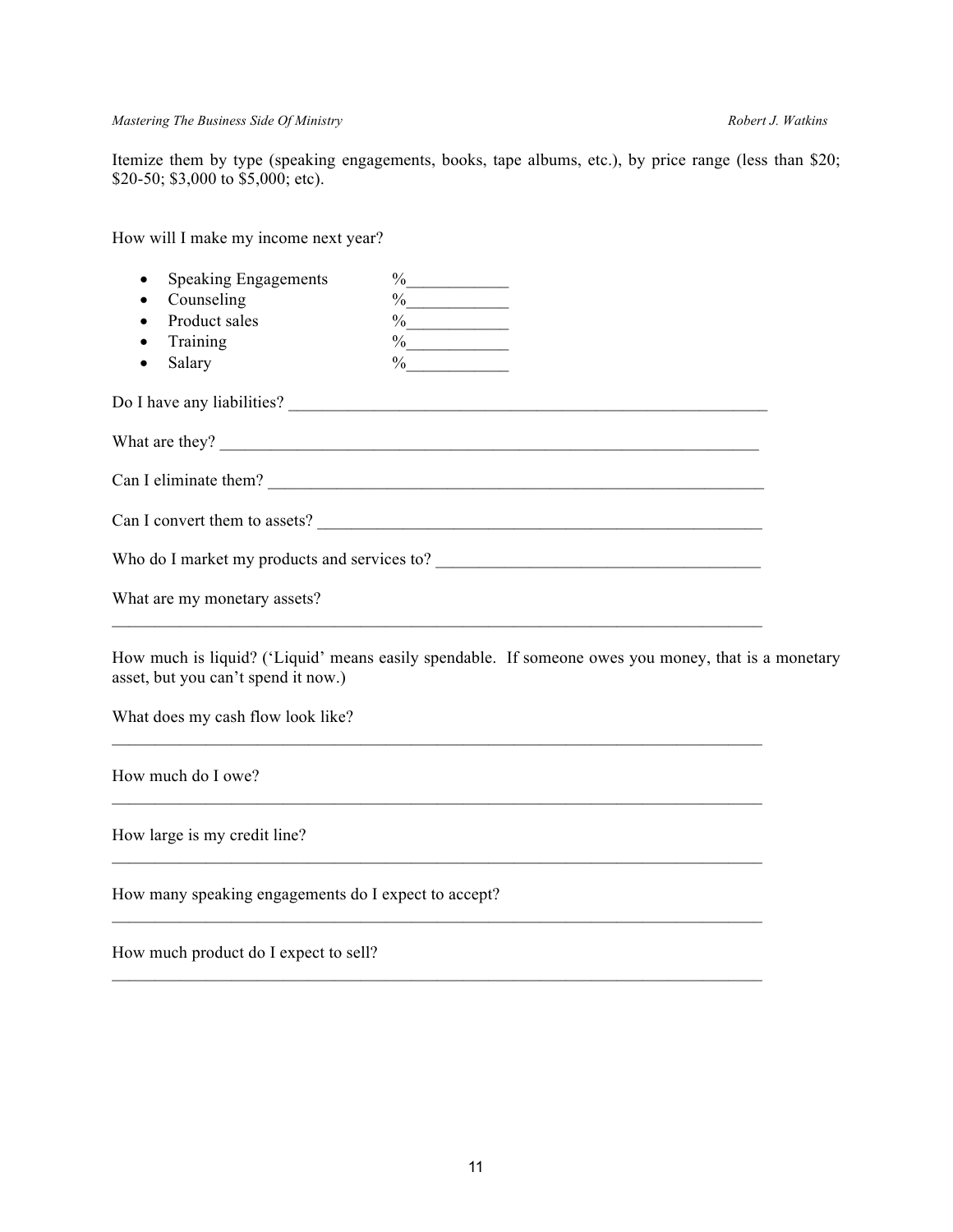#### **Impact Preparation**

Who do I market my products and services to?

How can I reach them? (Advertising, direct mail, trade shows, cold calling, etc.)

 $\mathcal{L}_\text{max} = \mathcal{L}_\text{max} = \mathcal{L}_\text{max} = \mathcal{L}_\text{max} = \mathcal{L}_\text{max} = \mathcal{L}_\text{max} = \mathcal{L}_\text{max} = \mathcal{L}_\text{max} = \mathcal{L}_\text{max} = \mathcal{L}_\text{max} = \mathcal{L}_\text{max} = \mathcal{L}_\text{max} = \mathcal{L}_\text{max} = \mathcal{L}_\text{max} = \mathcal{L}_\text{max} = \mathcal{L}_\text{max} = \mathcal{L}_\text{max} = \mathcal{L}_\text{max} = \mathcal{$ 

 $\mathcal{L}_\text{max} = \mathcal{L}_\text{max} = \mathcal{L}_\text{max} = \mathcal{L}_\text{max} = \mathcal{L}_\text{max} = \mathcal{L}_\text{max} = \mathcal{L}_\text{max} = \mathcal{L}_\text{max} = \mathcal{L}_\text{max} = \mathcal{L}_\text{max} = \mathcal{L}_\text{max} = \mathcal{L}_\text{max} = \mathcal{L}_\text{max} = \mathcal{L}_\text{max} = \mathcal{L}_\text{max} = \mathcal{L}_\text{max} = \mathcal{L}_\text{max} = \mathcal{L}_\text{max} = \mathcal{$ 

 $\mathcal{L}_\text{max} = \mathcal{L}_\text{max} = \mathcal{L}_\text{max} = \mathcal{L}_\text{max} = \mathcal{L}_\text{max} = \mathcal{L}_\text{max} = \mathcal{L}_\text{max} = \mathcal{L}_\text{max} = \mathcal{L}_\text{max} = \mathcal{L}_\text{max} = \mathcal{L}_\text{max} = \mathcal{L}_\text{max} = \mathcal{L}_\text{max} = \mathcal{L}_\text{max} = \mathcal{L}_\text{max} = \mathcal{L}_\text{max} = \mathcal{L}_\text{max} = \mathcal{L}_\text{max} = \mathcal{$ 

 $\mathcal{L}_\text{max} = \mathcal{L}_\text{max} = \mathcal{L}_\text{max} = \mathcal{L}_\text{max} = \mathcal{L}_\text{max} = \mathcal{L}_\text{max} = \mathcal{L}_\text{max} = \mathcal{L}_\text{max} = \mathcal{L}_\text{max} = \mathcal{L}_\text{max} = \mathcal{L}_\text{max} = \mathcal{L}_\text{max} = \mathcal{L}_\text{max} = \mathcal{L}_\text{max} = \mathcal{L}_\text{max} = \mathcal{L}_\text{max} = \mathcal{L}_\text{max} = \mathcal{L}_\text{max} = \mathcal{$ 

 $\mathcal{L}_\text{max} = \mathcal{L}_\text{max} = \mathcal{L}_\text{max} = \mathcal{L}_\text{max} = \mathcal{L}_\text{max} = \mathcal{L}_\text{max} = \mathcal{L}_\text{max} = \mathcal{L}_\text{max} = \mathcal{L}_\text{max} = \mathcal{L}_\text{max} = \mathcal{L}_\text{max} = \mathcal{L}_\text{max} = \mathcal{L}_\text{max} = \mathcal{L}_\text{max} = \mathcal{L}_\text{max} = \mathcal{L}_\text{max} = \mathcal{L}_\text{max} = \mathcal{L}_\text{max} = \mathcal{$ 

 $\mathcal{L}_\text{max} = \mathcal{L}_\text{max} = \mathcal{L}_\text{max} = \mathcal{L}_\text{max} = \mathcal{L}_\text{max} = \mathcal{L}_\text{max} = \mathcal{L}_\text{max} = \mathcal{L}_\text{max} = \mathcal{L}_\text{max} = \mathcal{L}_\text{max} = \mathcal{L}_\text{max} = \mathcal{L}_\text{max} = \mathcal{L}_\text{max} = \mathcal{L}_\text{max} = \mathcal{L}_\text{max} = \mathcal{L}_\text{max} = \mathcal{L}_\text{max} = \mathcal{L}_\text{max} = \mathcal{$ 

 $\mathcal{L}_\text{max} = \mathcal{L}_\text{max} = \mathcal{L}_\text{max} = \mathcal{L}_\text{max} = \mathcal{L}_\text{max} = \mathcal{L}_\text{max} = \mathcal{L}_\text{max} = \mathcal{L}_\text{max} = \mathcal{L}_\text{max} = \mathcal{L}_\text{max} = \mathcal{L}_\text{max} = \mathcal{L}_\text{max} = \mathcal{L}_\text{max} = \mathcal{L}_\text{max} = \mathcal{L}_\text{max} = \mathcal{L}_\text{max} = \mathcal{L}_\text{max} = \mathcal{L}_\text{max} = \mathcal{$ 

 $\mathcal{L}_\text{max}$  , and the contribution of the contribution of the contribution of the contribution of the contribution of the contribution of the contribution of the contribution of the contribution of the contribution of t

 $\mathcal{L}_\text{max} = \mathcal{L}_\text{max} = \mathcal{L}_\text{max} = \mathcal{L}_\text{max} = \mathcal{L}_\text{max} = \mathcal{L}_\text{max} = \mathcal{L}_\text{max} = \mathcal{L}_\text{max} = \mathcal{L}_\text{max} = \mathcal{L}_\text{max} = \mathcal{L}_\text{max} = \mathcal{L}_\text{max} = \mathcal{L}_\text{max} = \mathcal{L}_\text{max} = \mathcal{L}_\text{max} = \mathcal{L}_\text{max} = \mathcal{L}_\text{max} = \mathcal{L}_\text{max} = \mathcal{$ 

How many people will I reach this year?

How much will the marketing material cost?

How much revenue will it generate?

How is the Internet going to affect my ministry?

What conventions, meetings or workshops do I need to attend in the next year?

When and where are they scheduled?

Are there any scheduling conflicts?

Where do I see the overall Body of Christ going?

Where does my ministry fit in?

Am I prepared to handle the growth or changes when they come?

#### **Asset Preparation**

What equipment do I need? (Computer, fax machine, copy machine, voice mail, e-mail, paper shredder, microphone, slide projector, etc.) \_\_\_\_\_\_\_\_\_\_\_\_\_\_\_\_\_\_\_\_\_\_\_\_\_\_\_\_\_\_\_\_\_\_\_\_\_\_\_\_

What is the state of each item? (Operational: needs to upgraded, needs to be replaced, to be purchased

 $\mathcal{L}_\text{max} = \mathcal{L}_\text{max} = \mathcal{L}_\text{max} = \mathcal{L}_\text{max} = \mathcal{L}_\text{max} = \mathcal{L}_\text{max} = \mathcal{L}_\text{max} = \mathcal{L}_\text{max} = \mathcal{L}_\text{max} = \mathcal{L}_\text{max} = \mathcal{L}_\text{max} = \mathcal{L}_\text{max} = \mathcal{L}_\text{max} = \mathcal{L}_\text{max} = \mathcal{L}_\text{max} = \mathcal{L}_\text{max} = \mathcal{L}_\text{max} = \mathcal{L}_\text{max} = \mathcal{$ 

 $\mathcal{L}_\text{max} = \mathcal{L}_\text{max} = \mathcal{L}_\text{max} = \mathcal{L}_\text{max} = \mathcal{L}_\text{max} = \mathcal{L}_\text{max} = \mathcal{L}_\text{max} = \mathcal{L}_\text{max} = \mathcal{L}_\text{max} = \mathcal{L}_\text{max} = \mathcal{L}_\text{max} = \mathcal{L}_\text{max} = \mathcal{L}_\text{max} = \mathcal{L}_\text{max} = \mathcal{L}_\text{max} = \mathcal{L}_\text{max} = \mathcal{L}_\text{max} = \mathcal{L}_\text{max} = \mathcal{$  $\mathcal{L}_\text{max} = \mathcal{L}_\text{max} = \mathcal{L}_\text{max} = \mathcal{L}_\text{max} = \mathcal{L}_\text{max} = \mathcal{L}_\text{max} = \mathcal{L}_\text{max} = \mathcal{L}_\text{max} = \mathcal{L}_\text{max} = \mathcal{L}_\text{max} = \mathcal{L}_\text{max} = \mathcal{L}_\text{max} = \mathcal{L}_\text{max} = \mathcal{L}_\text{max} = \mathcal{L}_\text{max} = \mathcal{L}_\text{max} = \mathcal{L}_\text{max} = \mathcal{L}_\text{max} = \mathcal{$ 

etc.)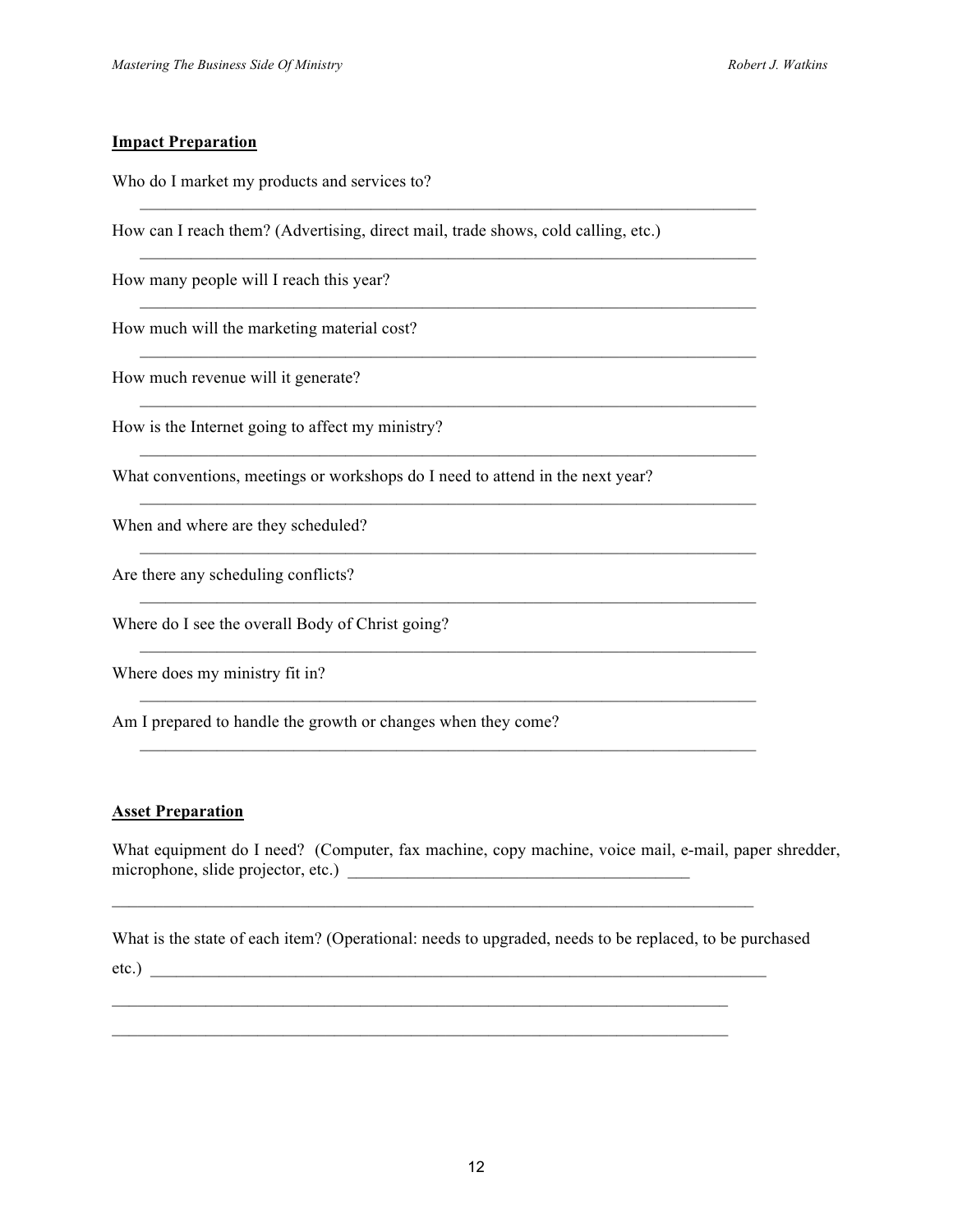What are my unique assets?

#### **Ministry Preparation**

What can I do or provide that the average minister doesn't or can't? How long will they remain unique to me? How long will they remain assets? What other unique assets can I acquire?

| How will I accomplish this? |
|-----------------------------|
|                             |
|                             |
| What training do I need?    |
| Where will I get it?        |
| How much will it cost?      |

 $\mathcal{L}_\text{max} = \mathcal{L}_\text{max} = \mathcal{L}_\text{max} = \mathcal{L}_\text{max} = \mathcal{L}_\text{max} = \mathcal{L}_\text{max} = \mathcal{L}_\text{max} = \mathcal{L}_\text{max} = \mathcal{L}_\text{max} = \mathcal{L}_\text{max} = \mathcal{L}_\text{max} = \mathcal{L}_\text{max} = \mathcal{L}_\text{max} = \mathcal{L}_\text{max} = \mathcal{L}_\text{max} = \mathcal{L}_\text{max} = \mathcal{L}_\text{max} = \mathcal{L}_\text{max} = \mathcal{$  $\mathcal{L}_\text{max} = \mathcal{L}_\text{max} = \mathcal{L}_\text{max} = \mathcal{L}_\text{max} = \mathcal{L}_\text{max} = \mathcal{L}_\text{max} = \mathcal{L}_\text{max} = \mathcal{L}_\text{max} = \mathcal{L}_\text{max} = \mathcal{L}_\text{max} = \mathcal{L}_\text{max} = \mathcal{L}_\text{max} = \mathcal{L}_\text{max} = \mathcal{L}_\text{max} = \mathcal{L}_\text{max} = \mathcal{L}_\text{max} = \mathcal{L}_\text{max} = \mathcal{L}_\text{max} = \mathcal{$ 

How much time will it require?

Who performs the following services for my ministry? If they're unavailable, who can I use as backup?

| Accounting and bookkeeping |
|----------------------------|
| Tax preparation            |
| Investment counseling      |
| Credit counseling          |
| Legal counseling           |
| Printing                   |
| Copying                    |
| Graphic design             |
| Copywriting                |
| Editing                    |
| Product development        |
| Writing proposals          |
|                            |

Photography Web Site creation Travel reservations Insurance Inventory management Shipping Partnership mailing Answering the phone Answering e-mail Typing Tape duplication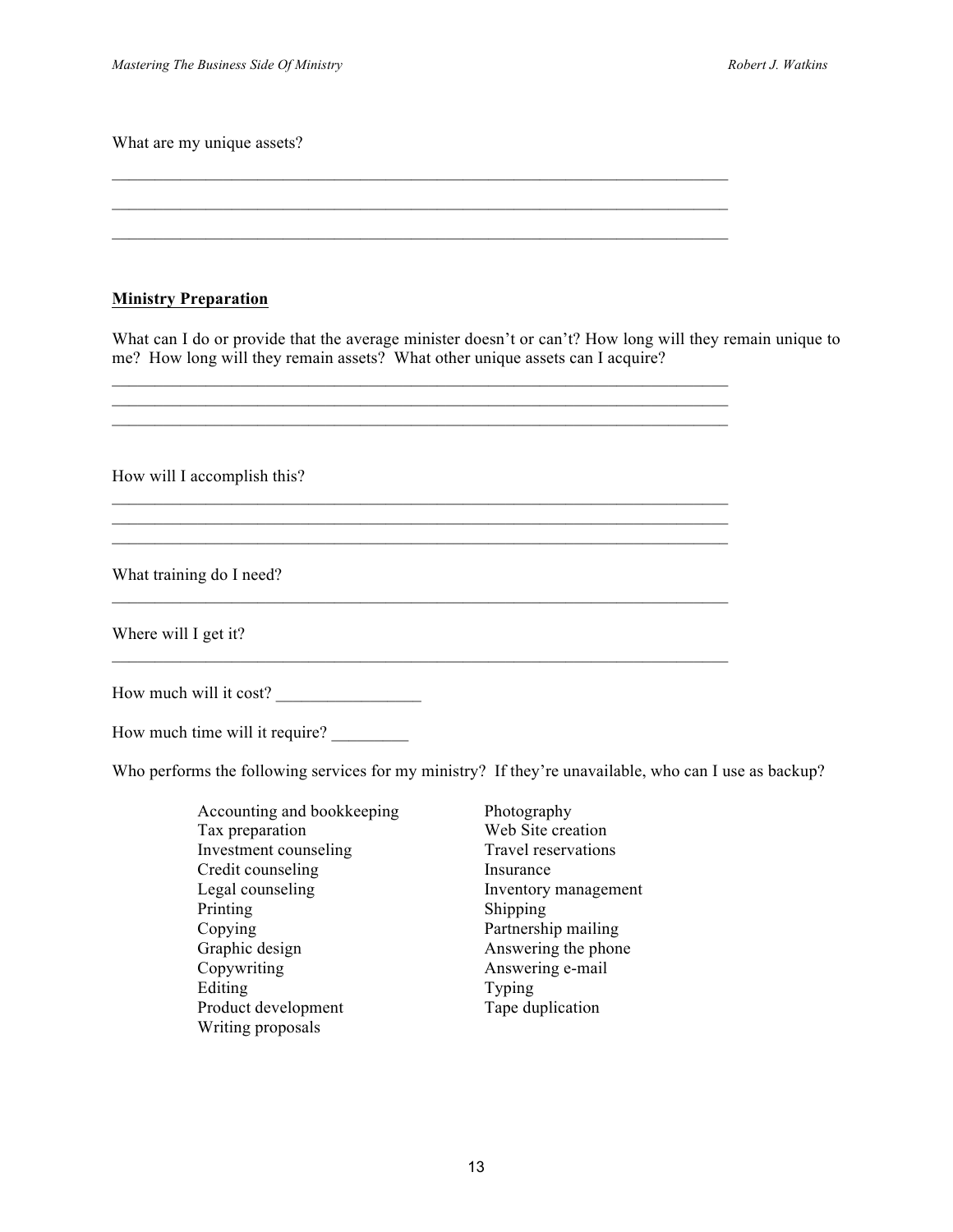# **THE SIX BUSINESS REALITIES FOR MINISTERS**

# *"For a dream cometh through the multitude of business..." Ecclesiastes 5:3*

# **Objective: To show you how to win in business.**

#### **Business Reality #1:**

#### **When you cease to solve problems, your income will cease.**

You will only be pursued for the problems that you solve. Everything created is the solution to a specific problem. Mechanics solve car problems; dentists solve teeth problems; lawyers solve legal problems; ministers solve spiritual problems. The primary problem your vision was born to solve is attached to the purpose of your vision.

Here's the problem for many ministries (from a business standpoint): They try to solve every problem. You were created to solve a specific problem here on the earth, not all problems. As the leader, you have neither the time nor resources to solve every problem.

When you focus on solving the problems of people, several things will occur in your ministry:

#### *You will gain the attention of great men.*

Remember Rebekah? When Abraham's chief servant was tired, Rebekah took the initiative to solve the problem; she watered the camels. That is where she met Abraham's son, Isaac. Upon their marriage, Abraham's wealth was transferred into her life.

#### *Your income will increase.*

Your salary depends upon the kind of problems you solve. Attorneys make \$300/hr., garbage men make \$15/hr. Why? If there are many people capable of solving the same problem that you solve, your income will be less. If you can solve a specific problem, your income will increase. Your telephone will never ring unless someone has a problem they want you to solve.

#### *It will separate you from other similar ministries.*

The problem you solve will determine the quality of people who pursue you. You will only be known for either the problems you create or the problems you solve—you choose. If other ministries solve the same type of problems you seek to solve, you will only be as great or little as they are.

My ministry seeks to solve the following problem: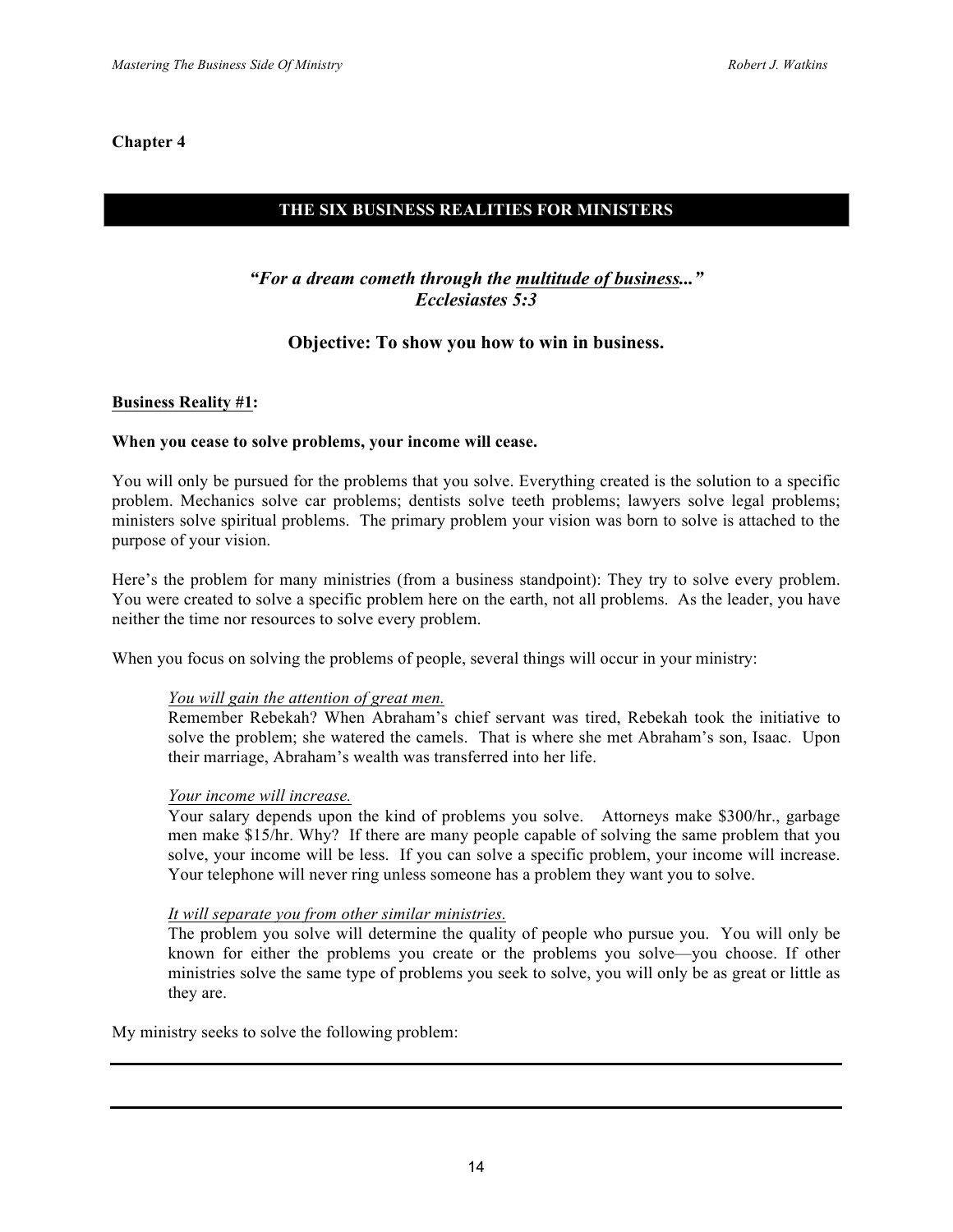#### **Business Reality #2:**

#### **In business, you don't always get what you deserve. You get what you negotiate.**

Why do some people always manage to get what they want? Three reasons:

- They know what they want.
- They know how to communicate what they want.
- They do things to get what they want.

God is just, but the world will not give you your fair share. In business, you must learn how to negotiate to get the things you need. The best outcome is when both parties win. One technique that you may find helpful is the obligation question. Rather than allowing a negotiation to go on and on, you restate the other side's request, and add: "If we can successfully address this point, are we done?"

#### **Business Reality #3:**

#### **When you run out of cash, your options become limited.**

Many ministers leave "giving" up in the air. Some say, "God will cause people to give." But what happens when the people are disobedient and don't give, then what? Well-capitalized ministries understand their "financial drivers." They also know how to get money to do what God has called them to do.

Figure out what are your financial drivers.

- What motivates people to give money to your ministry?
- Is there a reason for people to give?

#### **Business Reality #4:**

 $\mathcal{L}_\text{max}$  and  $\mathcal{L}_\text{max}$ 

#### **If you are unsure about your market, your market will be unsure about you.**

An excellent marketer can tell you exactly who he is selling to. They can describe in detail the benefits that their prospects want. A great person once said, "if you aim at nothing, you'll hit nothing." If you ask most pastors who their target is for their ministry, they'll say, "We want anyone who wants us."

God has called you to minister to all people, but who is your target market?

The affluent? Street people? Emotionally hurting people? Drug addicts?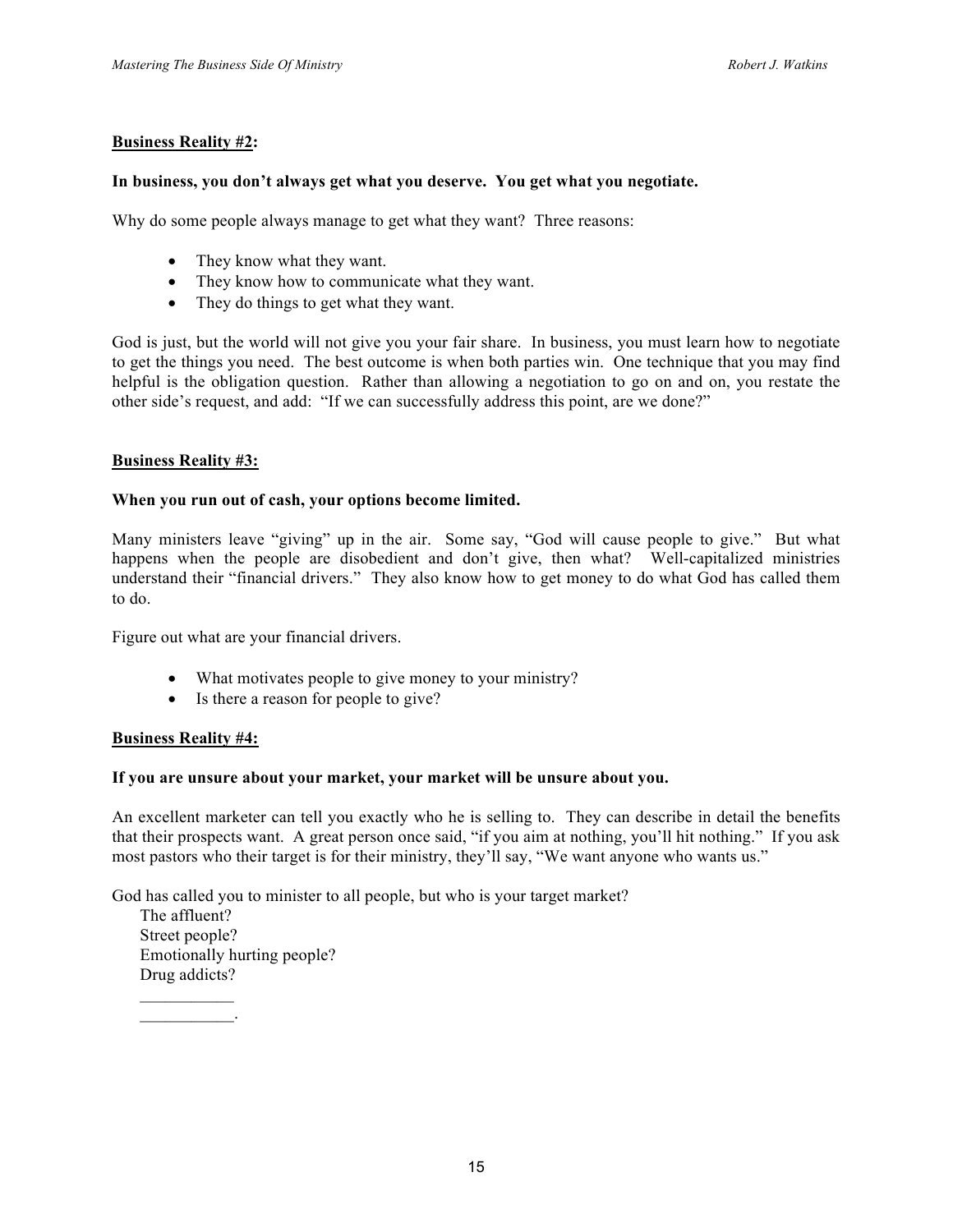#### **Business Reality #5:**

#### **If you can't sell, your vision will be stale.**

All ministries and businesses must be able to sell. I am not referring to selling to make money. I am speaking of possessing the ability to "cast" your vision into the hearts of people. A leader does not have to be able to sell books, tapes or products. However, the leader must be able to consistently and effectively learn how to sell your vision. By "selling" your vision, I mean sowing your vision into the hearts of people.

Here are five great rules of selling anything:

- Get the people's attention.
- Convert attention into interest.
- Convert interest into conviction.
- Convert conviction into desire.
- Close the deal.

Sell your vision to at least one person everyday; in 6 months or less, your organization will excel to another level.

#### **Business Reality #6:**

#### **A shady character equals a shabby business.**

God is concerned with your character, *"A good name is better than precious ointment...*" (Ecclesiastes 7:1). Clients, bankers, investors, employees and vendors are also concerned with your character. Principles such as reliability, integrity and honesty are major keys to long-term success. My father always taught me if I do what I say, my services will always be in demand.

As a leader, the perception that people have of you is important. To increase your business skills in ministry, what part of your character do you need to work on? Remember that no one is perfect. We all have flaws in which we need to overcome.

No one wants to be associated with the types of people in the following list, but make a mental note of the following areas in which you may need to improve.

| Unreliable    | Reckless             | Whimsical        | Loud                |
|---------------|----------------------|------------------|---------------------|
| Moody         | Carnal               | Erratic          | <b>Braggadocios</b> |
| Dishonest     | Unconvincing         | Shady            | Negative            |
| Insincere     | Exaggerator          | Dubious          | Seedy               |
| Immoral       | Swear (bad language) | Questionable     | Bombastic           |
| Deceptive     | Unpredictable        | Overly Sensitive | Unreasonable        |
| Irresponsible | Unscrupulous         | Lecherous        | Inconsistent        |
| Fickle        | Temperamental        | Liar             | Illogical           |
| Unstable      | Frivolous            | Pretentious      | Unrealistic         |

Here's a final note on character. In ministry, if the people around you have any of the negative characteristics, it will be a reflection of your organization. As the leader, it your job to get rid of negative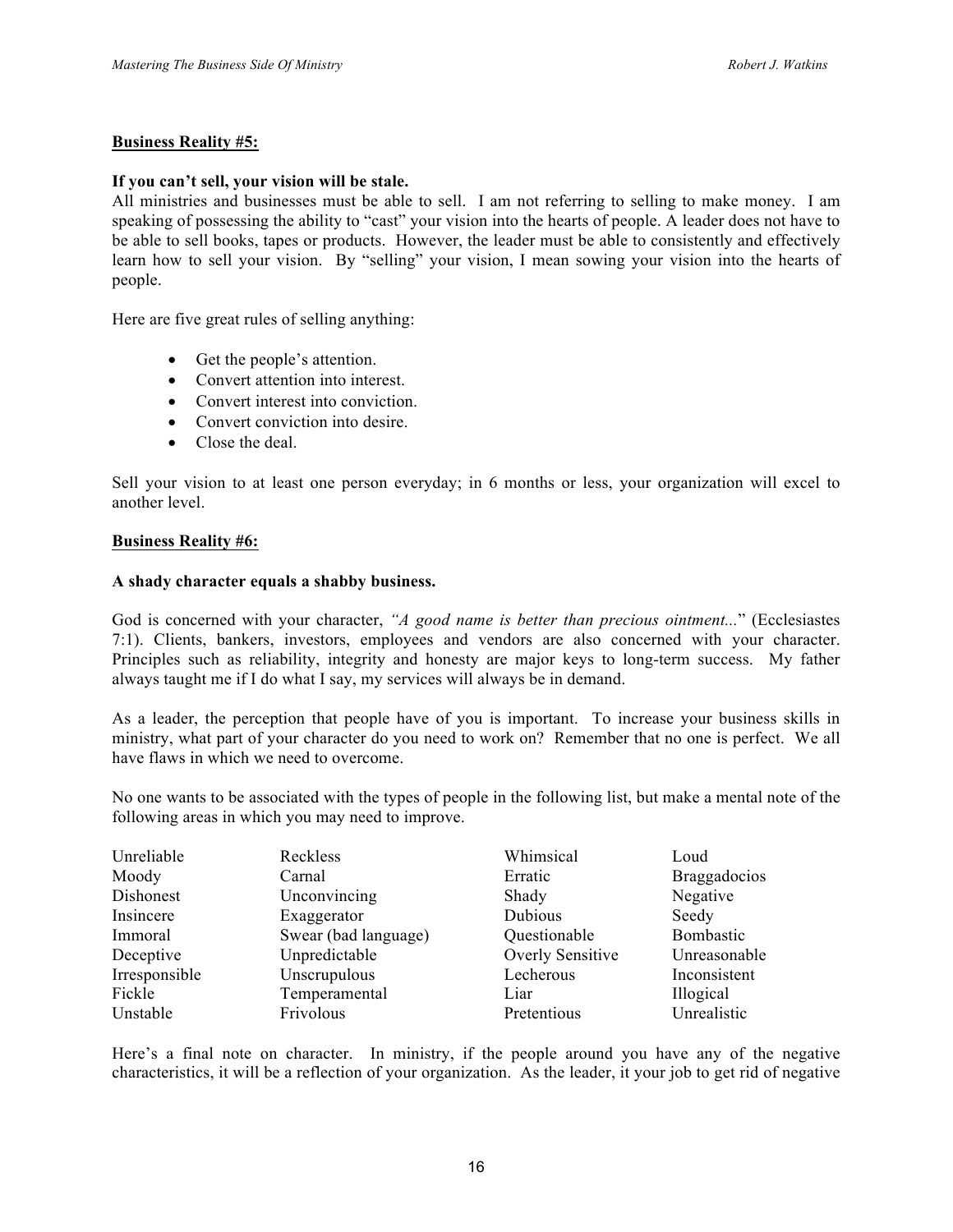people and place their character in position where it cannot harm the ministry. It's not the people that you fire that will make your life miserable; it's the people you don't. **Chapter 5**

# **EXCELLENCE IN MINISTRY**

# *"…know His will, and approve the things that are excellent…" Romans 2:18 (NKJV***)**

Focus Questions:

- How can I make my ministry excellent?
- How can I avoid mediocrity in my ministry?
- How can I teach my people to be excellent?

#### **Is your ministry excellent? If not, it can be!**

Many ministries and corporations ask me to speak on the subject of excellence. However, I always advise them that we cannot discuss *Business Excellence* or *Ministry Excellence* without discussing *Personal Excellence.*

The excellence in any organization begins with individuals within the organization. If the people are not excellent, the organization will not be excellent. Bill Kimsey, CEO of Ernst and Young International, writes, "Winning in this business is more about having the best people than anything else." I believe the same thing is true in ministry.

*Webster's Dictionary* defines excellence as *the state of being exceptionally good in quality and character*. The root word of excellence is e*xcel* which is defined as *to be greater or to surpass others*. Henceforth, to be a person of excellence is *to surpass others by being exceptionally good in quality and character.* 

A good example of a person whose personal excellence caused promotion, preferential treatment and publicity in his life is Daniel. "Then this **Daniel was preferred** above the presidents and princes**, because an excellent spirit was in him**; and the king thought to set him over the whole realm (Daniel 6:3)."

Daniel's godly character and tenacious stance concerning his faith to God lead him to be preferred over other more tenured leaders. It wasn't Daniel's expensive clothes or neatly cropped hair that caused the king to pick him out of the crowd. Daniel's excellent spirit caused King Darius to publicly proclaim Daniel's promotion when others seemed to be more qualified.

As the leader, when you live your personal life in excellence, it will lift up a standard for your followers to reach for.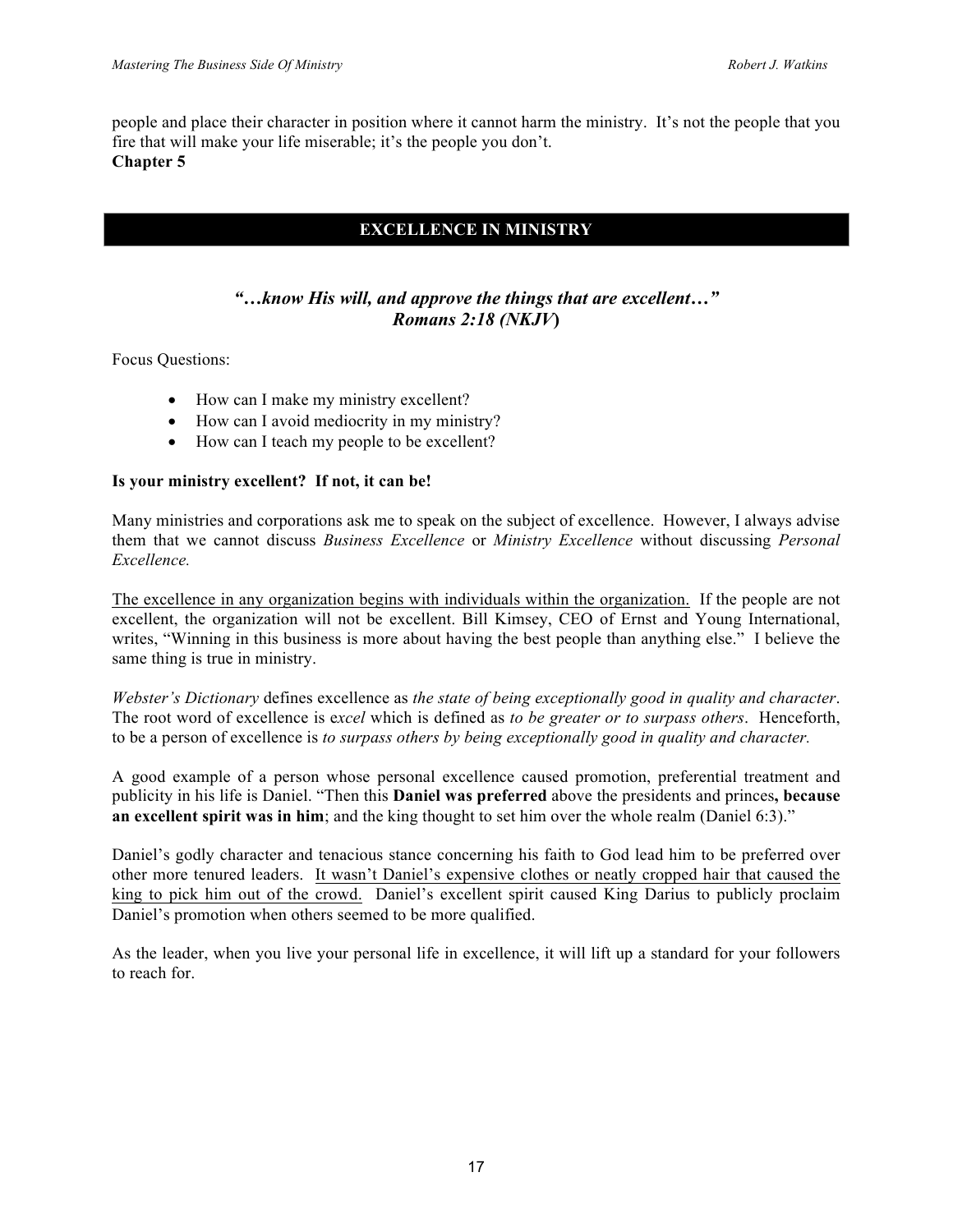#### **Ten Observations of Excellent People**

People who have become excellent have several distinguishing facets.Here are ten observations that I have made that will help you become excellent at what you do along with several challenging questions to help you become excellent.

#### *1. People of excellence are honest about where they are and then they raise the bar.*

Excellence doesn't suggest you are the smartest and wisest in the earth. Excellence means you understand your current position in life and you seek to raise it to another level. People of excellence understand their personal strengths and weakness, but work hard to make themselves better at what they do.

Do you work hard to constantly improve yourself?

#### *2. People of excellence perceive average and stagnation as enemies.*

A person seeking to be excellent does not tolerate average. Stagnation, mediocrity, ordinary and complacency do not reside in the vocabulary of excellent people. These words are enemies. Excellent people lose sleep when his or her performance is mediocre or below standard.

How do you feel after a late or mediocre delivery of your service?

Do you find ways to improve your next opportunity or simply accept complacency?

#### *3. People of excellence understand the potential threats to their excellence.*

Professional athletes understand they simply cannot gorge on hamburgers, hot dogs and potato chips if they want to perform at an optimum level. An undisciplined life only leads to destroy fulfillment of their dreams. There are spiritual, political, social, physical and mental threats that can hamper your daily success. A person of excellence is always prepared and recognizes potential threats before they can cause any damage to him. Let's for a moment examine a few things we can do to ensure the threats don't overtake us:

1. **Rise early and start the day off right** – Spend time in the morning by yourself preparing your attitude for the day. As a leader, you need to understand that your mood affects the mood of everyone around you.

2. **Always do the right thing** – Everyone is constantly faced with integrity issues. Perhaps adding a little more to your expense report or telling a small lie can make things a little easier. A small fire can lead to catastrophe.

**3. Watch and Pray** – One well known preacher says that everyday he reads the Bible and the newspaper because he wants to know what both sides are doing. You need to have your finger on the pulse of your neighborhood, community, the nation and the world. It is also to your benefit to find out what God is doing now. What God was doing last year, He is not doing now. What the world was doing five years ago has now changed. Neither God nor the world stands still. To be an excellent person, you have to watch and pray.

What threatens your excellence? i.e. Overeating, lack of exercise, lack of knowledge?

 $\mathcal{L}_\mathcal{L} = \{ \mathcal{L}_\mathcal{L} = \{ \mathcal{L}_\mathcal{L} = \{ \mathcal{L}_\mathcal{L} = \{ \mathcal{L}_\mathcal{L} = \{ \mathcal{L}_\mathcal{L} = \{ \mathcal{L}_\mathcal{L} = \{ \mathcal{L}_\mathcal{L} = \{ \mathcal{L}_\mathcal{L} = \{ \mathcal{L}_\mathcal{L} = \{ \mathcal{L}_\mathcal{L} = \{ \mathcal{L}_\mathcal{L} = \{ \mathcal{L}_\mathcal{L} = \{ \mathcal{L}_\mathcal{L} = \{ \mathcal{L}_\mathcal{$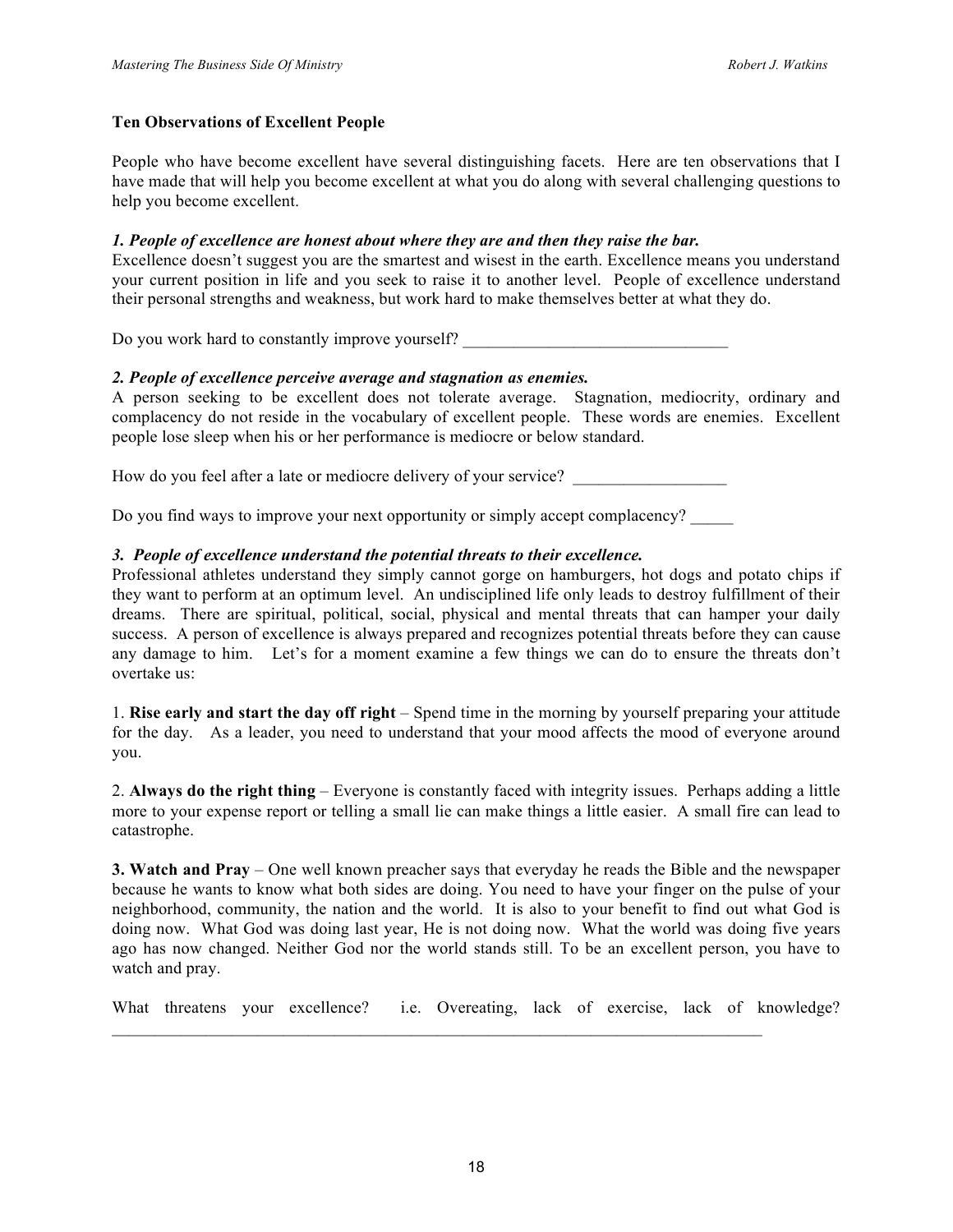#### *4. People of excellence realize they cannot be perfect, but can come close.*

As men and women of God, we know that there was only one perfect man who lived on the earth, which was Jesus Christ. He was perfect because He never sinned and completely obeyed God with His life. However, you and I were born into sin (Psalms 51:5), therefore we make mistakes through our imperfections. *Perfection should never be the goal of any person.* 

*However, excellent people realize when mistakes are made, they ensure they're never made again*.

 $\mathcal{L}_\text{max} = \mathcal{L}_\text{max} = \mathcal{L}_\text{max} = \mathcal{L}_\text{max} = \mathcal{L}_\text{max} = \mathcal{L}_\text{max} = \mathcal{L}_\text{max} = \mathcal{L}_\text{max} = \mathcal{L}_\text{max} = \mathcal{L}_\text{max} = \mathcal{L}_\text{max} = \mathcal{L}_\text{max} = \mathcal{L}_\text{max} = \mathcal{L}_\text{max} = \mathcal{L}_\text{max} = \mathcal{L}_\text{max} = \mathcal{L}_\text{max} = \mathcal{L}_\text{max} = \mathcal{$  $\mathcal{L}_\text{max}$  , and the contribution of the contribution of the contribution of the contribution of the contribution of the contribution of the contribution of the contribution of the contribution of the contribution of t

There are two benefits to making mistakes, 1) you learn what doesn't work and 2) you give yourself an opportunity to try a new approach.

What have you learned from past mistakes?

*5. People of excellence excel from year to year.*

To excel means to leap from one level to another level. A friend of mine, Dr. Nathaniel Johnson, an obstetrician, became a wealthy man many years ago through several practices he owned. However, he never lets his success stagnate his educational and professional growth. Even now with all of his houses, fine cars and money, he constantly attends seminars, reads books and constantly studies his profession like a college student prepares for a final exam. Each year, his expertise becomes more and more in demand because of his commitment to excellence.

What have you learned this year that you didn't know or understand last year?

#### *6. People of excellence constantly work on themselves.*

If you are not satisfied with your job or career, the best way to change is to work on yourself. Excellent people don't settle for excuses for why they are not excelling. They constantly work on themselves. The work never stops. If they are overweight, they work on it. If they need to make more money, they work on it. Excellent people don't wait for someone to motivate them to action. Their motivation is internal.

Do you understand your personal motivations? What are they?

 $\mathcal{L}_\text{max} = \mathcal{L}_\text{max} = \mathcal{L}_\text{max} = \mathcal{L}_\text{max} = \mathcal{L}_\text{max} = \mathcal{L}_\text{max} = \mathcal{L}_\text{max} = \mathcal{L}_\text{max} = \mathcal{L}_\text{max} = \mathcal{L}_\text{max} = \mathcal{L}_\text{max} = \mathcal{L}_\text{max} = \mathcal{L}_\text{max} = \mathcal{L}_\text{max} = \mathcal{L}_\text{max} = \mathcal{L}_\text{max} = \mathcal{L}_\text{max} = \mathcal{L}_\text{max} = \mathcal{$ 

 $\mathcal{L}_\text{max} = \mathcal{L}_\text{max} = \mathcal{L}_\text{max} = \mathcal{L}_\text{max} = \mathcal{L}_\text{max} = \mathcal{L}_\text{max} = \mathcal{L}_\text{max} = \mathcal{L}_\text{max} = \mathcal{L}_\text{max} = \mathcal{L}_\text{max} = \mathcal{L}_\text{max} = \mathcal{L}_\text{max} = \mathcal{L}_\text{max} = \mathcal{L}_\text{max} = \mathcal{L}_\text{max} = \mathcal{L}_\text{max} = \mathcal{L}_\text{max} = \mathcal{L}_\text{max} = \mathcal{$ 

#### *7. People of excellence dress above their environment.*

You can always notice people striving for excellence, because of the way they dress. They don't necessarily wear the finest labels or the most expensive suits, but the clothes they do wear are not tattered. If they have to wear a uniform, it's normally pressed. If they have to wear a suit, their shoes are polished and their shirts are cleaned. Their clothes fit. It's not the actual clothes, but the *way* they wear their clothes, which allows them to be noticed above everyone else, even if everyone is wearing the same thing.

What can you do to improve your personal dress code? \_\_\_\_\_\_\_\_\_\_\_\_\_\_\_\_\_\_\_\_\_\_\_\_\_\_\_

#### *8. People of excellence expect excellence.*

God is an excellent God. Heaven is excellent. The earth is excellent. Everything God made is excellent. God expects and deserves excellence from His people.

Do you expect excellence from your followers or do you accept mediocrity?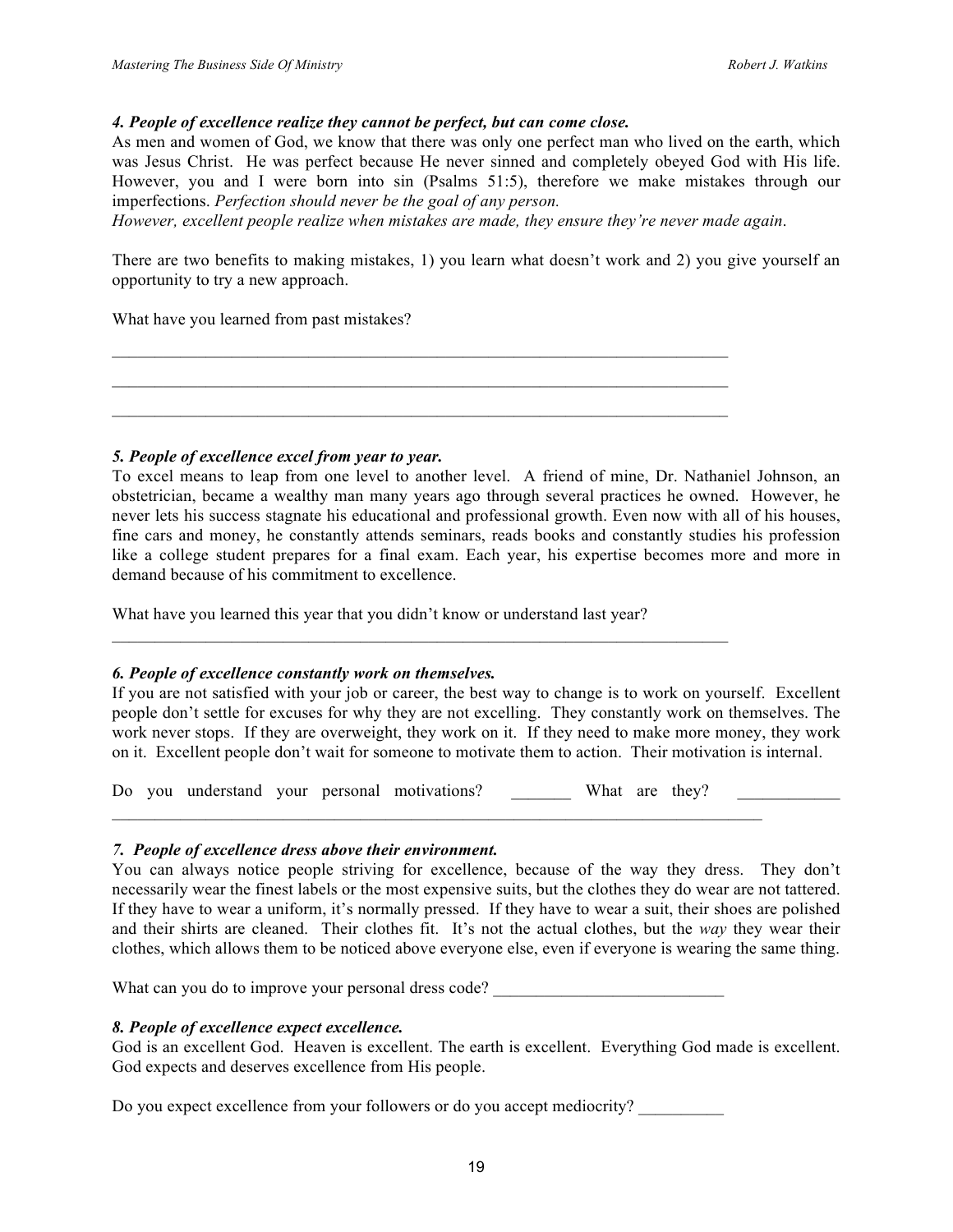#### *9. People of excellence are influential.*

Who are the people around you that are getting the promotions? Who are the people whose advice always seems to be in demand? Whether you like them or not, they have the power to influence the way other people think. Of course there are class clowns that normally obtain a degree of influence. That's not what I am talking about. Class clowns can be funny but never taken seriously. People of excellence leave a lasting mark on people and organizations.

Are you a person of influence? If not, what are several things you can do to become a person of influence?

| . .                                   |  |
|---------------------------------------|--|
| $\mathcal{L}$<br>,.                   |  |
| $\sim$<br>$\blacktriangleleft$<br>J . |  |
|                                       |  |

#### *10. People of excellence are attracted to excellence.*

I noticed in high school and in college that people of common personalities and interests flocked together. The cool guys hung out together, the computer "nerds" gathered together, the beautiful people grouped together (they never let me be a part of that group!). However, there would always be certain students who were committed to excellence in education. These students would say "no" to parties and stay up late to work on term papers and other homework. Their commitment to excellence has caused many of them to be today's leaders.

#### **Where to Begin**

In our pursuit to become excellent and to help us get unstuck from dead-end jobs, financial pressures and mediocre living, let's immediately determine what we need to do to be a person of excellence. Remember that excellence doesn't mean that you are perfect; it means being the very best that you can be.

*1. Improve everything that is not excellent -* Work on you. Stand in the mirror and take an honest look at yourself.

*2. Challenge the status quo in your life -* Words like comfortable, average and mediocre are enemies to excellence.

*3. Get rid of bad habits -* You may say, "but I don't smoke, drink or gamble." Perhaps not, but do you eat more than you should? Do you watch more television than your share?

*4. Develop new relationships* **-** The next person you meet could be an important relationship. You should seek out relationships that help you excel to the next level in a certain area of your life.

*5. Expand your knowledge base -* Knowledge is power. Without it, you are powerless.

*6. Create a mission statement* – A mission statement defines your reason for being. It reflects your ideals, visions and dreams.

*7. Develop a long-term strategy* – As you grow, you may notice that you get so wrapped up in the day-today concerns that you stop planning for the future. Excellence demands preparation.

*8. Conduct a personal survey* – Get in the habit of surveying your customers and parishioners. This is a sure-fire way to get better at what you do.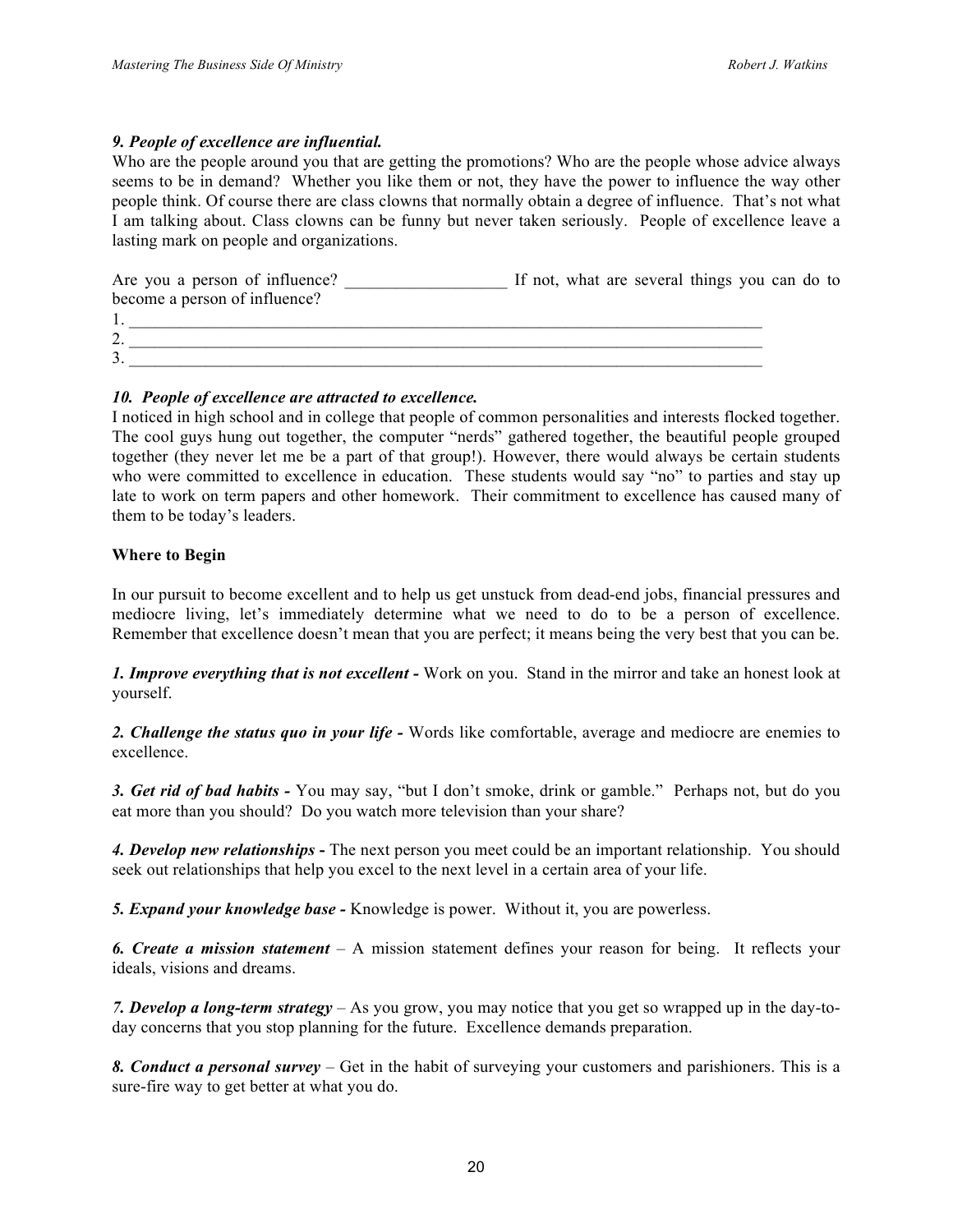# **A Few Excellent Thoughts to Help You "Stand Out"**

Let me provide for you a few thoughts to help you create an excellent spirit. Apply the following lists to your daily tasks. They will help separate you from those who just want to "get by." People, who are "stuck" in life, do the exact opposite of the list below.

Write the following list down and store them in a place where you visit often.

- 
- Make people feel important.
- A negative attitude cancels out all positive skills.
- Remember that little things make a big difference.
- Tell people how much you appreciate them.
- Under promise. Over perform.
- Never be too busy to work hard.
- Grade yourself after every performance or work day.
- Always be honest with yourself.
- People will pay more for excellent customer service.
- Stay away from people with bad attitudes.
- Emulate people of excellence.
- Image is reality.
- First impressions are lasting.
- Expect excellence from yourself and others.
- Don't just talk about it, do it!
- When a mistake is made, correct it immediately.
- Read, study, listen, and then communicate.
- Do the simple things in an excellent way.
- **E** Don't accept mediocrity!<br>
Make people feel importa<br>
Remember that little thing<br>
Tell people how much yo<br>
Under promise. Over perf<br>
Never be too busy to worl<br>
Grade yourself after every<br>
Always be honest with yc<br>
Peop Excellence is not an option.
- Be excellent at all times. Everyone is watching.

The above phrases sound simple, but if you meditate on them and apply them to your daily tasks, promotion is headed your way!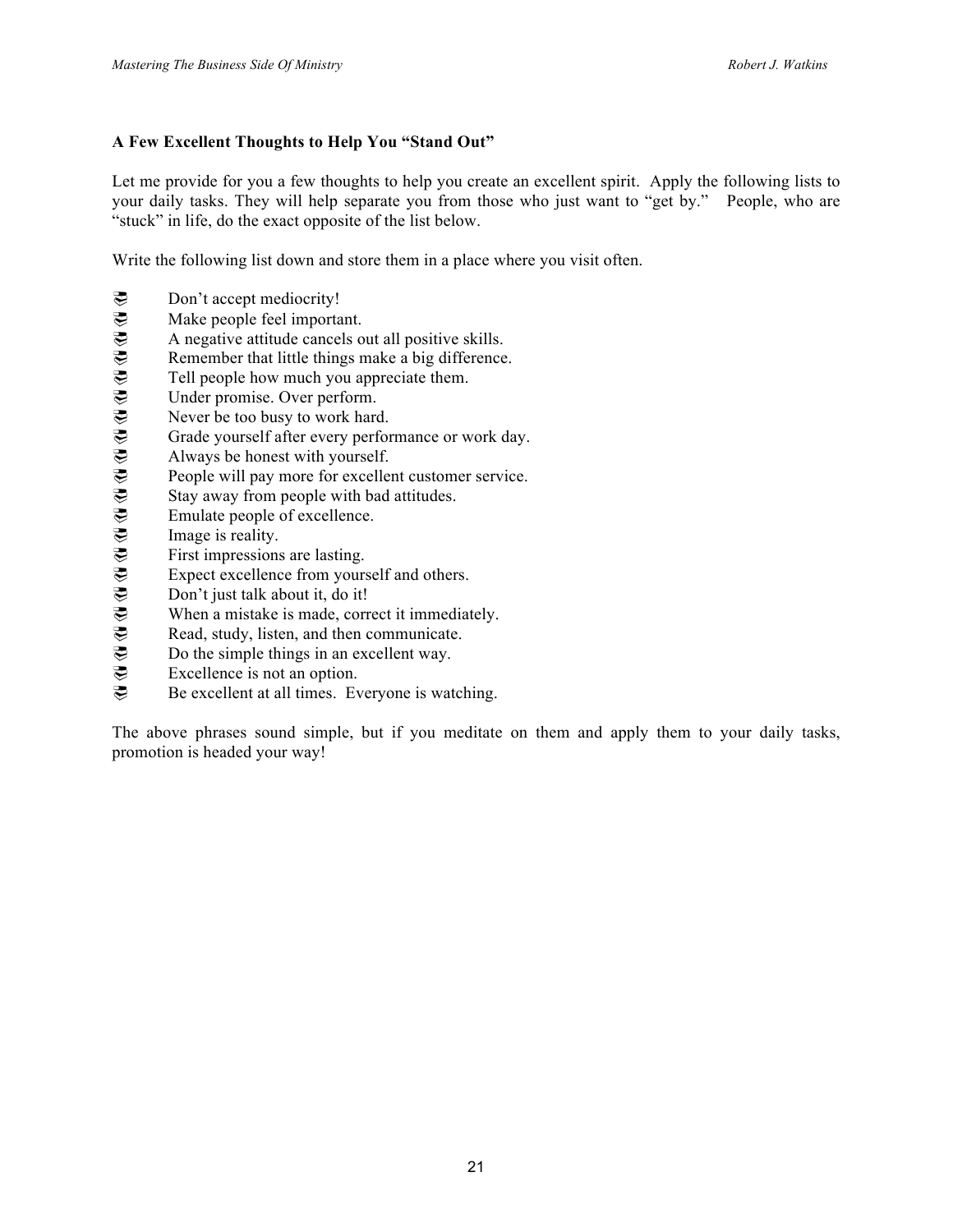# **TEAMWORK MAKES THE DREAMWORK**

# **"...***for waging war you need guidance, and for victory many advisers." Proverbs 24:6 (NIV).*

Focus Questions:

- How do I take the vision from "Me" to "We"?
- How do I ensure I have the right people on my team?

As the challenge escalates, the need for teamwork elevates. The team around you will be responsible for running with the vision. An inexperienced, incompetent and incapable team can lead the vision away from the excellency of God and into collapse.

Many of us work hard to secure financial capital. However, many of us neglect the main ingredient of any organization: Human Capital. I submit to you that without human capital you will not maximize your financial capital potential. It's the human capital (people) that determines how far you go. Developing people should be the number one priority of all leaders. *The more people you develop, the greater the extent of your dreams.*

*The Dream* is only *What Could Be.*

*The Team* is the *Reality of the Dream.*

To excel to the top and maximize your potential; you must have solid answers for the following three Mt. Everest questions:

- 1. How do I get on top?
- 2. What are the obstacles?
- 3. Who can help get me there?

In the New Testament, Jesus (a priest) worked intimately with skilled men to fulfill the will of God in His ministry. After being tempted for forty days in the wilderness, the first thing we see Jesus doing after preaching the Gospel is recruiting His team, not asking for money. *"Now as he walked by the sea of Galilee, he saw Simon (Peter) and Andrew his brother casting a net into the sea: for they were fishers. And Jesus said unto them, Come ye after me, and I will make you to become fishers of men. And straightway they forsook their nets, and followed him." (Mark 1:16-18).* It was imperative that Jesus had the right people on his team that understood both business and spiritual principles.

Jesus chose people who could advance His vision. For example:

Peter was a fisherman experienced in the marketplace. John was a physician with influence in the community. Matthew was a tax collector who was skilled in financial matters.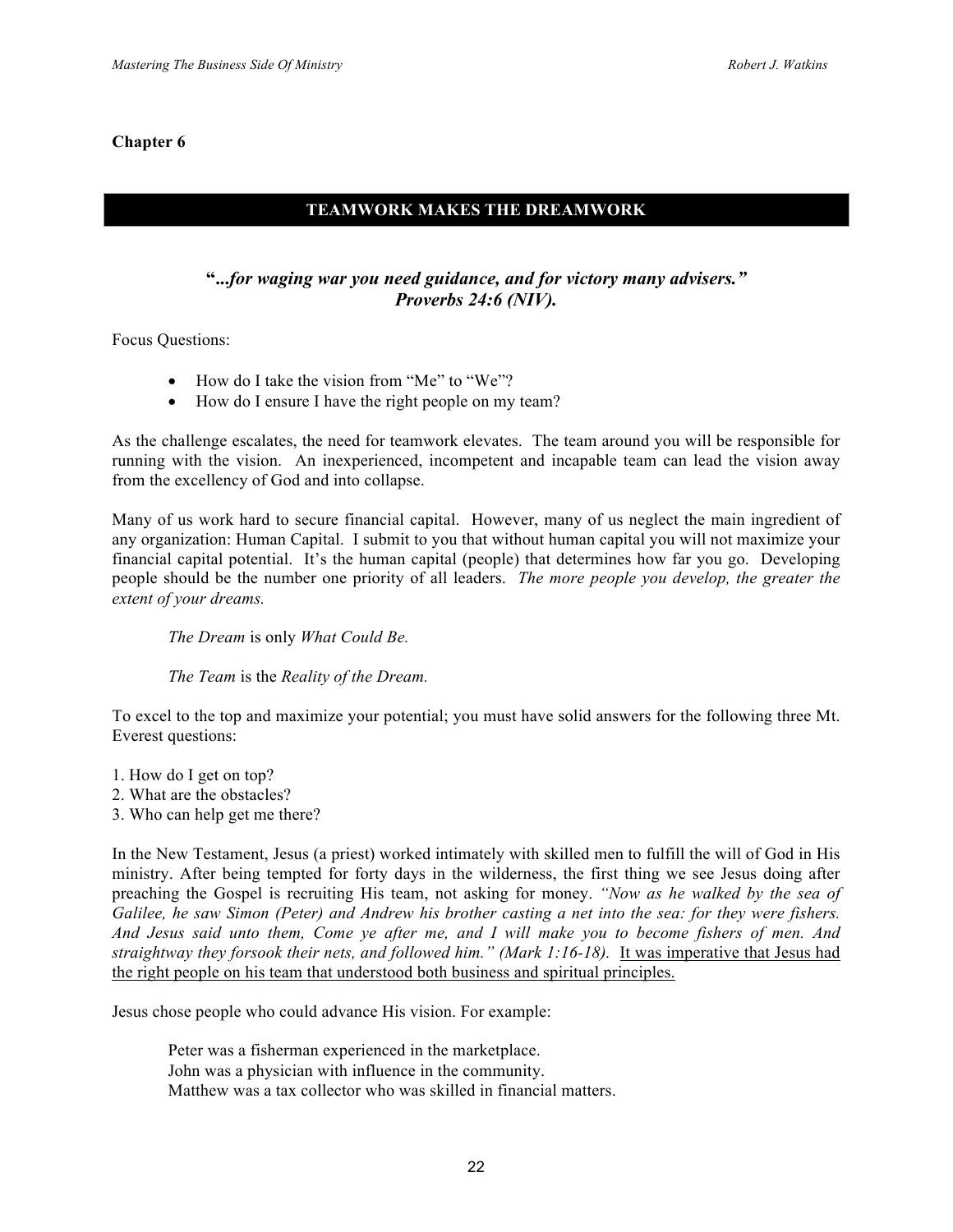This is how Jesus related a story in His sermon to Matthew, a tax collector and vital member of His team:

*Two men went up into the temple to pray; the one a Pharisee, and the other a publican. The Pharisee stood and prayed thus with himself, God, I thank thee, that I am not as other men are, extortioners, unjust, adulterers, or even as this publican* (a tax collector). *I fast twice in the week, I give tithes of all that I possess. And the publican* (a tax collector), *standing afar off, would not lift up so much as his eyes unto heaven, but smote upon his breast, saying, God be merciful to me a sinner. I tell you, this man went down to his house justified rather than the other: for every one that exalteth himself shall be abased; and he that humbleth himself shall be exalted* (Luke 18:10-14).

Jesus was taking His vision from **Me to We**. The quickest way to advance your vision is through relationships with people of influence. As Jesus displayed throughout His ministry, here's how to the **Take the Vision from Me to We** to obtain qualified, experienced people on your team without spending a lot of money:

- 1. The Leader has a vision.
- 2. The Leader shares this vision with Influencers (those with position and without).
- 3. The Leader asks for the Influencers' input and ideas (casting vision through questions).
- 4. The Leader adds the Influencers' inputs.
- 5. The Leader asks the Influencers to share the vision with those they influence.
- 6. The Leader and the Influencers model the vision.
- 7. The Leader and Influencers together ask for the buy-in.

How do you know you have a person who is a team player in your ministry? Here are four indicators:

- 1. They have made significant *investment* into the ministry time, finances, etc.
- 2. They are *consistent* they do what they say.
- 3. There is a constant *sense of urgency* they are not lackadaisical in their commitment.
- 4. They display *passion* for the vision.

Great leaders know how to "put people in their place" according to:

| 5) Potential   |
|----------------|
| 6) Timing      |
| 7) Skill Set   |
| 8) Opportunity |
|                |

The state of your dream is determined by the competency of your team. A weak player on your team will help the ministry *lose opportunities*; they will *decrease overall morale* and *weaken productivity*. John Maxwell writes that "the strength of the team is impacted by its weakest link." Questions to ask yourself about a "weak player":

Are they out of the their league? Are they out of position? Are they out of their understanding? Are they out of their comfort zone? Are they out of their performance requirements?

There's a difference between contribution and competency. Contribution deals with *effort*; competency deals with *ability*. The lack of ability will stagnate movement.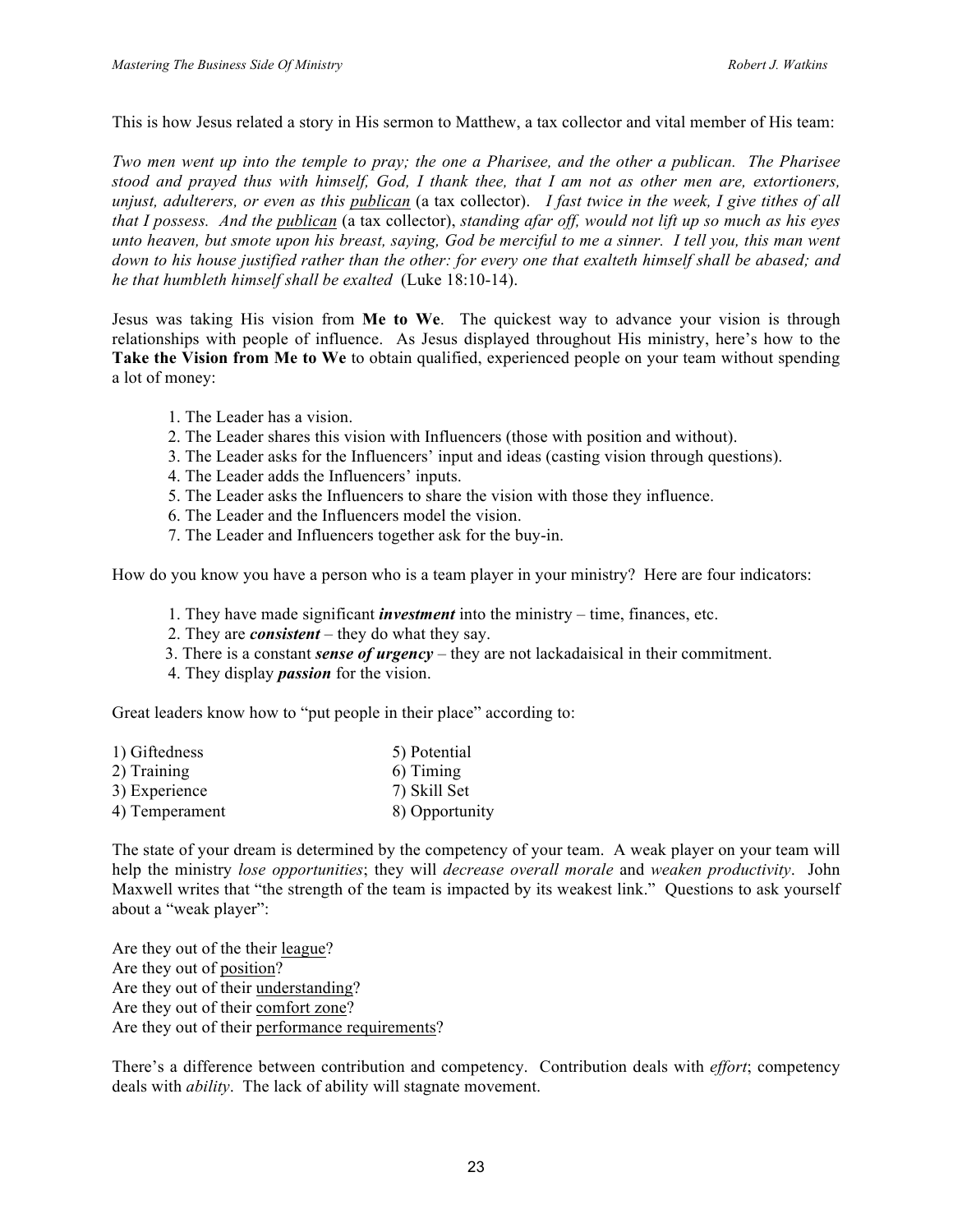So once you find a person or people who have ability to get the job done right, how do you keep them motivated?

#### **What Can Motivate People?**

**Significant Value** – People want to be a part of a group or ministry where they see their time and resources spent adding value to a cause or to other people. People don't like to waste time. People enjoy making significant contributions. Motivation comes from a desire to reach an end result.

**Clear Expectations** – Motivation arises in people when they understand exactly what is expected of them and are given the proper tools to get jobs done. People will jump off the ship when the expectation becomes uncertain.

**Recognition** – People want to be noticed. They want credit for personal achievements and appreciation for their contribution. Often, recognition is just a way of saying "thanks." It's a small thing, but can be a constant motivator.

#### **What Can De-Motivate People?**

**Insensitivity** – People are your greatest resource; therefore take time and know about them. Make people your priority. Take note of even the insignificant matters in their life and speak from the heart. A little insensitivity will de-motivate a person to ultimately quit.

**Manipulation** – No one likes to feel maneuvered or used. Manipulation tears down trust in any relationship. Build people up through praise, encouragement and recognition and they will stay loyal and trustworthy. Remember, give and it shall be given. But when you consistently take from people, ultimately they will take from you.

**Discouragement** – Growth is important to everyone wanting success. Growth is motivating and encouraging. Public criticism, even in jest, is hurting and de-motivating. Belittling a person can cause emotional and spiritual damage and destroy a person's self-confidence. My mother also told me if I didn't have anything nice to say, don't say it. Those were good words to live by.

Here are several ways to engage in better team building:

- Know the *personal agenda* of each player on your team.
- Map out a *team mission*.
- Define *the role* of each player.
- Create a *group identity*.
- Use words like *we* and *our*.
- *Communicate* effectively with everyone.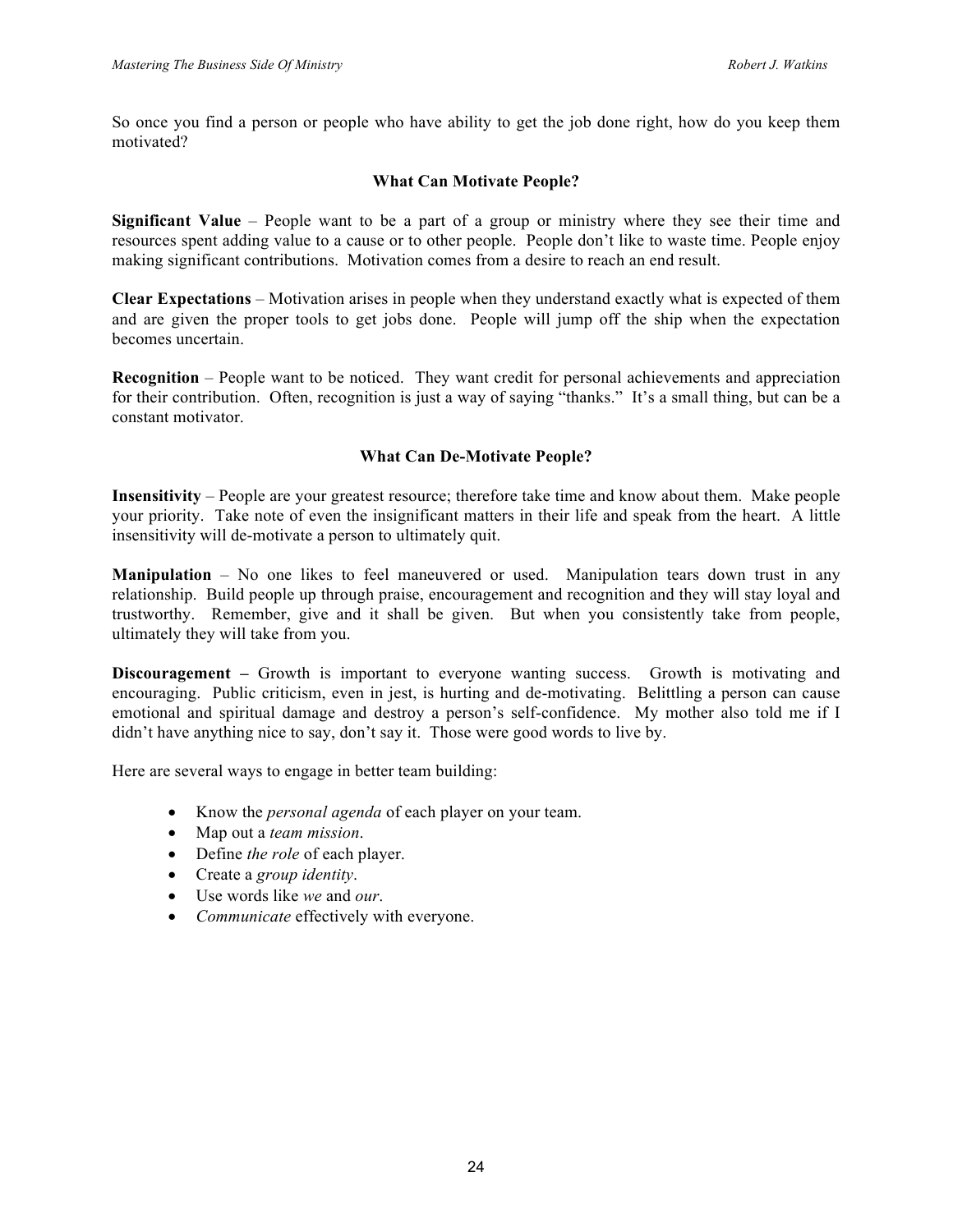# **BASIC SPEAKING AGREEMENT**

# *"The Lord God hath given me the tongue of the learned, that I should know to speak a word in season to him that is weary..." Isaiah 50:4*

#### **A speaking agreement confirms that you will speak for a church or group and provides specific details about the engagement both personally and financially.**

Even if you are speaking "for free," it can be a good idea to have a basic speaking agreement prepared. Putting the details in writing helps to avoid misunderstandings. A speaking agreement also creates a greater sense of commitment to the ministry by both parties.

Of course, as a person of integrity, you will be fully committed to a "freebie" just as you would a fee-paid engagement. Always present yourself as a person of excellence. Remember you are ministering unto the Lord. A written agreement tends to generate more respect for you and your ministry.

Traditionally, the fees for speaking are often paid on-site or immediately following the presentation. If you have a set fee it is best to advise the pastor or group leader of this in writing. They may require that you submit an invoice. Since you may or may not be aware of your specific expenses until the day of the engagement, it is not unusual to bill the group for expenses afterward, even if you're paid your fee onsite. Keep all receipts.

You may want to state a cancellation fee in your agreement. This reduces the likelihood of group leaders changing their minds after you've committed to the date. It also compensates you in part for "lost time". (You might have turned down other opportunities to minister elsewhere).

You should decide whether you require a deposit prior to the engagement. A deposit helps to cover your expenses in preparing for the engagement.

\*\*\*\* These are just guidelines. Please be sensitive when dealing with pastors and meeting planners relative to financial matters, but be firm concerning your standards. \*\*\*\*

#### **Sample Speaking Engagement Contract**

I have provided a contract between my ministry, Watkins Ministries, and a church. I have also provided a sample speaking agreement for your personal use.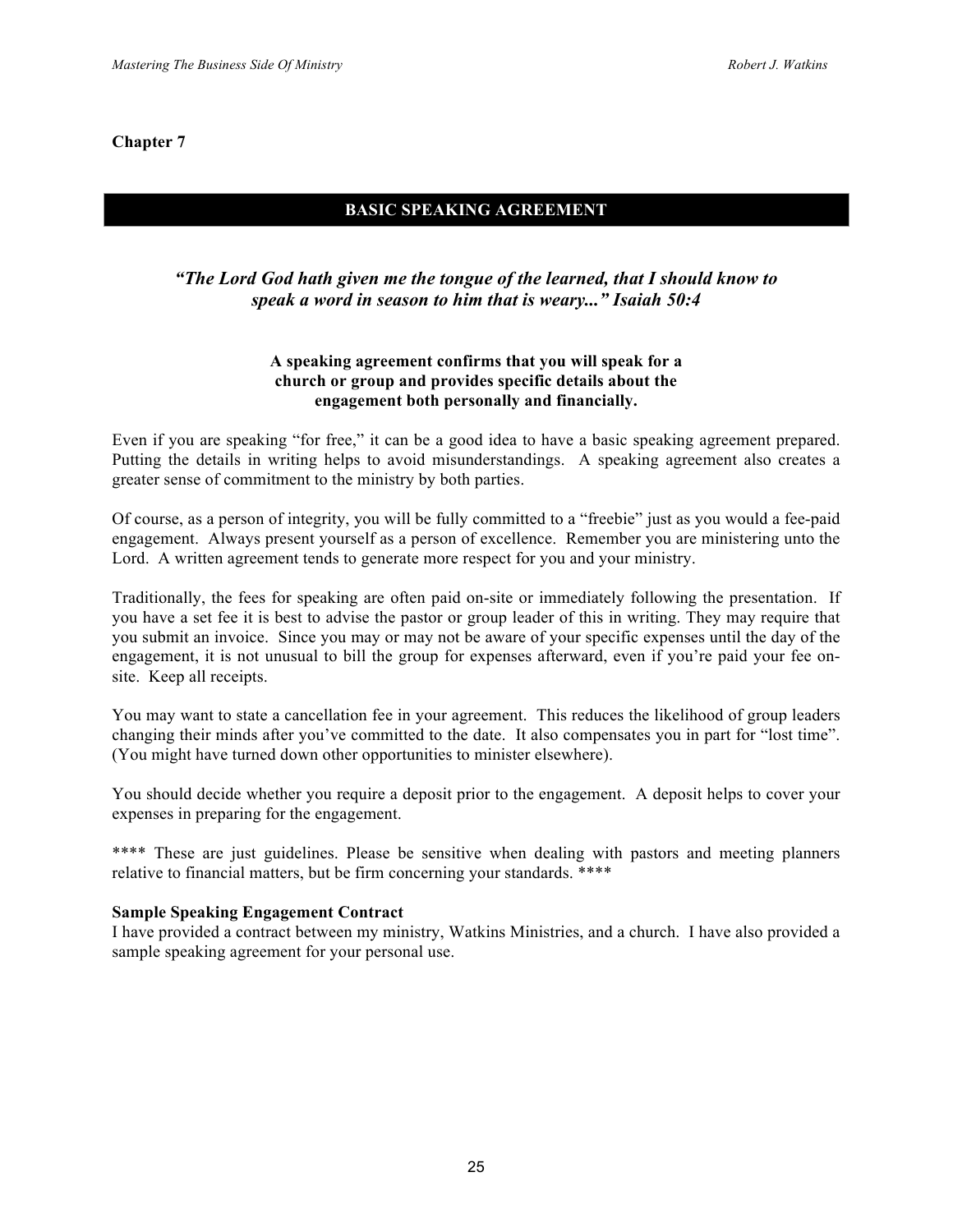#### **WATKINS MINISTRIES, Inc**. "Leading God's People to Success, Excellence and Victory"

Speaking Preferences

#### Between

#### Pastor Leon Bible of Gospel Tabernacle Church

And Minister Robert J. Watkins of Watkins Ministries, Inc.

| General                           |                                                                 |
|-----------------------------------|-----------------------------------------------------------------|
| Date of Speaking:                 | Sunday, June 25, 2020                                           |
| Time of Service:                  | 10:00 a.m. $& 6:00$ p.m.                                        |
| A/V equipment required:           | Wireless Clip-on w/professional operator                        |
| Composition and Size of Audience: | Sunday Morning Worship Service                                  |
| Special Music:                    | Provided by Church                                              |
| Subject of Teaching/Theme:        | "How To Tap Into Mighty Works" (subject to change)              |
| Audio Tape of Teaching:           | Provided by Church; Master tape preferred                       |
| Video Production:                 | Provided by Watkins Ministries                                  |
| Travel:                           | Rental Car $(2 \frac{1}{2})$ hour drive) directions provided by |
|                                   | church                                                          |
| Hotel Reservation made by:        | <b>Church</b>                                                   |
| Hotel Arrival Date/Time:          | June 24, 2020                                                   |
| Special Guests/Staff:             | Minister Jackie and Gale (wife, daughter)                       |
|                                   | Minister Johnny Davis and wife, Laverne                         |
|                                   | 7 Staff Members                                                 |

#### **Financial Specifics**

- No deposit required prior to engagement.
- Love offerings and/or honorarium accepted.
- Expenses to be paid on-site by church.
- Watkins Ministries, Inc. is a non-profit organization.
- Make checks payable to Kings & Priests Unlimited

#### **Product Sales**

A 6' to 8' foot long table is required to sell books, tapes and other Watkins Ministries products. Product table to be set up by Robert Watkins Ministries' staff personnel prior to service.

If you are in agreement with these requirements, please sign this and fax to: **(404) 601.9692.** We are confident the teaching of Minister Watkins will be a great blessing to the Gospel Tabernacle family with signs and wonders following!

```
\mathcal{L}_\text{max} = \mathcal{L}_\text{max} = \mathcal{L}_\text{max} = \mathcal{L}_\text{max} = \mathcal{L}_\text{max}Pastor/Authorized Signature Date
```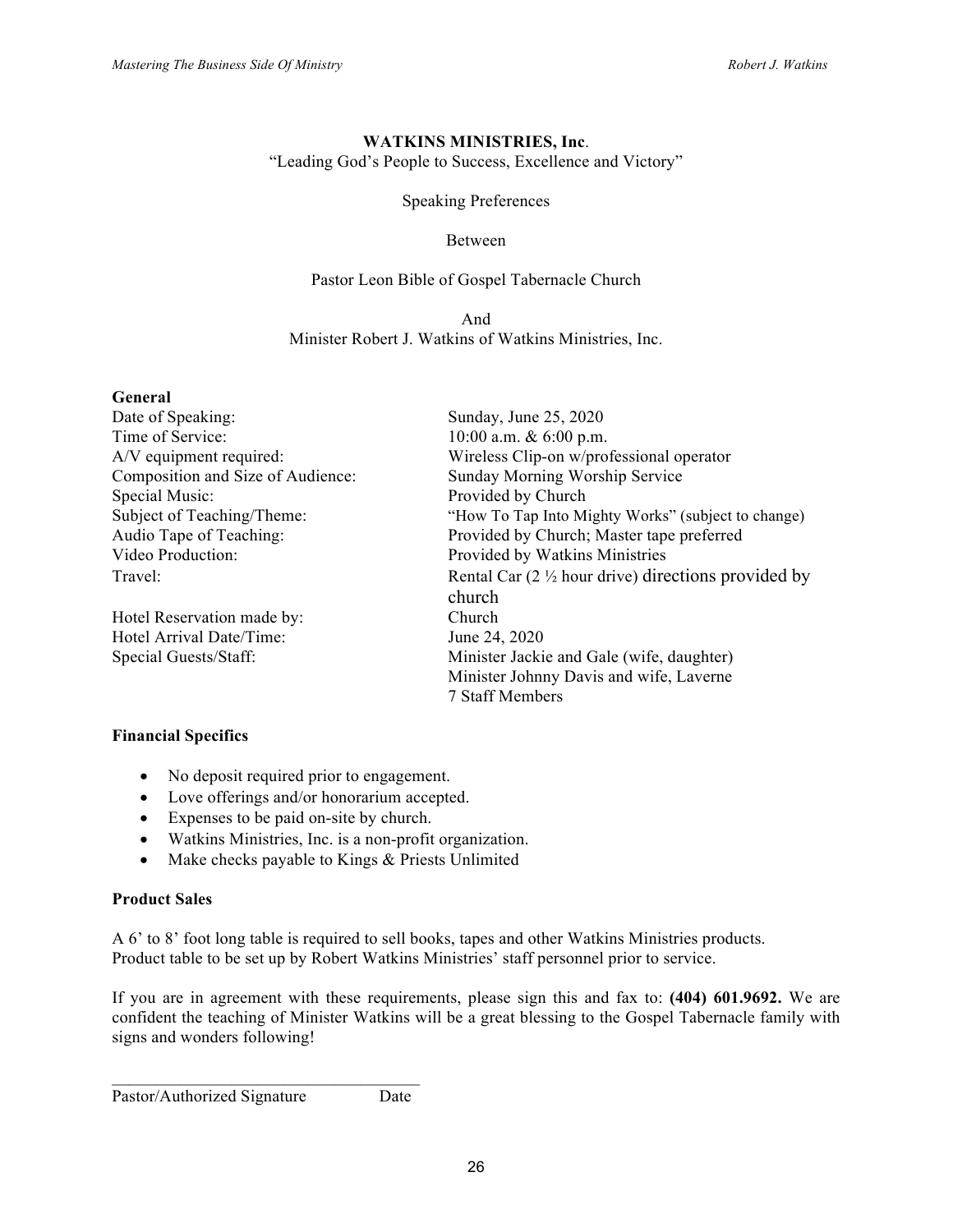# **SPEAKING ENGAGEMENT FORM**

| Church:                                                                                                                                                                                                                                                                                                                                           |        |      |  |
|---------------------------------------------------------------------------------------------------------------------------------------------------------------------------------------------------------------------------------------------------------------------------------------------------------------------------------------------------|--------|------|--|
| Address:                                                                                                                                                                                                                                                                                                                                          |        |      |  |
| <b>Contact Person:</b>                                                                                                                                                                                                                                                                                                                            |        |      |  |
| Phone $\#$ : $\qquad \qquad$ $\qquad \qquad$ $\qquad$ $\qquad$ $\qquad \qquad$ $\qquad$ $\qquad$ $\qquad$ $\qquad$ $\qquad \qquad$ $\qquad$ $\qquad$ $\qquad$ $\qquad$ $\qquad$ $\qquad$ $\qquad$ $\qquad$ $\qquad$ $\qquad$ $\qquad$ $\qquad$ $\qquad$ $\qquad$ $\qquad$ $\qquad$ $\qquad$ $\qquad$ $\qquad$ $\qquad$ $\qquad$ $\qquad$ $\qquad$ |        |      |  |
|                                                                                                                                                                                                                                                                                                                                                   |        |      |  |
| Length: Congregation Size: Congregation Size:                                                                                                                                                                                                                                                                                                     |        |      |  |
| Theme:                                                                                                                                                                                                                                                                                                                                            |        |      |  |
| A deposit of ___________ is due upon confirmation.                                                                                                                                                                                                                                                                                                |        |      |  |
| Note: Expenses to be billed later. Expenses include lodging, meals, ground transportation, and                                                                                                                                                                                                                                                    |        |      |  |
| roundtrip airfare. Coach First Class                                                                                                                                                                                                                                                                                                              |        |      |  |
|                                                                                                                                                                                                                                                                                                                                                   |        |      |  |
| Hotel address: ___________________________Hotel Phone #: _______________________                                                                                                                                                                                                                                                                  |        |      |  |
| Audio and videotaping is accepted. Copies of tapes are requested.                                                                                                                                                                                                                                                                                 |        |      |  |
| Preferred drink before engagement                                                                                                                                                                                                                                                                                                                 |        |      |  |
| Preferred drink after engagement                                                                                                                                                                                                                                                                                                                  |        |      |  |
| Minister<br>Date                                                                                                                                                                                                                                                                                                                                  | Pastor | Date |  |
| Please sign and return one copy to:                                                                                                                                                                                                                                                                                                               |        |      |  |
|                                                                                                                                                                                                                                                                                                                                                   |        |      |  |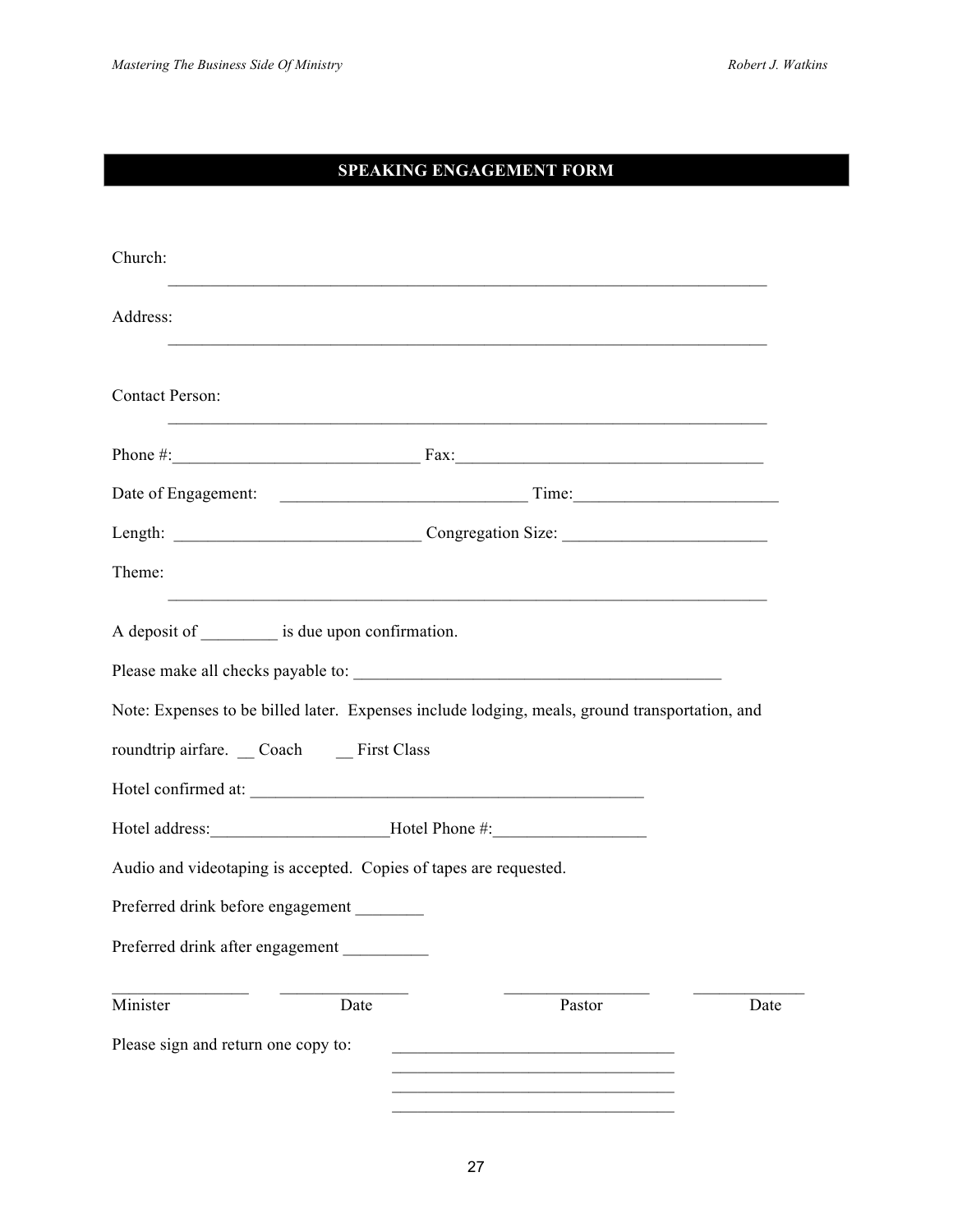# **PREPARATION QUESTIONNAIRE**

# *"...Prepare ye the way of the Lord, make his paths straight." Matthew 3:3*

#### **A "preparation questionnaire" is a tool to accumulate information about the group to whom you will be speaking.**

Most ministers recognize that the more they know about their audiences, the better their message will be received. Whether they want to tailor their message or simply know ahead of time what to expect when they step into the pulpit, they recognize the usefulness of accumulating as much relevant information as possible.

The preparation questionnaire, which follows, contains many of the questions that you may need answered in order to enhance your ministry to God's people. Some speakers may prefer to use the questionnaire as a guide as they talk with meeting planners about the meeting. Of course, not all questions are relevant to every audience, engagement or speaker. Tailor the following questions to meet your needs.

Some speakers may want to send the questionnaires to churches for them to complete and return to the speaker. Review the following sample questionnaire below.

# **PREPARATION QUESTIONNAIRE FORM**

Please help us properly prepare for our time of ministry at your church. The answers to the following questions will enable us to ensure the needs of your people are met.

Please answer the questions as fully as possible. Feel free to skip any questions that are not relevant. Thank you.

 $\mathcal{L}_\text{max} = \mathcal{L}_\text{max} = \mathcal{L}_\text{max} = \mathcal{L}_\text{max} = \mathcal{L}_\text{max} = \mathcal{L}_\text{max} = \mathcal{L}_\text{max} = \mathcal{L}_\text{max} = \mathcal{L}_\text{max} = \mathcal{L}_\text{max} = \mathcal{L}_\text{max} = \mathcal{L}_\text{max} = \mathcal{L}_\text{max} = \mathcal{L}_\text{max} = \mathcal{L}_\text{max} = \mathcal{L}_\text{max} = \mathcal{L}_\text{max} = \mathcal{L}_\text{max} = \mathcal{$  $\mathcal{L}_\text{max} = \mathcal{L}_\text{max} = \mathcal{L}_\text{max} = \mathcal{L}_\text{max} = \mathcal{L}_\text{max} = \mathcal{L}_\text{max} = \mathcal{L}_\text{max} = \mathcal{L}_\text{max} = \mathcal{L}_\text{max} = \mathcal{L}_\text{max} = \mathcal{L}_\text{max} = \mathcal{L}_\text{max} = \mathcal{L}_\text{max} = \mathcal{L}_\text{max} = \mathcal{L}_\text{max} = \mathcal{L}_\text{max} = \mathcal{L}_\text{max} = \mathcal{L}_\text{max} = \mathcal{$ 

- 1. What is the purpose of the meeting? What is the theme?
- 2. What are the major challenges faced by the people who will be attending the meeting?
	- 1.
	- 2.
	- 3.

3. What time is your church called to order?

 $\mathcal{L}_\text{max} = \mathcal{L}_\text{max} = \mathcal{L}_\text{max} = \mathcal{L}_\text{max} = \mathcal{L}_\text{max} = \mathcal{L}_\text{max} = \mathcal{L}_\text{max} = \mathcal{L}_\text{max} = \mathcal{L}_\text{max} = \mathcal{L}_\text{max} = \mathcal{L}_\text{max} = \mathcal{L}_\text{max} = \mathcal{L}_\text{max} = \mathcal{L}_\text{max} = \mathcal{L}_\text{max} = \mathcal{L}_\text{max} = \mathcal{L}_\text{max} = \mathcal{L}_\text{max} = \mathcal{$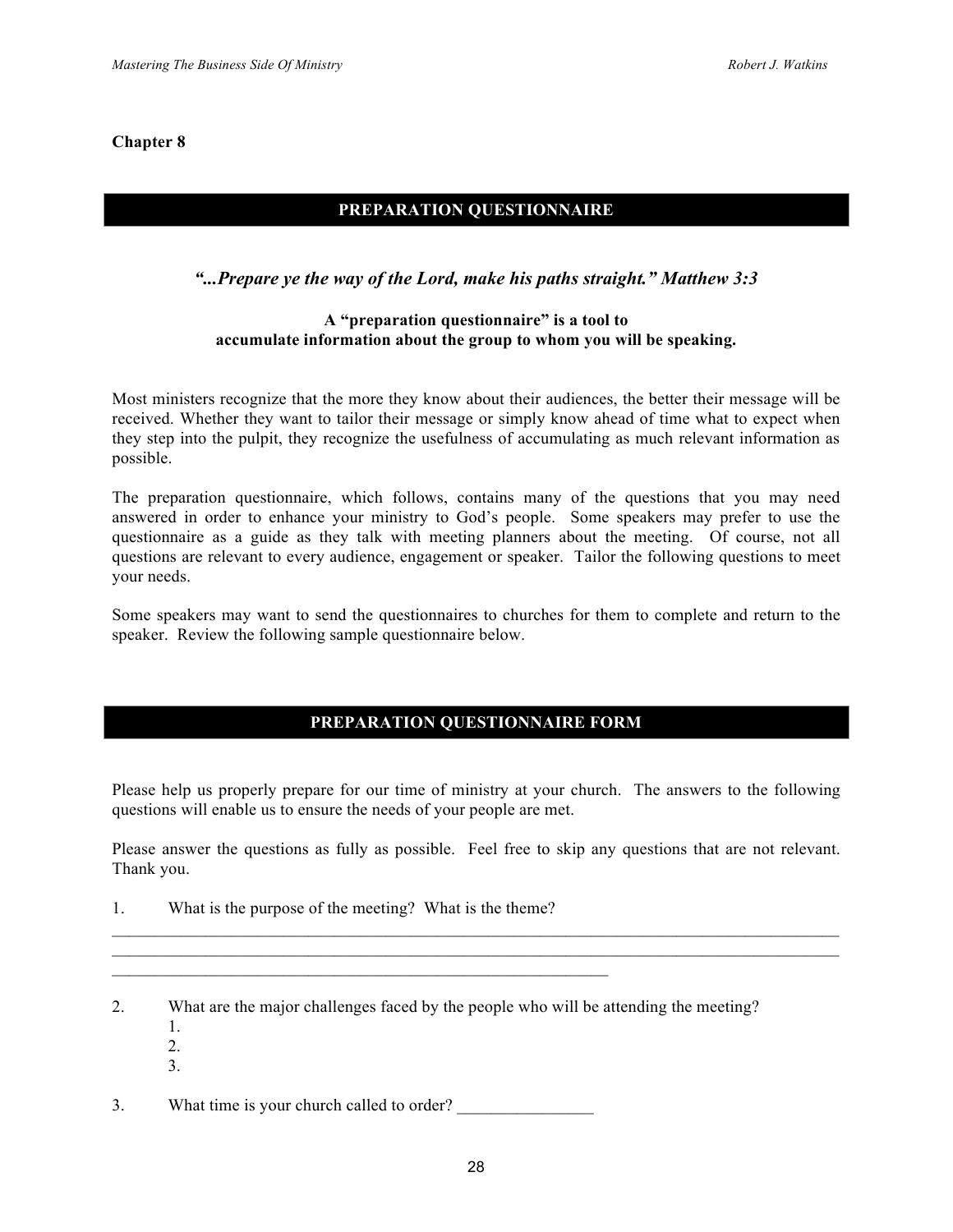When does it normally end?<br>What time does the speaker begin?

- Number of people expected to attend the meeting?  $\overline{4}$ . Average Age: Range of Ages: to to Sex: Whale W of Female
- What significant events have occurred in your church during the past year? 5.
- 6. What interesting events (not necessarily significant) have occurred in your church in the past year?

the control of the control of the control of the control of the control of the control of the control of the control of the control of the control of the control of the control of the control of the control of the control

 $7.$ What are you trying to accomplish with this meeting?

8. What would you like the congregation to receive from the Lord during the meeting?

9. What idea(s) would you like the congregation to learn from my program?

10. Are there any sensitive issues that I should avoid?

 $11.$ Are there any particular topics or issues that I should address during my program?

 $12.$ Do you have any suggestions to help me make this meeting successful?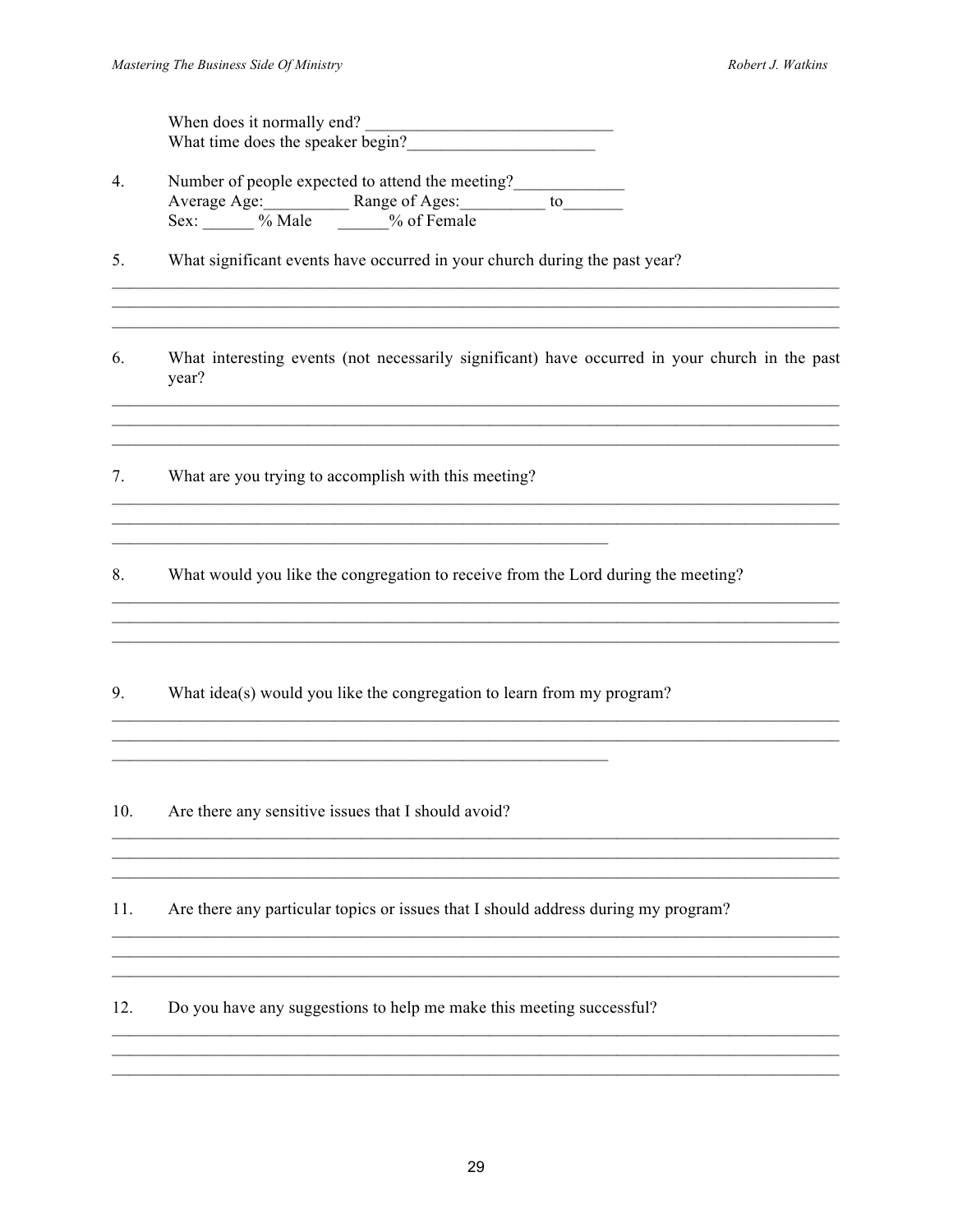- 13. If I have a problem, who should I contact? Please provide business, pager, cellular and home phone numbers:
- 14. I have found that church members want to take something home with them, to continue the learning process. Would you like for me to make my books and tapes available after I speak?

 $\mathcal{L}_\text{max} = \mathcal{L}_\text{max} = \mathcal{L}_\text{max} = \mathcal{L}_\text{max} = \mathcal{L}_\text{max} = \mathcal{L}_\text{max} = \mathcal{L}_\text{max} = \mathcal{L}_\text{max} = \mathcal{L}_\text{max} = \mathcal{L}_\text{max} = \mathcal{L}_\text{max} = \mathcal{L}_\text{max} = \mathcal{L}_\text{max} = \mathcal{L}_\text{max} = \mathcal{L}_\text{max} = \mathcal{L}_\text{max} = \mathcal{L}_\text{max} = \mathcal{L}_\text{max} = \mathcal{$ 

\_\_\_\_\_\_\_\_\_\_\_\_\_\_\_\_\_\_\_\_\_\_\_\_\_\_\_\_\_\_\_\_\_\_\_\_\_\_\_\_\_\_\_\_\_ \_\_\_\_\_\_\_\_\_\_\_\_\_\_\_\_\_\_\_\_\_\_\_\_\_\_\_\_\_\_\_\_\_\_\_\_\_\_\_\_\_\_\_\_\_

 $\mathcal{L}_\text{max} = \mathcal{L}_\text{max} = \mathcal{L}_\text{max} = \mathcal{L}_\text{max} = \mathcal{L}_\text{max} = \mathcal{L}_\text{max} = \mathcal{L}_\text{max} = \mathcal{L}_\text{max} = \mathcal{L}_\text{max} = \mathcal{L}_\text{max} = \mathcal{L}_\text{max} = \mathcal{L}_\text{max} = \mathcal{L}_\text{max} = \mathcal{L}_\text{max} = \mathcal{L}_\text{max} = \mathcal{L}_\text{max} = \mathcal{L}_\text{max} = \mathcal{L}_\text{max} = \mathcal{$ 

When returning this questionnaire, please send any printed materials (brochures, newsletters, etc.) on your church. Please send to:

30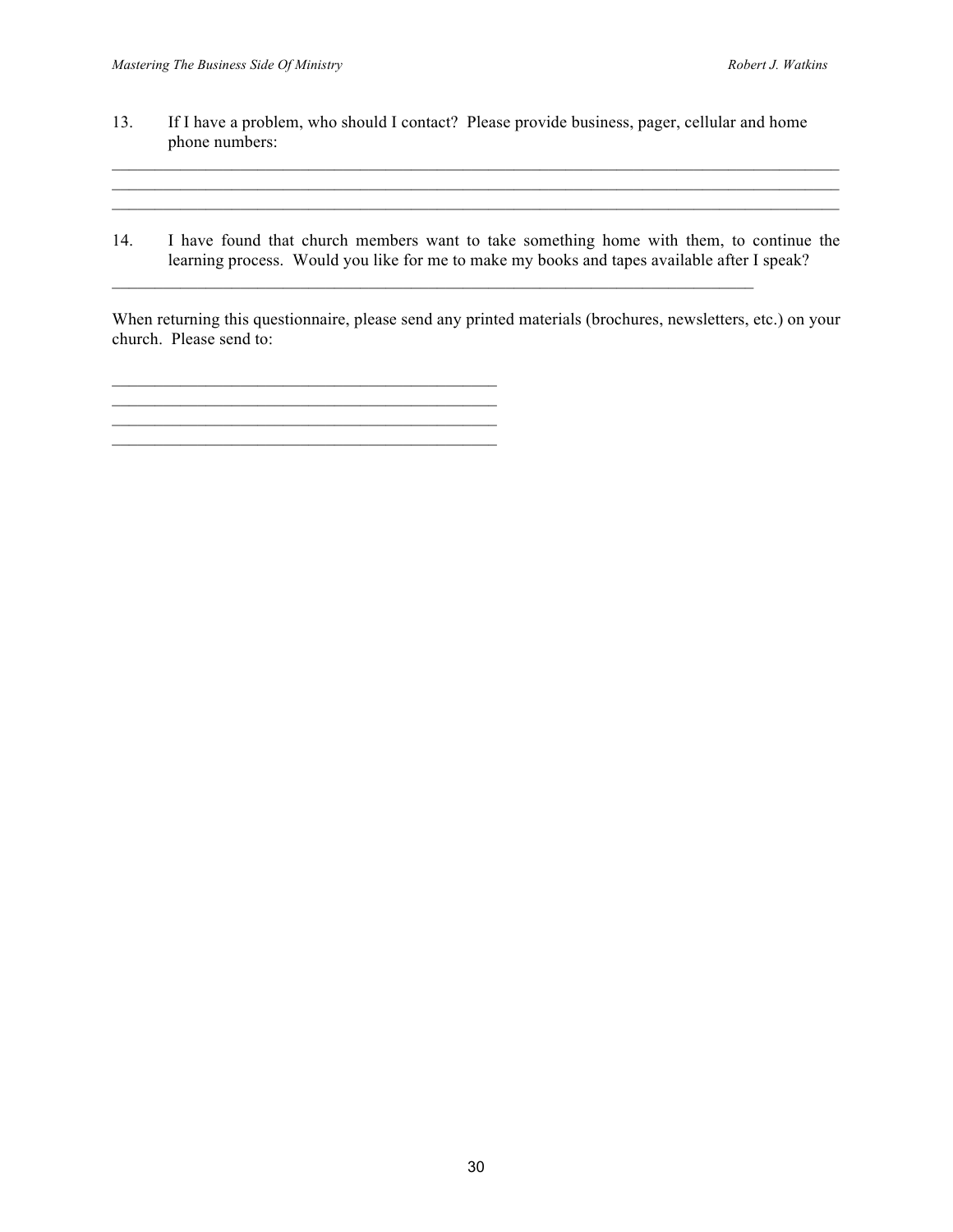# **PACKING LISTS FOR TRAVELING MINISTERS**

# *"For the Lord knoweth the way of the righteous..." Psalms 1:6*

#### **A packing list is a checklist of items that a traveling minister might need while traveling.**

Most evangelists travel—some of them, like me, travel often. Whether you are speaking for an hour or conducting a two-week revival, you may do a lot of living out of a suitcase as an itinerant minister.

Whether you travel occasionally or extensively, using a checklist to guide your packing offers numerous advantages:

- Packing takes less time.
- You're less likely to forget something.
- You'll save precious space by not packing something you don't need.

Since you'll have different types of trips, you should have several different types of checklists. The "business packing list" is a good guide to developing your own basic packing list for all your traveling needs.

Traveling internationally offers the evangelist many opportunities, but it also presents its own challenges. If you forget something, while traveling domestically, it is normally not a problem—you just go buy it. When you are traveling internationally, if you *can* find it, it probably will be incredibly expensive.

Packing for an international trip, especially to a third world country, usually requires much more preparation than you may be used to. Exactly what you carry depends on where you are going. The following are suggestions to get you started.

These lists are not complete. It does not have personal items, which might be classified as "toiletries." The list contains suggestions. Delete those items that are inappropriate to you.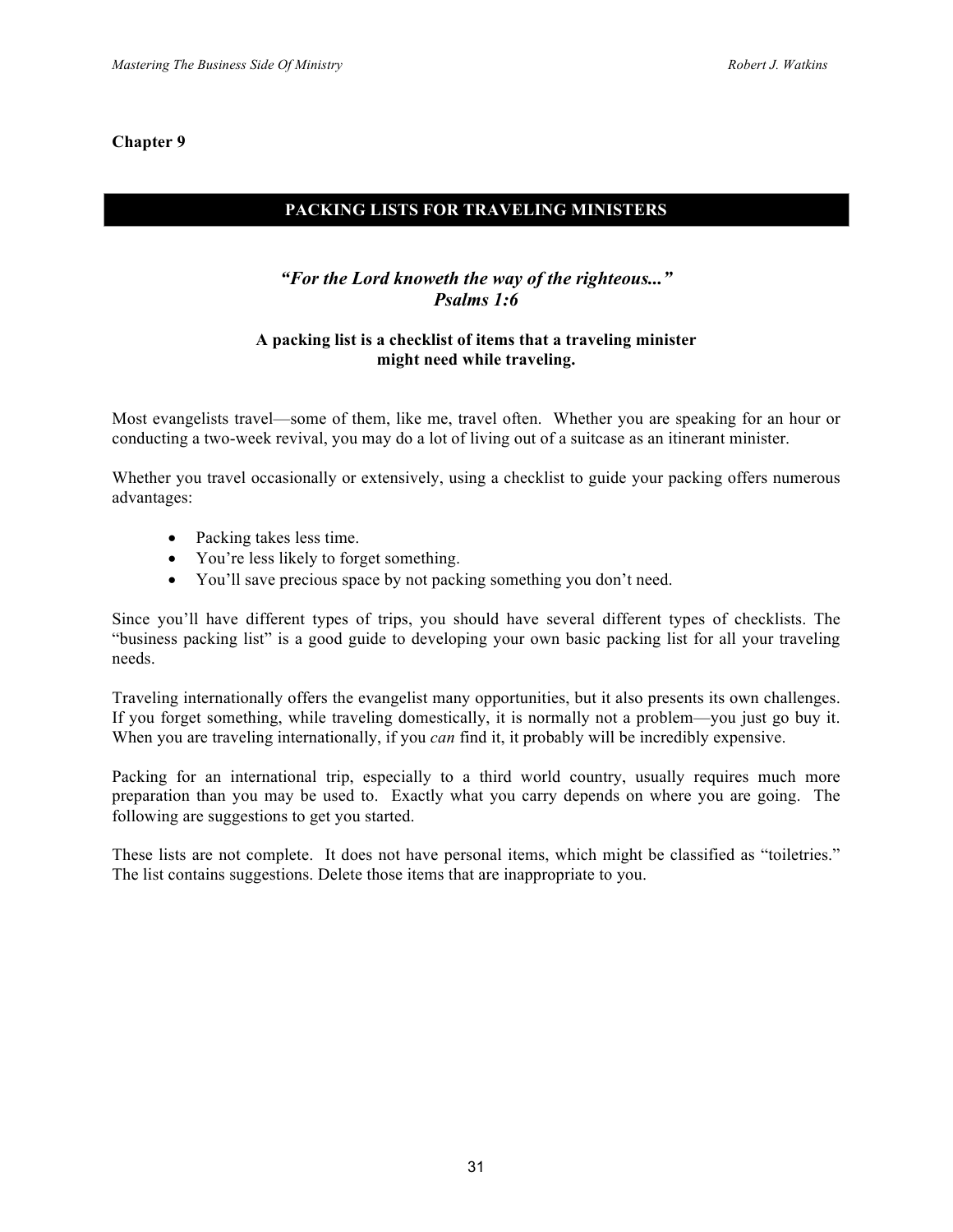# **PACKING LIST**

#### **GENERAL BUSINESS FORM**

Cash (for tips) Airline tickets Driver's license Itinerary and confirmations Sunglasses Glasses or contact lenses Business cards Hair dryer Exercise clothes Walking shoes Rain coat Umbrella Sewing kit Alarm clock Letterhead stationery Postage stamps

Envelopes Checkbook Credit cards Disposable razor Phone book Calendar Auto registration (if driving) Medication /Aspirin Insurance papers Contact names Vitamins Emergency contact numbers  $\overline{\phantom{a}}$  , where  $\overline{\phantom{a}}$ 

 $\mathcal{L}_\text{max}$  and  $\mathcal{L}_\text{max}$  and  $\mathcal{L}_\text{max}$  $\mathcal{L}_\text{max}$  and  $\mathcal{L}_\text{max}$  and  $\mathcal{L}_\text{max}$ 

## **PACKING LIST**

#### **Speaking Packing List Form**

Brochures Handouts Handout master Workbook master Name tag Evaluation form Cough drops Products for sale Product order form Pad for receipts Invoice Masking tape Table covers

Microphone Formal and casual attire Portable computer Computer battery pack Cellular phone Telephone cord for internet Charger for cell phone Blank expense reports Tape recorder Lint brush Breath mints or strips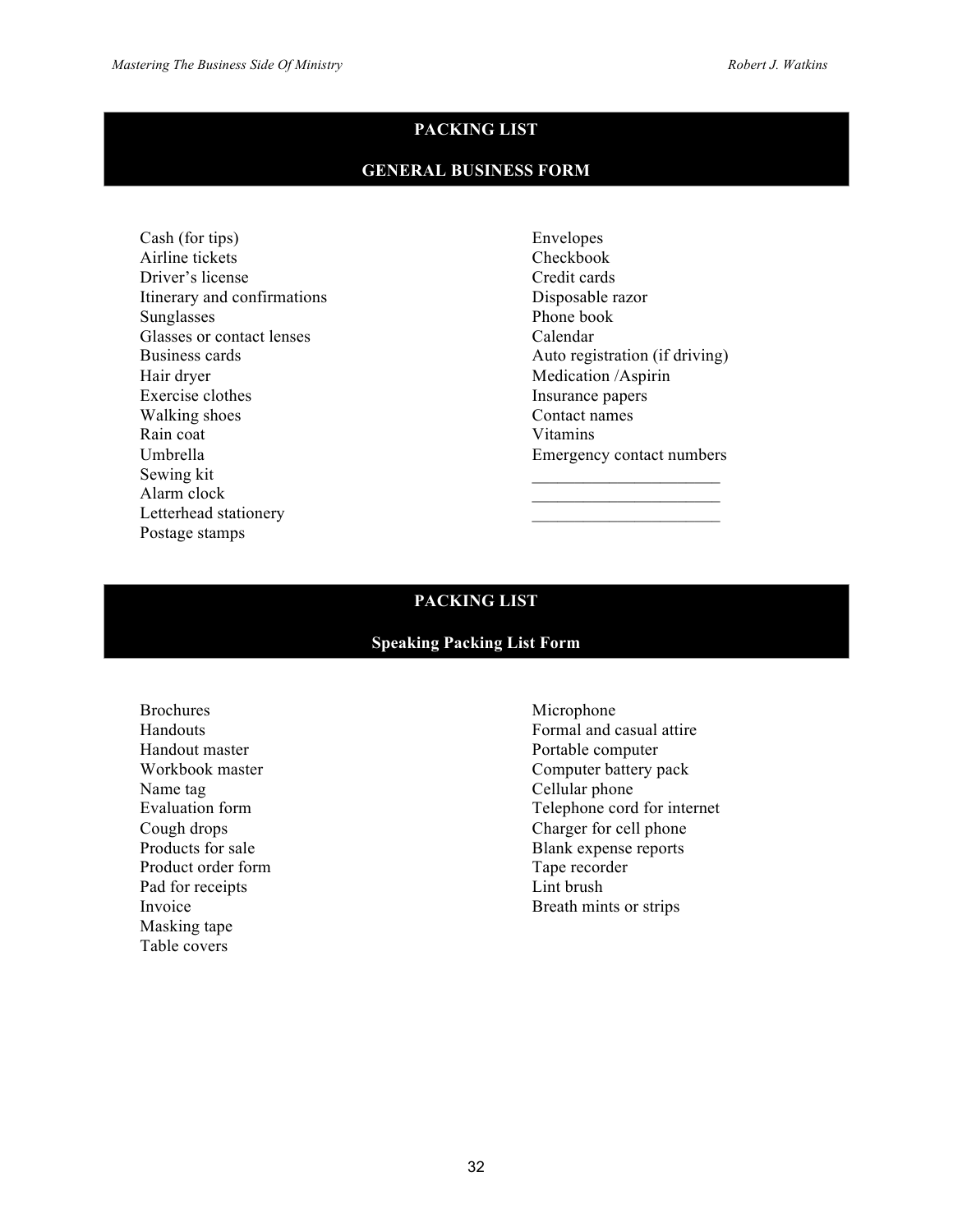# **PACKING LIST**

# **International and Third World Travel Form**

#### **International**

Passport  $Visa(s)$ Health Certificate Photocopies of all travel documents Address and phone numbers of American Embassy

#### **Third World**

Soap Shampoo Toilet paper Facial paper Malaria pills Antibiotics

Medication (decongestants, etc). Foreign language phrase book Travelers checks Money belt Camera / extra camera batteries Envelope for foreign currency Laundry detergent Cash in currency of country Cough drops

Packages of dried fruit (if food becomes unavailable) **Crackers** Chewing gum (for gifts) Bug spray Battery operated fan Diarrhea medication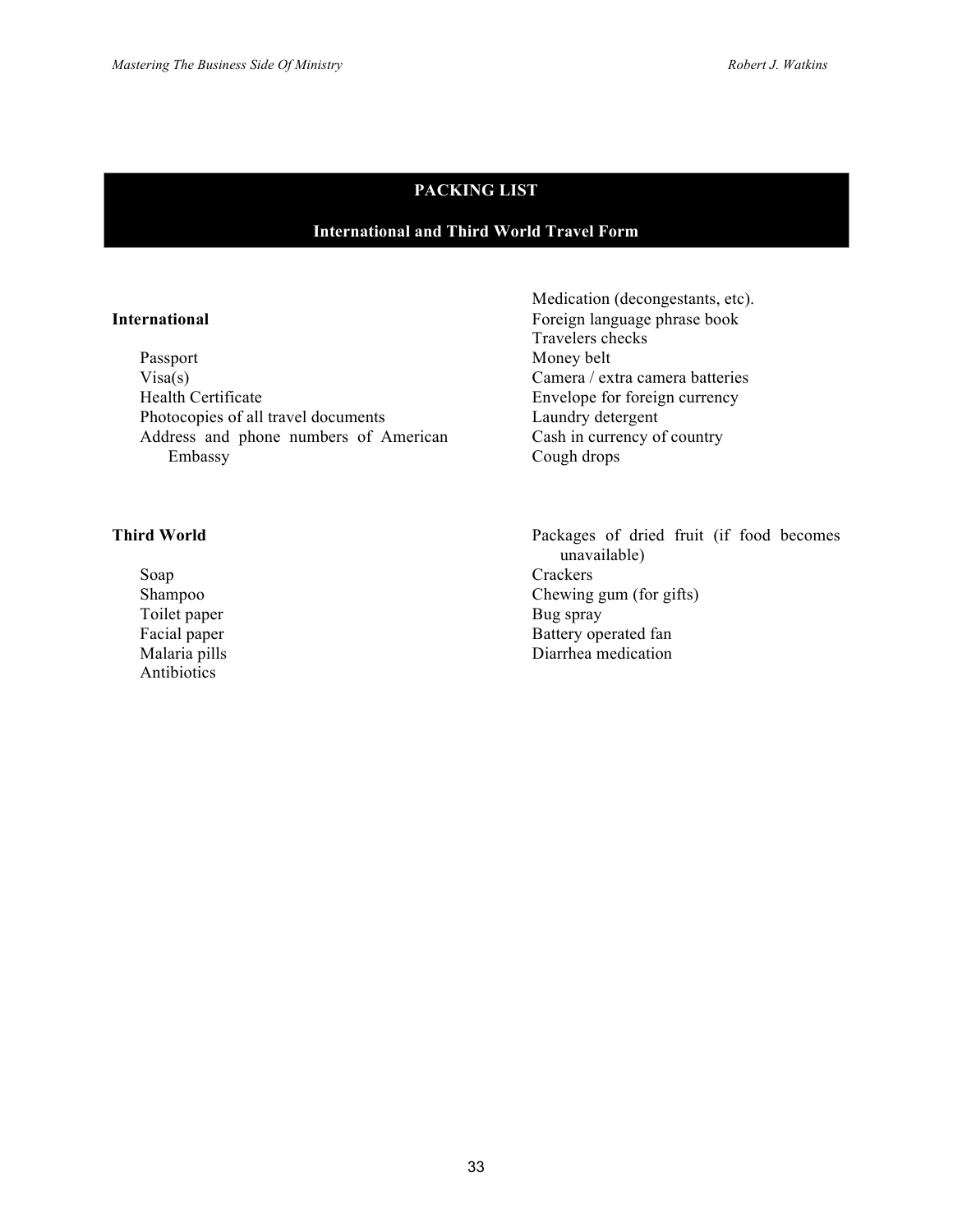#### **SPEAKER EVALUATION**

# *"For if we would judge ourselves, we should not be judged." 1 Corinthians 11:31*

#### **A "speaker evaluation form" enables you to get information on your audience and receive feedback to help you improve.**

Speakers occasionally request the pastor or meeting planner to complete an evaluation form after their speaking engagement. There are a few reasons why I recommend you do this.

The most common reason for evaluation is to simply receive feedback (positive and negative) relative to your ministry. You can use this form to determine the effectiveness of your staff (the way they answered the telephone, to the way they respond to changes). You can use the information to help improve your ministry style or to determine the effectiveness of your message. Be open to hear from God relative to your message and effectiveness, but do not ignore areas where you need to improve.

Another reason to use evaluation forms is to ask the question "do you know of any other organization, church or group who could benefit from my message?" This is an excellent way to obtain leads for future ministry opportunities.

Another reason is to determine who was in the congregation. After you receive the names and addresses, you can follow up with a letter of thanks for filling out the form. You can then continue to correspond with them and update them on your ministry's activities.

Finally, ask the question, "May we use your quote/praise report in our ministry brochure or newsletter?" This is a great way to add positive material to your marketing program to let others know the impact of your ministry.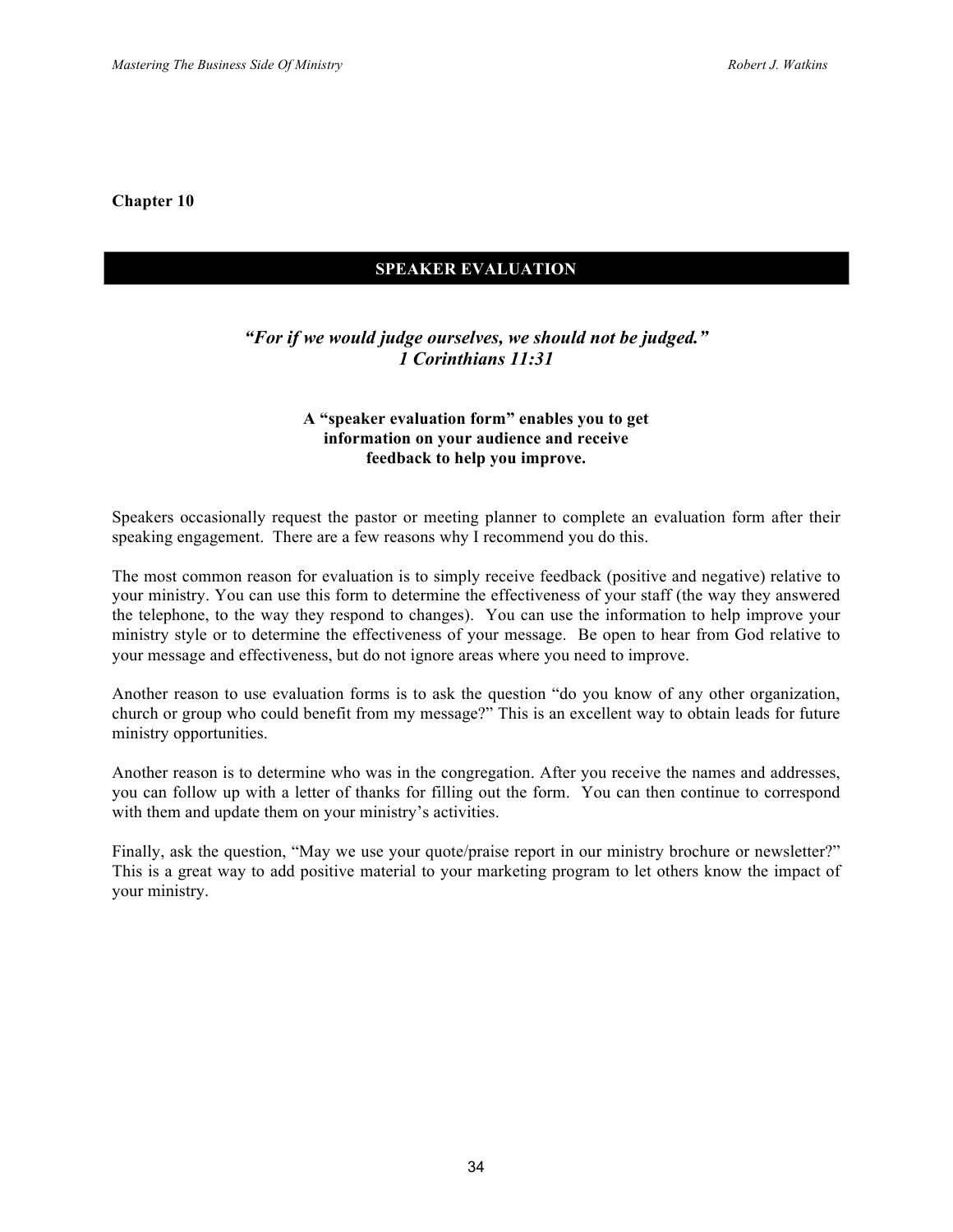## **MINISTRY EVALUATION FORM**

#### **We Value Your Opinion!**

Please help us increase the value of our ministry by sharing your response to the program.

How would you rate the presentation? Excellent Good Fair Poor

What information did you find the most valuable? \_\_\_\_\_\_\_\_\_\_\_\_\_\_\_\_\_\_\_\_\_\_\_\_\_\_\_\_\_\_\_

How do you intend to use the information?

What do you wish more time was allotted for? \_\_\_\_\_\_\_\_\_\_\_\_\_\_\_\_\_\_\_\_\_\_\_\_\_\_\_\_\_\_\_\_\_\_\_\_\_\_\_

Do you know of other organizations or churches that would benefit from our ministry? If so, who should we contact?

 $\mathcal{L}_\text{max} = \mathcal{L}_\text{max} = \mathcal{L}_\text{max} = \mathcal{L}_\text{max} = \mathcal{L}_\text{max} = \mathcal{L}_\text{max} = \mathcal{L}_\text{max} = \mathcal{L}_\text{max} = \mathcal{L}_\text{max} = \mathcal{L}_\text{max} = \mathcal{L}_\text{max} = \mathcal{L}_\text{max} = \mathcal{L}_\text{max} = \mathcal{L}_\text{max} = \mathcal{L}_\text{max} = \mathcal{L}_\text{max} = \mathcal{L}_\text{max} = \mathcal{L}_\text{max} = \mathcal{$  $\mathcal{L}_\mathcal{L} = \mathcal{L}_\mathcal{L} = \mathcal{L}_\mathcal{L} = \mathcal{L}_\mathcal{L} = \mathcal{L}_\mathcal{L} = \mathcal{L}_\mathcal{L} = \mathcal{L}_\mathcal{L} = \mathcal{L}_\mathcal{L} = \mathcal{L}_\mathcal{L} = \mathcal{L}_\mathcal{L} = \mathcal{L}_\mathcal{L} = \mathcal{L}_\mathcal{L} = \mathcal{L}_\mathcal{L} = \mathcal{L}_\mathcal{L} = \mathcal{L}_\mathcal{L} = \mathcal{L}_\mathcal{L} = \mathcal{L}_\mathcal{L}$ 

 $\mathcal{L}_\text{max} = \mathcal{L}_\text{max} = \mathcal{L}_\text{max} = \mathcal{L}_\text{max} = \mathcal{L}_\text{max} = \mathcal{L}_\text{max} = \mathcal{L}_\text{max} = \mathcal{L}_\text{max} = \mathcal{L}_\text{max} = \mathcal{L}_\text{max} = \mathcal{L}_\text{max} = \mathcal{L}_\text{max} = \mathcal{L}_\text{max} = \mathcal{L}_\text{max} = \mathcal{L}_\text{max} = \mathcal{L}_\text{max} = \mathcal{L}_\text{max} = \mathcal{L}_\text{max} = \mathcal{$ 

| Thank you for your responses! May we quote you? | Yes | No |
|-------------------------------------------------|-----|----|
| Your Name:                                      |     |    |
| Ministry Name:                                  |     |    |
| Address:                                        |     |    |
| City, State, Zip:                               |     |    |
| Phone:                                          |     |    |
| Fax:                                            |     |    |
| Email:                                          |     |    |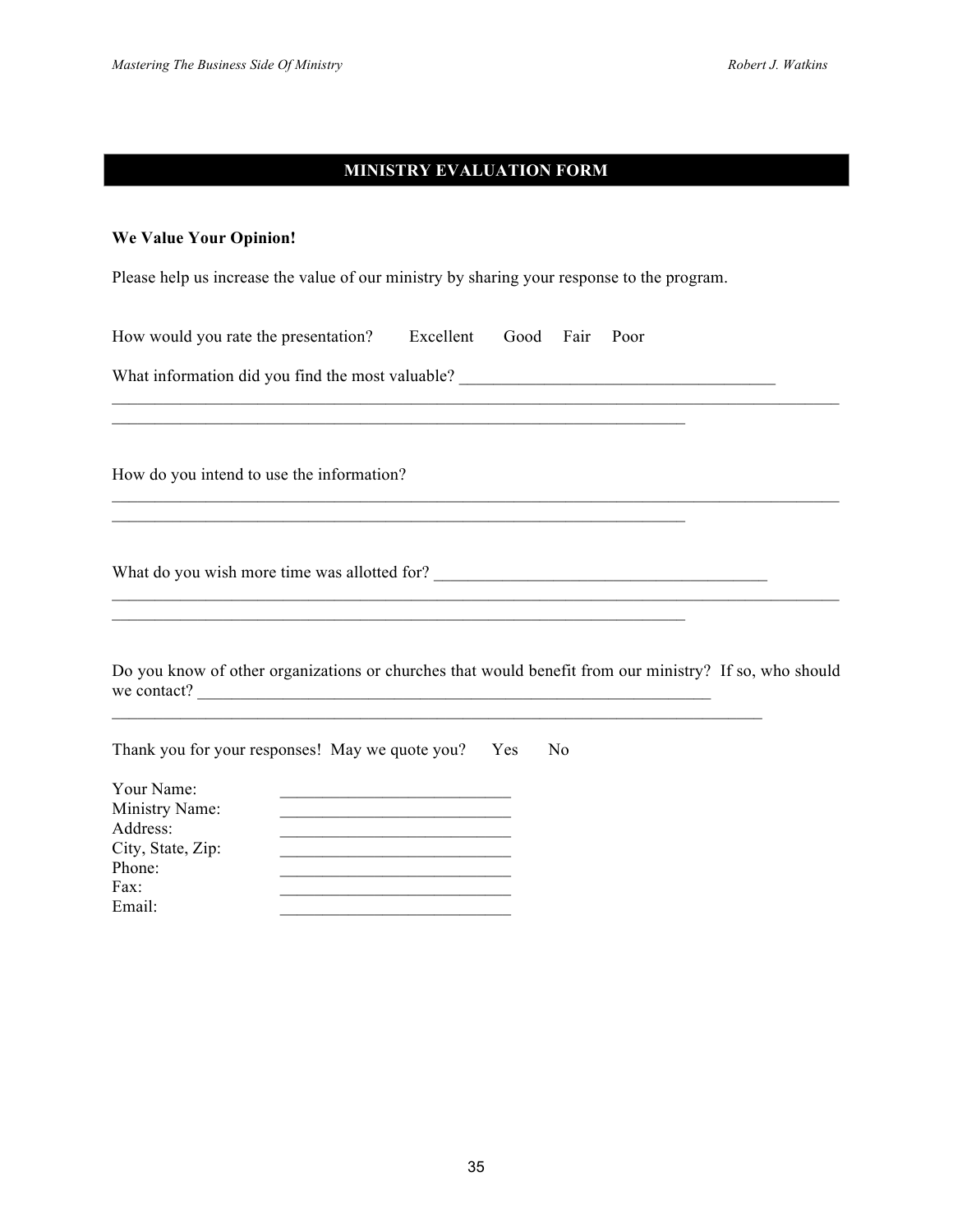# **CRUSADE OR CONVENTION**

# **ON-SITE CHECKLIST**

# *"Prepare your work outside, make it fit for yourself in the field and afterward build your house." Proverbs 24:27 (NKJV)*

#### **The "on-site" checklist is a list of questions that you should answer before the program.**

When conducting an off-site convention or crusade, a good itinerant ministry is able to handle problems before they occur. An excellent presentation begins considerably before you utter your first words on stage.

To accomplish this, ministers need to be totally familiar with their speaking environment. Hours before the engagement, you should examine the room from every angle, visualize your congregation and imagine how you will appear to them. The further in advance you do this, the easier it will be to solve challenges before they happen.

I like to observe the speaking room or church the evening before the engagement to ensure everything is perfect. This will also help you sleep better at night!

The following questions "on-site" checklist indicate information you might need to effectively minister or information you need to know.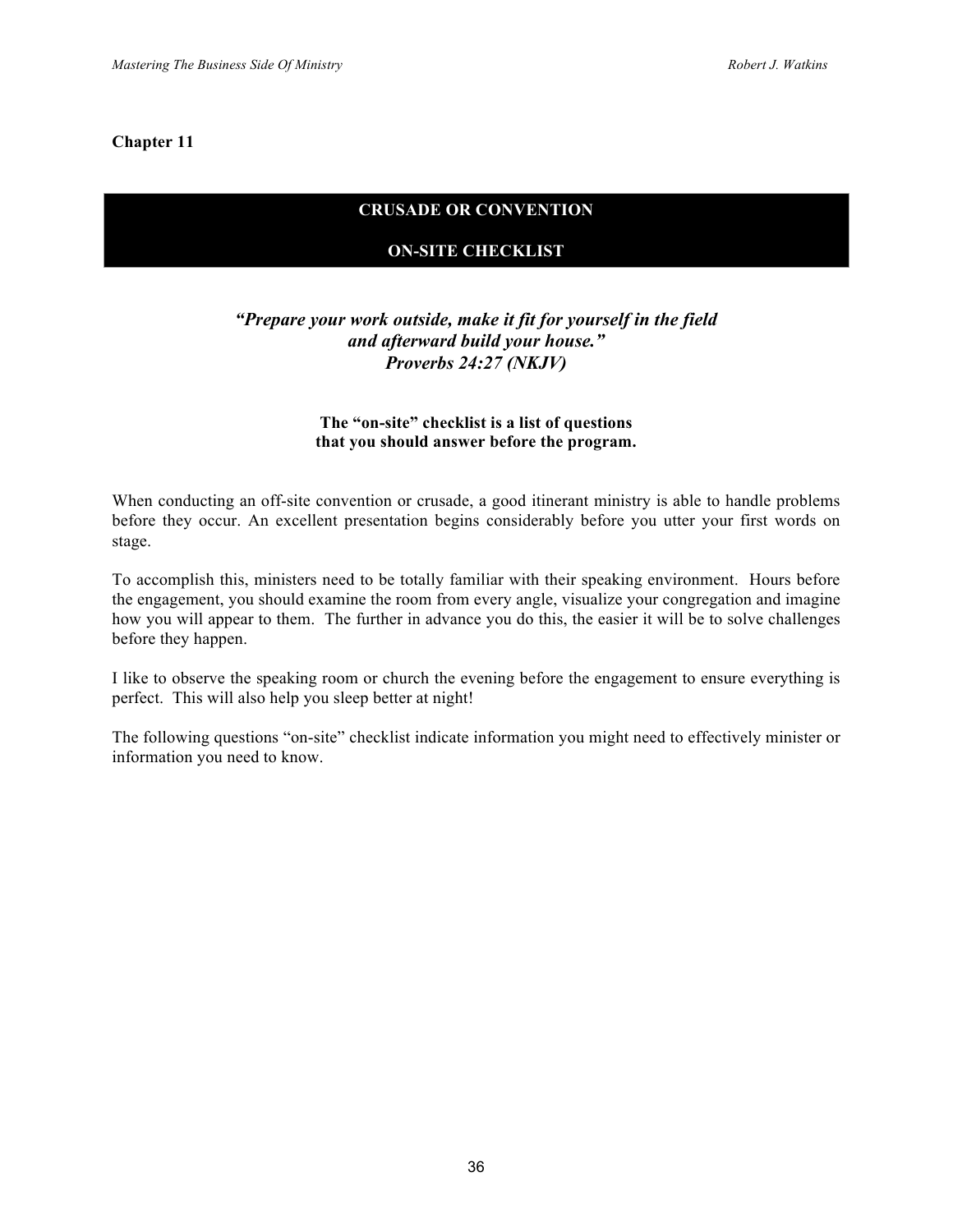# **ON-SITE CHECKLIST**

Is the room set up as you requested? What is the seating ratio? i.e. classroom style, theatre style, etc. Are requested staging items and props in place? Is the room set at a comfortable temperature (about 70 degrees)? Where is the temperature control? Who can work it? How do you reach them? Where can signs and posters be placed? How should you mount them? Has all the A/V equipment you requested arrived? Is it set up? Has it been tested? Who is the A/V technician? What is his experience? Is there a backup microphone? Has it been tested? How is the room lighting controlled? Will it be changed during the time you are ministering? If so, do you have someone to change it and do they know when to change it? Are there any areas of inadequate lighting in your speaking area? Can they be fixed? Are the batteries fresh in your microphone? Can the attendees see the stage or a screen from all areas of the room? Have all the wires and cables been taped down with duct tape to avoid tripping? How will you know how you are doing on time? Is there a clock easily visible from the pulpit? Have the back rows been roped off to encourage people to sit toward the front? Do people know to turn off cell phones and pagers? Is the pulpit large enough for your notes, bibles and other material?

 $\mathcal{L}_\text{max} = \mathcal{L}_\text{max} = \mathcal{L}_\text{max} = \mathcal{L}_\text{max} = \mathcal{L}_\text{max}$ 

 $\mathcal{L}_\text{max} = \mathcal{L}_\text{max} = \mathcal{L}_\text{max} = \mathcal{L}_\text{max} = \mathcal{L}_\text{max}$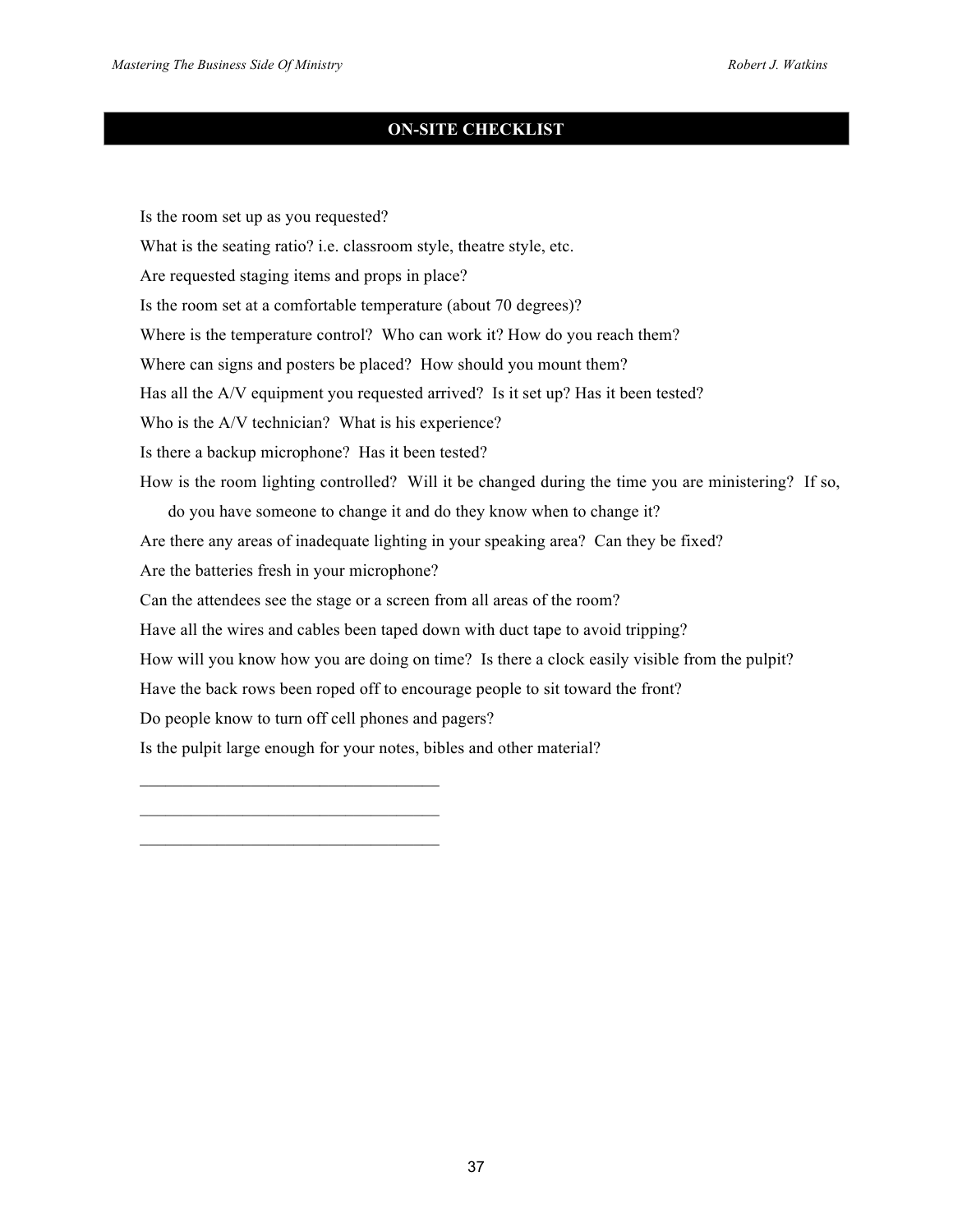# **TIME MANAGEMENT FOR MINISTERS**

Have you ever sat at an airport and watched the people move throughout the terminal? Some walk slowly, others run frantically. The difference in pace is always related to time. Some are early, and well prepared. Others are late due to unexpected delays or simple procrastination.

Because you cannot separate success from a wise use of time, time is an important part of life. Many evangelists attempt to be successful without giving much thought to time, but those who truly attain success, respect and honor time in their personal and ministry life.

To the Galatians, Paul wrote, "Let us not grow weary while doing good...As we have opportunity, let us do good to all" NKJV (Gal. 6:9-10). The Greek word for "opportunity" means making the most of your time. Time and opportunity are vitally linked to success in ministry.

Wasting time is sin. God is maker and ruler of time and He has entrusted us with this precious gift. We must recognize that God is the One who defines what is a waste. God defines a waste of time as anything that does not contribute to the fulfillment of His plan and purpose for us. You may ask, "Are recreation and rest wastes of time?" Not necessarily. God desires for you and I to take time to rejuvenate our bodies and minds and to have moments of pleasure and enjoyment. But as Ecclesiastes 3:1 declares, "To everything there is a season, and a time for every purpose under the heaven."

Let's explore how to win back our time and improve the quality of our ministries. To achieve this we must be willing to make a few changes as it relates to time wasters (television, daydreaming, procrastination, useless telephone conversations, surfing the "net").

The Bible gives us seven keys for good time management. Examine them closely and take charge of your schedules and agendas. Based on what God intends for our daily schedule, make the appropriate adjustment and win back your time!

# **7 BIBLICAL KEYS TO GOOD TIME MANAGEMENT**

#### **Key #1 Take Responsibility**

The first key is to take responsibility for your use of time. The Bible challenges us to redeem the time, which means to make the most of our time that God has given us (Eph 5:16). Make a quality decision to take charge of your time. If you don't manage your time, somebody else will.

#### **Key #2 Seek God's Direction**

We must recognize that God has things for us to do on a daily basis. Ephesians 2:10 declares, "We are His workmanship, created in Christ Jesus for good works, which God prepared beforehand that we should walk in them." NKJV Eph. 2:10 God has preplanned, prepared and prearranged your day. Each day, ask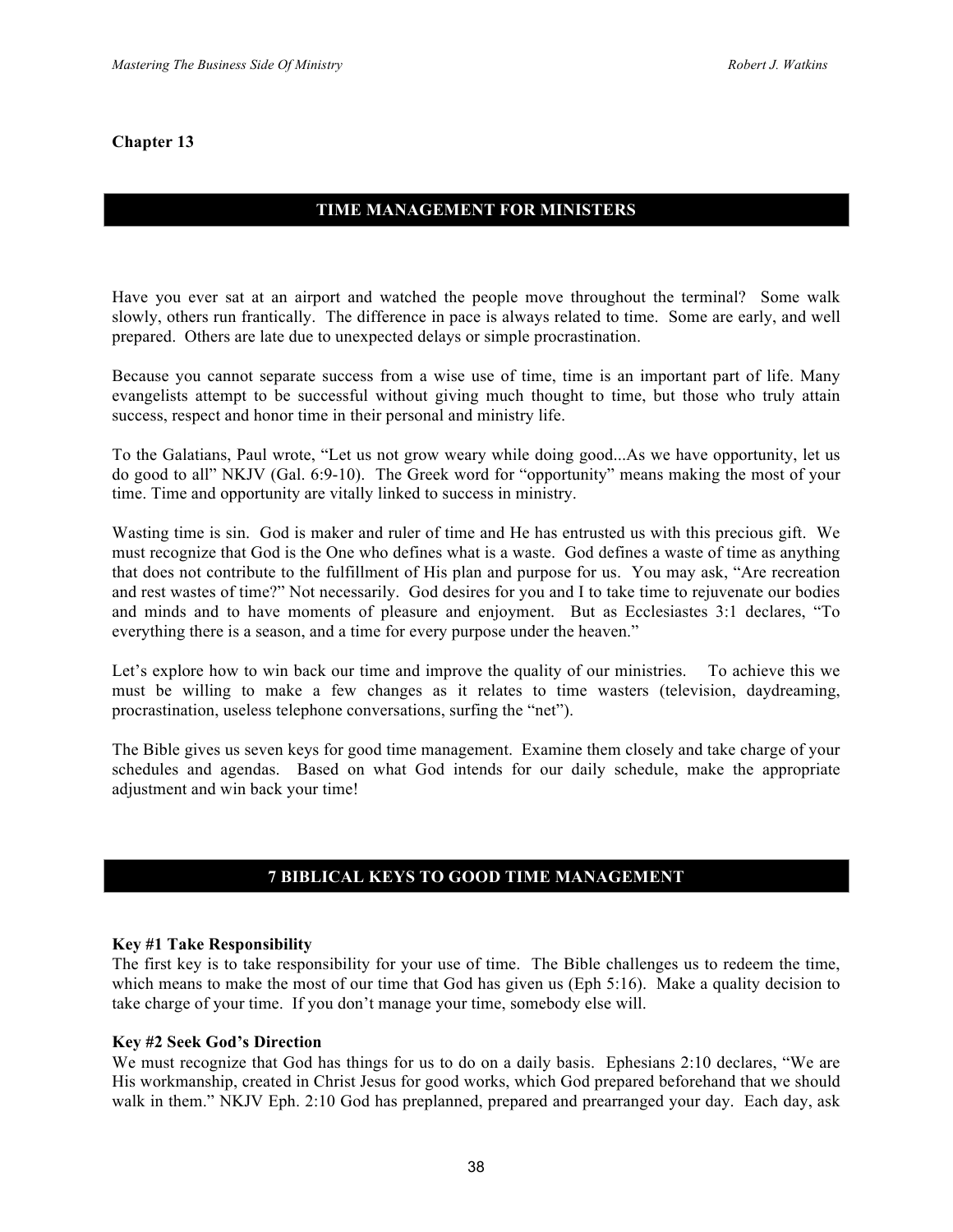the Lord to help you identify His plan for your day. Ask Him who, how and when should you minister by using the gifts that He has blessed you with.

Don't limit God's guidance to just work or ministry, inquire of Him when to spend recreational and family time as well. You'll have greater peace when you do.

#### **Key #3 Plan Your Schedule**

Days, week, and months can float by without accomplishing the fulfillment of God's goals for your life. Without a well-thought schedule of daily deadlines, goals and dreams can slip away. Set a schedule, with deadlines, on a calendar or personal planner. Organize your time for maximum productivity and efficiency. If mornings are your most productive times, don't allow phone calls, appointments or meetings to drain your energy. Schedule calls and other appointments in the afternoon hours. Plan your schedule to maximize each moment of your day.

#### **Key #4 Stay Organized**

Throughout the Bible, we find numerous references about doing things in an orderly manner (Exodus 10:1-16 for example). Organization is the master key to efficiency. Continually searching for a document or lost items is a waste of time. While the definition of being organized may differ from person to person, seek the Lord to help stay organized in your ministry, finances and personal life. Without organization, you have confusion that is not of God.

#### **Key #5 Depend Upon God's Wisdom**

We read in Proverbs 4:7 that "wisdom is the principal thing; therefore get wisdom..." According to this scripture, wisdom is the most important thing that a man or woman can obtain. Wisdom is the ability to use knowledge. While you may know what you have to do that day, ask God to give you His ability to do it. I guarantee that once you get God's wisdom on your knowledge, you'll do it better, smarter and quicker.

#### **Key #6 Eliminate the Unimportant**

I am convinced that God has a strong dislike for distractions and derailments from His plan. We are wise to heed the same words that God spoke to Joshua concerning his life. He said, "Do not turn from it to the right hand or to the left, that you may prosper wherever you go" NKJV (Josh 1:7). If a crisis or someone interrupts your concentration, do not allow it to consume your whole day and detour you from God's plan. Stay on track with your day by prioritizing the most important task to the least. There are many tasks to do, but use laser focus and concentration on the top few. Pursue your goals vigorously.

#### **Key #7 Review Your Day**

At the end of the day, evaluate your day. Compare what you did to what you intended to do. Ask yourself:

Did I make good use of my time? Did I waste God's time? Did I maintain my concentration? Did I make progress (perhaps a little) towards accomplishing God's goal for my day? Did I engage in activities that were truly prioritized? How did I handle today's distractions?

After an honest review, give God praise for His guidance for the successful tasks you accomplished. If you recognized you made mistakes or have fallen short of the intended schedule you set for yourself, ask the Lord's forgiveness for any wasted time. Don't give up on the pursuit of your daily goals. Make adjustments, learn from the mistakes and begin the next day with enthusiasm and courage.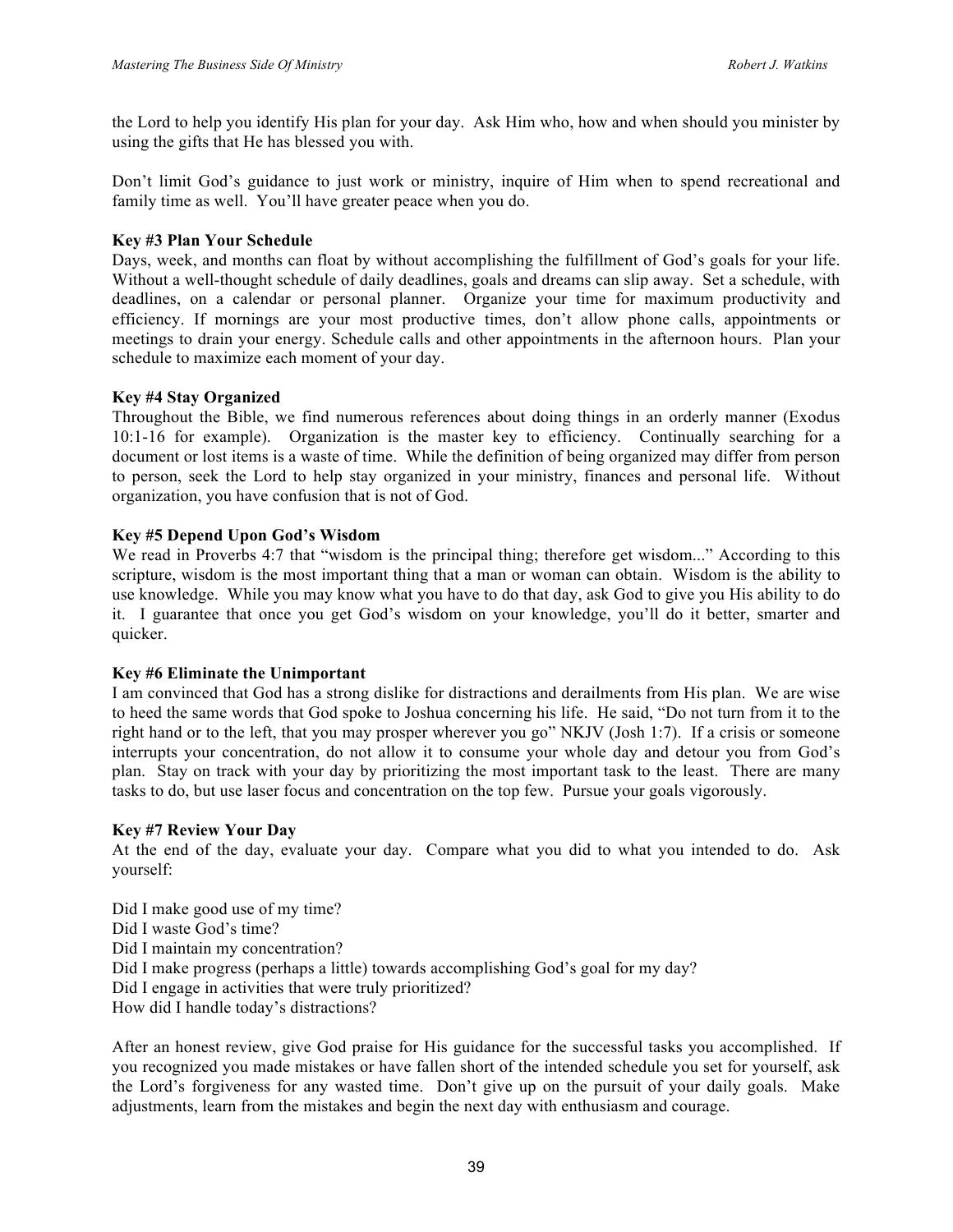# **WRITING EFFECTIVE PARTNER LETTERS**

# *"The Lord gave the word: great was the company of those that published it." (Psalms 68:11)*

Why is effectively written, grammatically correct communication important for ministers of the gospel? Because you never get a second chance to make a good first impression.

Letters are a popular form of written communication and can be an integral part our ministries, i.e. partner letters, letters of invitations, etc. It is important that we become effective writers. We have all received written information with vague or incorrect information. God's Word states that all things should be done decently and in order and that a lack of knowledge causes God's people to suffer. Increasing our knowledge concerning written information can only ease the suffering.

If God felt His spoken (Rhema) Word needed to become the written (Logos) Word, we should feel the same way. Everything has evolved or changed over time except the written Word of God. The Bible tells us that spoken words are powerful weapons. Once you harness the power of the written word relative to your ministry, your organization will excel to another level. The following information will show you how.

There are four steps, which yield efficient results in letter writing. They are: plan, write, revise and edit.

#### **Plan-Write-Revise-Edit**

The first step of planning saves a lot of time. Prepare a clear outline of the purpose of your letter. An outline will help you keep track of your thoughts and establish order. Outlines do not have to be the formal Roman numeral, capital letter or lower case letter rigid style, but a simple bullet list or rough draft regarding your purpose.

After planning prepare to write your first draft. If you cannot find a place to begin go back to your outline. Reading your outline or chronological notes again will assist you in finding a point to begin building your letter.

Visualize your purpose, see your readers and begin effectively writing according to your outline. Use simple language because verbose, sesquipedalian letters are usually nebulous and opprobrium to the reader. Yes, letters with long difficult words are vague and can embarrass or loose the reader. Your letter should be readable to a 13-year old. Readability is simply choices and consideration. As a writer, you should choose an understandable style and always consider the reader.

Use words to express not impress. Be clear and understandable. Be economical; do not waste the reader's time. Be straightforward—keep your words in the natural order—subject-verbobject. Avoid jargon, clichés, and trite phrases. The letter should be specific, with active verbs, relatively short sentences with paragraphs that do not exceed 6 lines.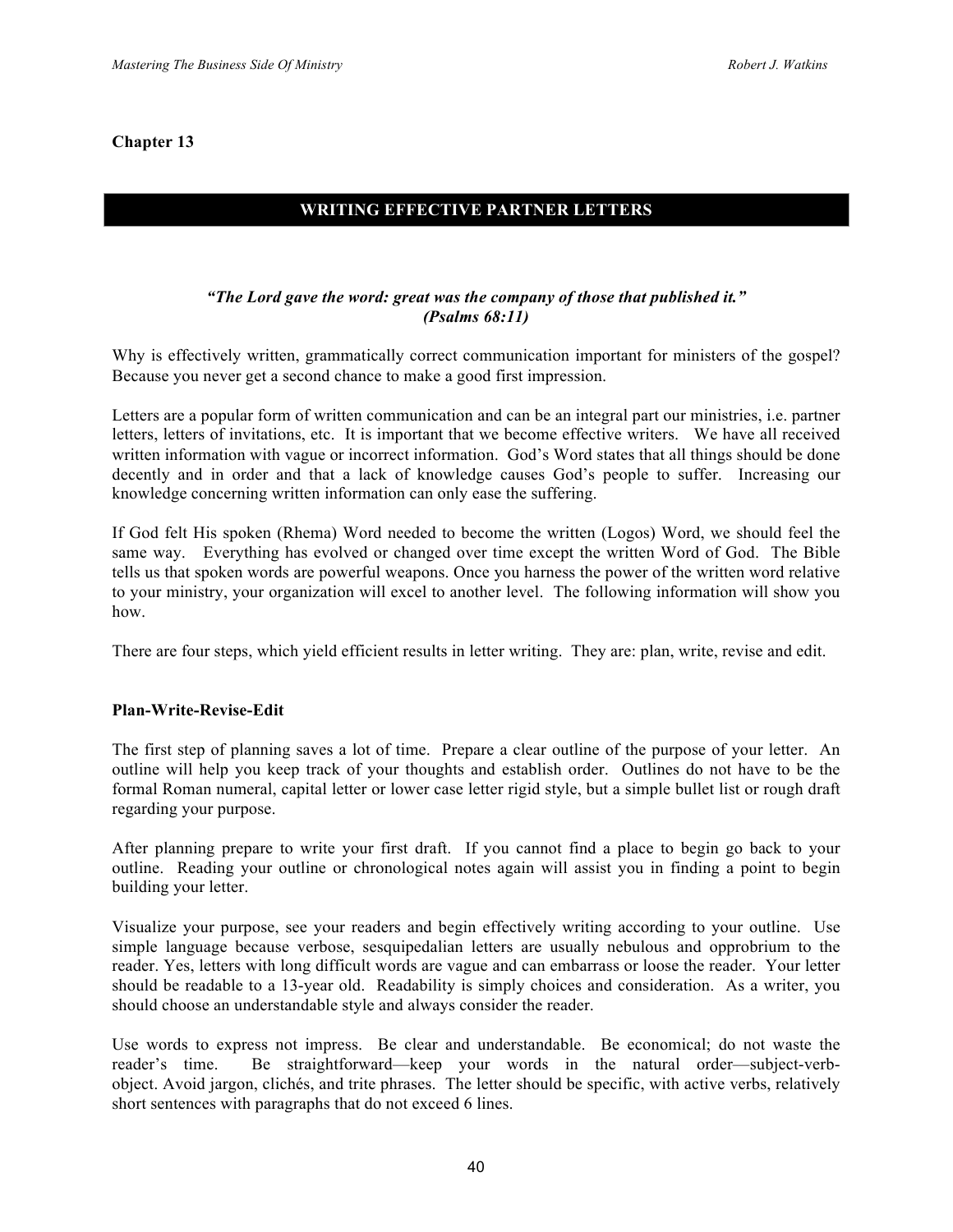After planning and writing comes revision. Before beginning this stage, walk away for a few moments and focus your thoughts elsewhere. When you return to your letter, read it aloud as though you were a first time reader searching for purpose. Be tough and critical and look for things to change. If you find yourself adding or rewriting the document, consider returning to the planning stage.

The final step is editing. Check for spelling, grammatical and punctuation errors. This is the toughest step. I will offer a strong word of advice—use your computer checkers but do not rely totally on them. There are mistakes computers will not catch. The human language is too complex for machines.

Always make it easy to enter and pleasing to exit your letter. Indent paragraphs to draw the reader into the text. The first paragraphs should be short and to the point allowing exiting ease. When a reader sees the end is near, they are more apt to begin.

#### **Two Types of Letters**

There are two basic types of letters commonly used in ministry: (1) *the direct request (2) the persuasive.* 

#### **The Direct Request**

The direct request centers on why you need the requested item and how it will be used. The most important feature of informative letters is capturing the reader's attention. Good newsletters are the easiest to write and a lot of fun. These letters can motivate readers. Negative letters are usually difficult and I offer three guidelines--establish good will, present the negative news and close positively, which reestablishes goodwill.

#### **The Persuasive Letter**

The persuasive letter is most often used in ministry. If we had to categorize the Word of God it would best fit in the persuasive type. Simply speaking information to a listener is a lot easier than persuading a reader with words. We have been given the assignment of fishing for men. Therefore we must use the written Word of God to persuade believers and non-believers to behave, think and feel according to God's Word. The art of persuasion is considered a difficult science for some, but we are overcomers!

Three theoretical steps to good persuasive writing are:

Establish common ground. State the problem and solution. End with a strong action close.

These are simply stated yet a challenge to do effectively, especially when using words on a page. Let's dig a little deeper for more understanding.

- Grasp the attention of your readers by establishing goals, presenting benefits or finding a common ground.
- Let the reader know what problem will be solved by him being persuaded.
- Explain the solutions showing advantages over disadvantages.
- Number the benefits.
- Make the reader aware of the action they should take.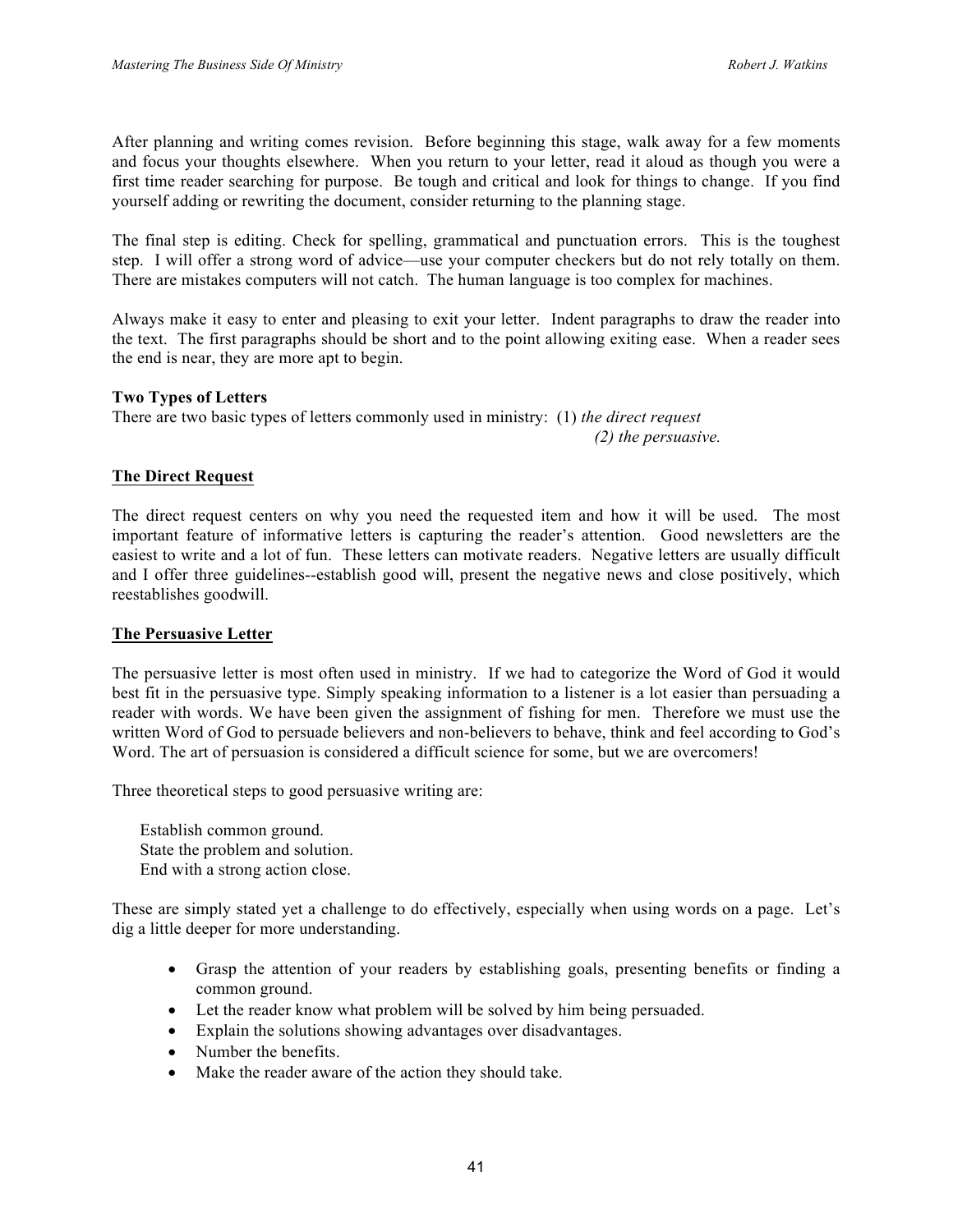Proverbs 4:7 *NKJV* says, *"...in all thy getting, get understanding."* Understanding is the key to persuasion. Persuasion is simplified by getting a good understanding of your readers and your material.

You must present your information in a way that makes a difference to the reader. Changing behavior is a challenging goal of persuasion. Change takes effort and consistency, so be persistent. Realize that objections are okay, but that you are offering a life changing benefit, a valuable reward. Always outline the benefits, visualize the advantages for the reader. Always identify your source as the Word of God.

**Be clear**— if the reader struggles to understand the benefit you're presenting, you will not persuade them to accept the idea. Tell the reader exactly what you want. Do not be subtle or shy. Make the reader understand the purpose of the letter and what you want them to do.

Controlling the tone refers to the concept of person. The use of "I" is more authoritative. "I" is used by experts. If you want to be familiar, use the second person. Use the word "you" to address your readers directly as if conversing with them. This method is very persuasive. The objective approach is third person. The use of third person should be avoided unless writing a formal letter. Objectivity removes personal involvement or opinion.

Purpose, evidence and reason are steps used to convince people. Your reasoning step should be packed with power. Studies state the most persuasive words are—discovery, easy, guarantee, health, love, money, new, proven, results, safety, save and you.

Write strong introductions and conclusions. Write actively—subject/verb/object. Avoid "to be" and "to have" as well as negativity. Motivate the reader by writing from their perspective, know your purpose, be clear, use subject lines, indentation, short opening paragraphs and post scripts.

I hope my message fulfilled your goals. I used the steps of persuasion. I presented a concern, offered a few solutions, which hopefully gave you reason to put forth an effort to become an effective letter writer. Grammar is a word that tends to make many people cringe and others feel the picky rules can be avoided. Incorrect spelling and grammar can easily undermine your credibility.

I also suggest a good grammar book be used when writing and perhaps a writing software. We referenced a book entitled *The Manager's Guide to Business Writing* by Suzanne D. Sparks.

Remember, just as God's written Word represents God—your written word represents you!!!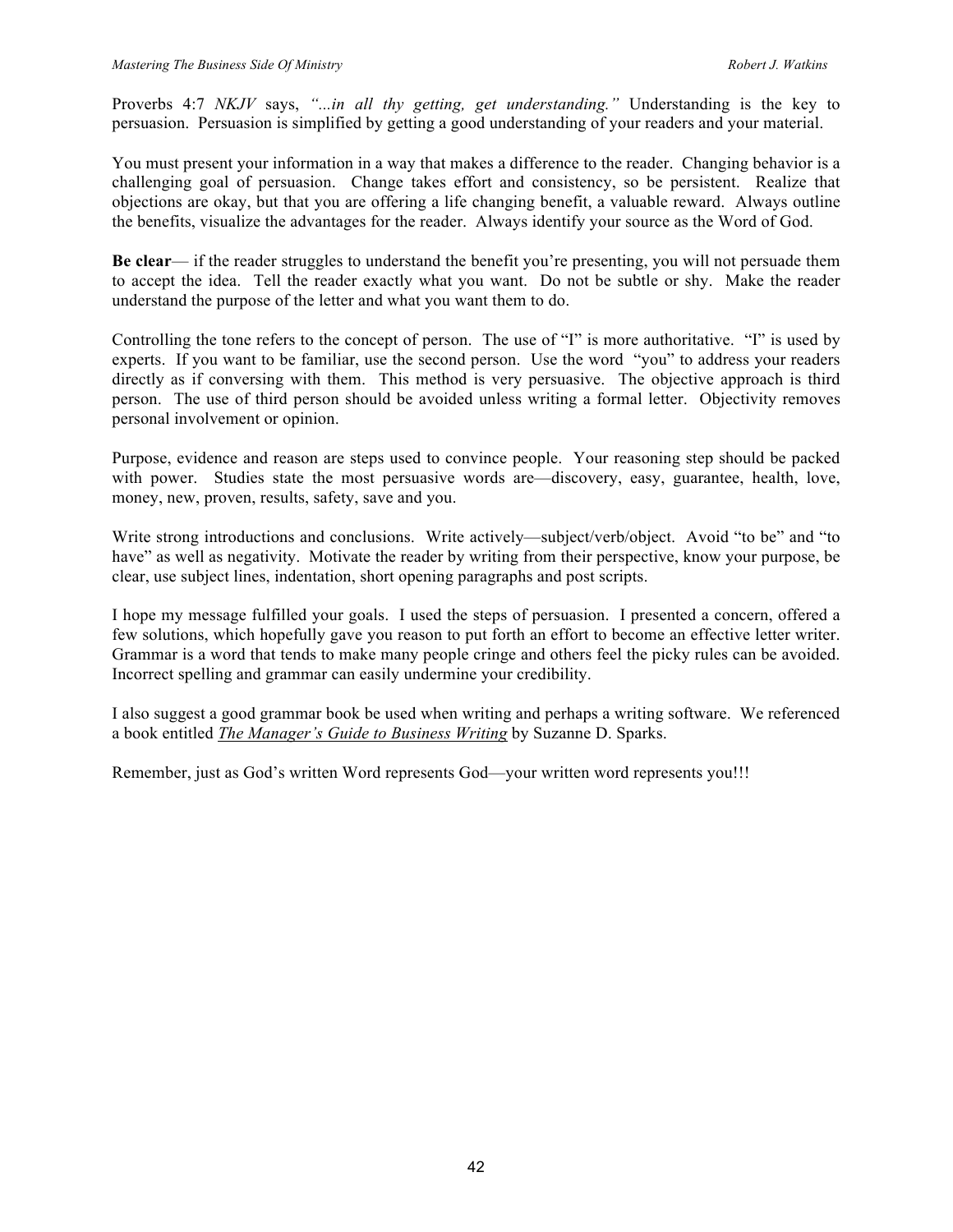# **NOTES**

"Write the vision, and make it plain upon tables..." Habakkuk 2:2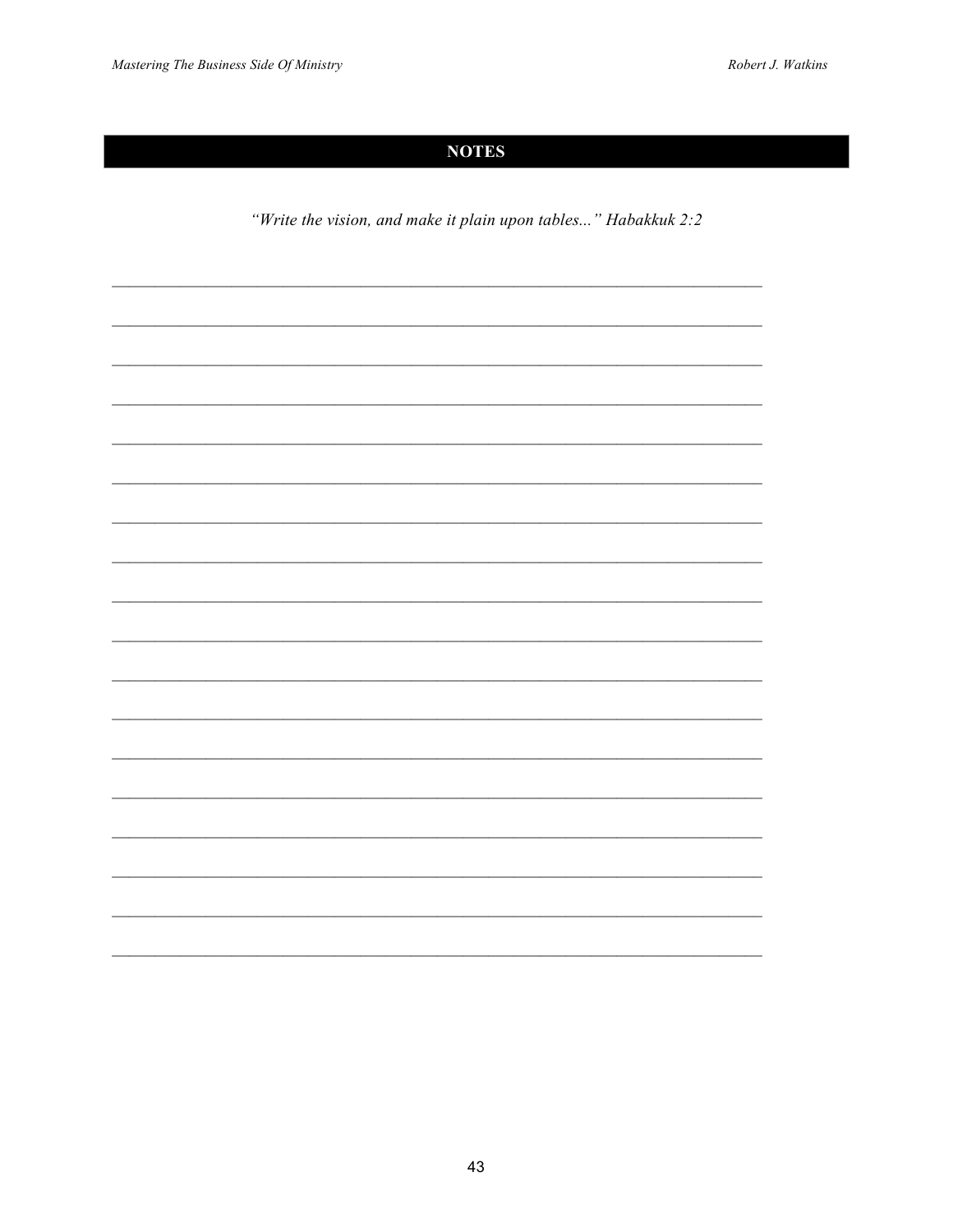#### **ABOUT DR. ROBERT WATKINS**

Growing up impoverished, Robert has dedicated his life to helping individuals, corporations and ministries maximize their leadership and financial potential.

Through his compassion to see people win in life, Robert founded the leadership and financial empowerment organization, Kings & Priests Unlimited. Under his leadership, Kings & Priests Unlimited has evolved into a global, multi-faceted network of influential business and ministry leaders.

A popular speaker and best-selling author, Robert's practical and proven valued-based teaching has established him as a well sought-after authority on personal and business success. He travels extensively both nationally and internationally to promote successful living for thousands of people that have become victims of debt and a lack of purpose.

Robert also has successfully founded and directs Young Leaders Unlimited, the financial and entrepreneurial firm for teenager. His personal mandate is to impact the lives of One Million Teens over the next ten years. His One Million Teen Mandate continues to transform the lives of parents, teachers, pastors, governmental officials and families.

He is the author of several books, including the best selling "How To Hear From God" and the powerful entrepreneurial and leadership program "Be Your Own Boss". It was in 2005, that Robert Watkins received a doctorate degree in business and ministry from Ministry Institute International.

Dr. Watkins' books, tapes and other material are distributed throughout the world including Malaysia, Nigeria, Singapore and Israel, to name a few. In his "Kings & Priests Business Academy", Robert serves as trained hundreds of CEOs, senior pastors, business owners and professionals.